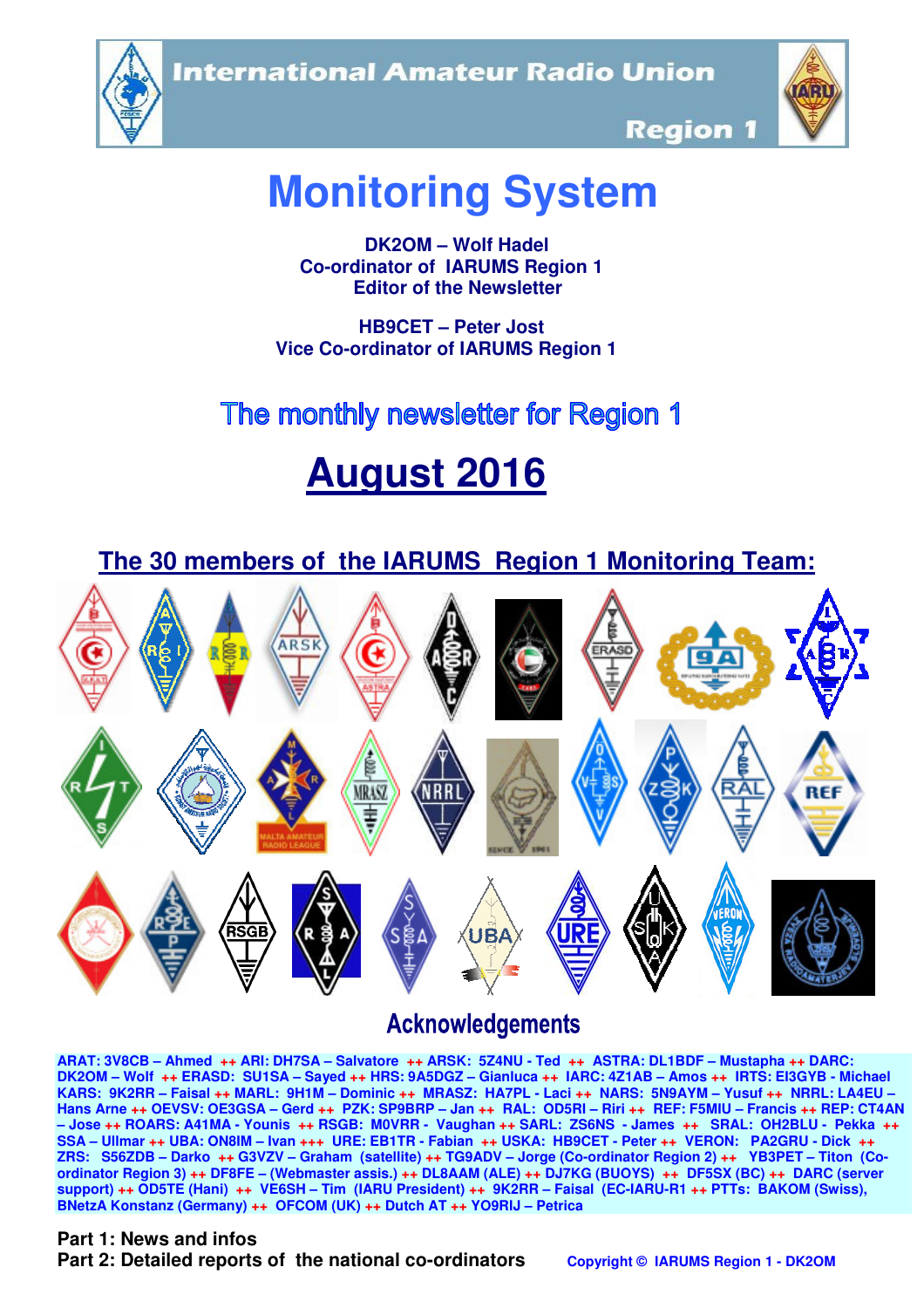## **Part 1: News and Infos**

#### **1. 5 MHz flooded by fishermen**

#### **EI3GYB (Michael) found many fishermen on 5 MHz:**

Frequencies so far:

5362.5;5400;5345.2;5360;5280;5327 KHz- all USB.

 5 Mhz is legal for HAMs in Ireland,UK and other countries for a long time already. We have a number of spot frequencies we can use as secondary user. And I keep meeting the fishermen on some of these. The situation on 5 MHz is ideal for the fishermen. Many countries have different allocations for HAMs. On top of this the new 5 MHz band was already opened up in some countries as well. The band is cut into many small segments used by different countries. So the fishermen can hide among the crowd.They do not stick out.

 As soo as a DX station or some rare country comes up on 5 MHz, all rules are forgotten by HAMs and everybody just follows the crowd, regardless of legality. Just watch what is going on with CY9C at the moment.As soon as they are on 5 MHz, the chaos unfolds.Allocations are forgotten by a big part of the HAM community.

#### **The comment of G3PSM (Colin):**

 By official I mean the Radio Regulations which come in effect on the 1st January 2017. All other allocations are under Radio Regulation 4.4 which allows any administration to allocate a frequency to any service on the basis on non-interference.

Wolf's comment: I tried to find fishery traffic there on Aug.25<sup>th</sup>, but no success here in DL. There is no entry about legal commercial fishery frequencies in my tables between 5000 and 5800 kHz. But I found another intruder: A fellow transmitting on AM with a very unstable carrier same as on the CW range of 80 m. Possibly coming from CIS.

#### **2. PRC4+4 from China:**

 We found the Chinese system PRC4+4 on 10, 14 and 21 MHz. Take note: Traffic on 10 MHz legal ! Parameters: Traffic 8 x 75 Bd PSK4A or PSK4B, bandwidth 2250 Hz. Transmission of 4 letter or 4 figure groups. Idents and confirmation traffic are in plain text. Idle condition 8 x FSK 150 Bd The system seems to run very stable. Even CW signals from amateurs are not showing any influence. W-Code can decode PRC4+4.

 Sonagram and FFT: PRC4+4 in idle condition 8 x FSK 150 Bd (**DK2OM with Wavecom W-Code**) You can see a gap between the upper and the lower group.



#### **Soundfile: http://www.iarums-r1.org/iarums/sound/prc4+4-idle.wav**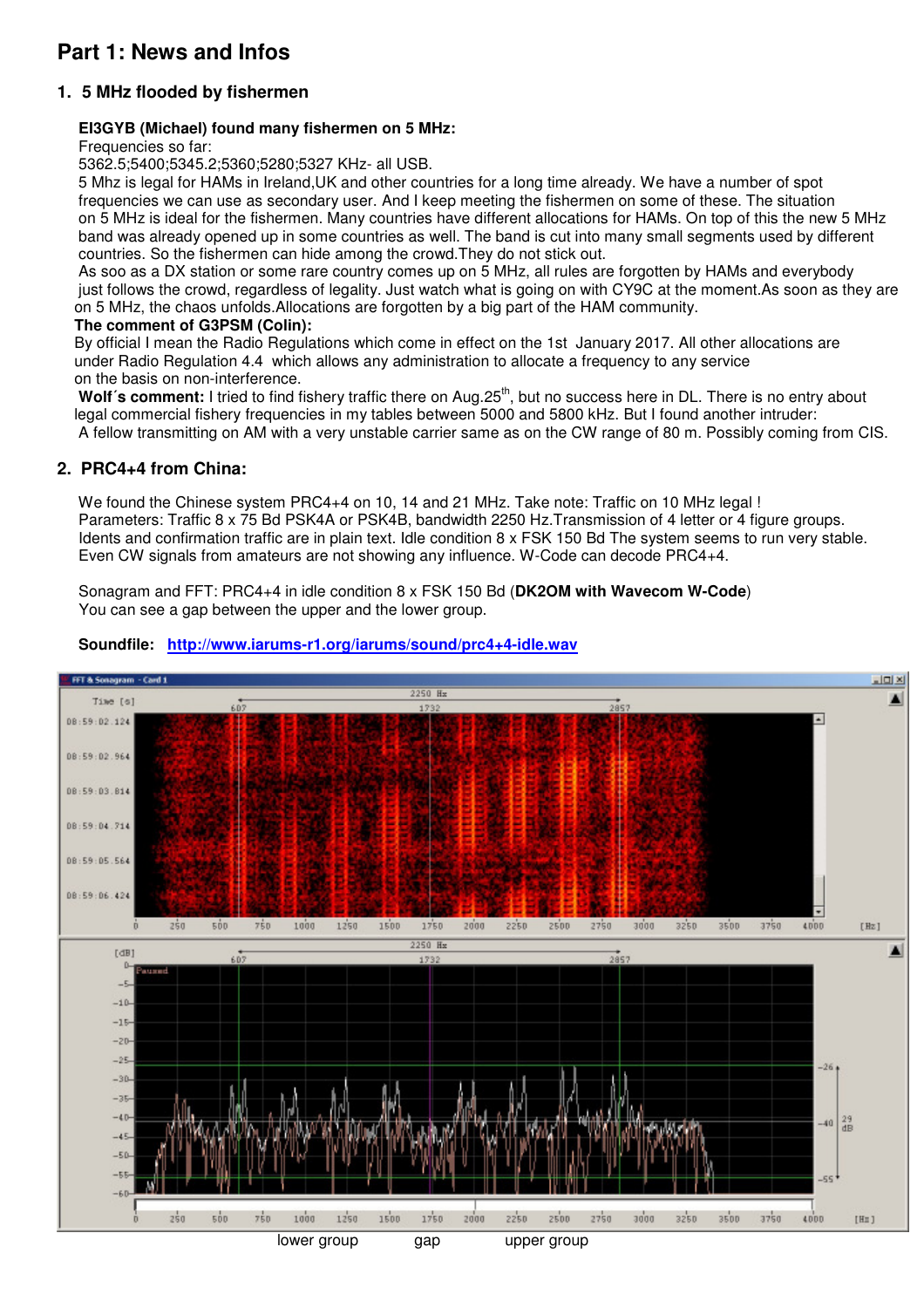PRC4+4 in traffic condition – sonagram and FFT (**DK2OM with Wavcom W-Code**): You can see a gap between the upper and the lower group.



#### **Soundfile: http://www.iarums-r1.org/iarums/sound/mfsk8c.wav**

#### **3. Russian Radar Contayner on 7 and 14 MHz**

 Rhe Russian radar Contayner was again active with long lasting transmissions on 7 and 14 MHz, often with many spurious emissions

#### **4. Spanish fishermen on 80 m with voice scrambler**

 Spanish fishermen were abusing 3510 and 3590 kHz USB with the voice scrambler "CRY 2001". This scrambler is using a FSK synchro signal, which is audible during every microphone change. The FSK bursts works with 100 Bd and 170 Hz shift.

#### **5. Radar Iran on 28960 kHz daily – no change**

 The Iranian radar was daily transmitting 28960 kHz on FMOP with 150 and 313 sps covering about 50 kHz. Many spurious emissions.

#### **6. No changes**

3590.0 kHz – USB – Spanish fishery with voice scrambler "CRY 2001" every evening 6998.0 kHz - Russian buzzer – daily and all day 7120.0 kHz – Radio Hargaysa Somalia 7205.0 kHz – RFI = Radio France International) splattering down to 7185 kHz every evening 14295.0 kHz Radio Tajik (harmonic from 4765 kHz)

| 7. Homepage IARU Region 1                         | http://www.iaru-r1.org/                                                                 |
|---------------------------------------------------|-----------------------------------------------------------------------------------------|
| Homepage IARUMS Region 1 http://www.iarums-r1.org |                                                                                         |
| Homepage IARUMS Region 2 http://www.iaru-r2.org/  |                                                                                         |
|                                                   | Homepage IARUMS Region 3 http://iaru-r3.org/iaru-region-3-monitoring-system-newsletter/ |
| Intruderlogger Region 1                           | http://peditio.net/intruder/bluechat.cgi                                                |
| <b>ITU-Monitoring Reports</b>                     | http://www.itu.int/en/ITU-R/terrestrial/monitoring/Pages/Regular.aspx                   |
|                                                   |                                                                                         |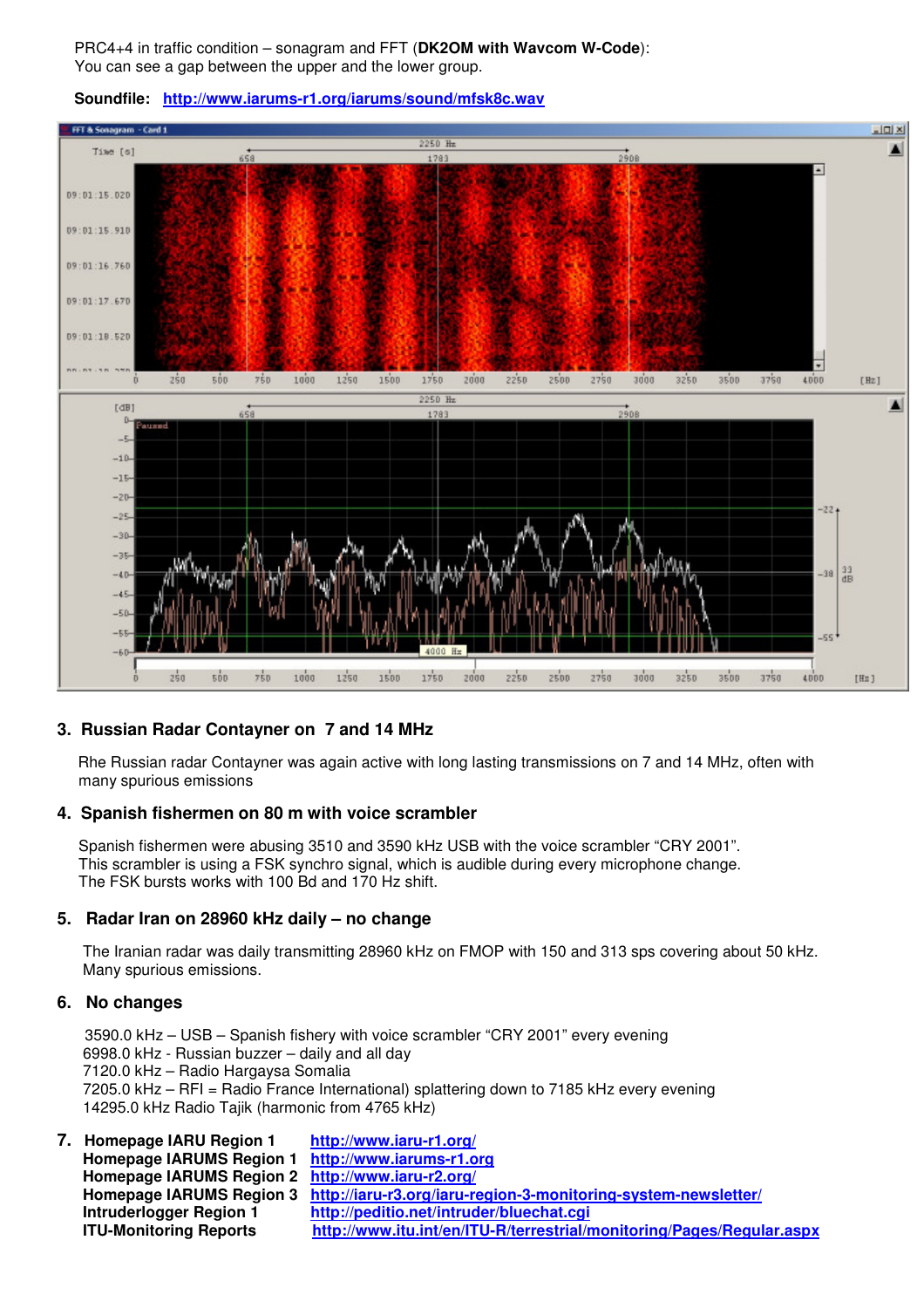## **Part 2: Detailed reports of the national Co-ordinators**

**DD** = day **\*\*\* MM** = month **\*\*\* dly** = daily \*\*\* **vt** = various times **\*\*\* vd** = various days **\*\*\* BD** = Baud **\*\*\* SH** = shift **\*\*\* SP** = spacing **\*\*\* Mode** = mode of transmission **\*\*\* A3E** = AM **\*\*\* A1A** = CW **\*\*\* J3E-U** = USB **\*\*\* J3E-L** = LSB **\*\*\* FSK (F1B)** = frequency shift keying **\*\*\* PSK** = phase shift keying **\*\*\* OFDM** = othogonal frequency division multiplex **ALE (MIL-188-141A)** = automatic link establishment **\*\*\* MUX** = multiplex **\*\*\* Ui (unid)** = unidentified **\*\*\* Illicit** = illegal **\* UiILL** = unidentified illegal **\*\*\* BC** = broadcast **\*\*\* MIL** = military **\*\*\* PTR** = printer **\*\*\* NGO** = non governmental organization **\*\*\* ITU** = ITU country abbreviation **\*\*\* PRC** = People´s Republic of China **\*\*\* PLA** = People´s Liberation Army  $\cdots$  MFA = Ministry of Foreign Affairs  $\cdots$  MOI = Ministry of Interior  $\cdots$  MOPO = Ministry of Public Order  $\cdots$  IARUMS = IARU Monitoring System  $\cdot \cdot \cdot$  **UTC** = Universal Time Coordinated  $\cdot \cdot \cdot$  **PRF** = pulse repetition frequency (radar) = **sps**  $\cdot \cdot \cdot$ **sps** = sweeps/sec (radar systems) **\*\*\* FMCW** = frequency modulated continuous wave (OTH radars) **FMOP** = frequency modulation on pulse (OTH radars)  $\cdots$  **5BL** = cyrillic 5 lettergroups

#### **ARSK MONITORING OVERVIEW FOR AUGUST 2016**

Radio Hargeisha remained on 7,120 kHz with broadcasts. As usual there were some local or Central African intruders observed on 7,000, 7,074 and 7,075 kHz.

E.H.M. Alleyne, 5Z4NU - ARSK National IARUMS Co-ordinator

| H'd by      | kHz      | <b>UTC</b> | dd  | mm | <b>ITU</b> | <b>Identity</b> | <b>MODE</b> | <b>Details</b>                 |
|-------------|----------|------------|-----|----|------------|-----------------|-------------|--------------------------------|
| <b>ARSK</b> | 7.000.00 | vt         | dly | 8  | E. Africa  | $\Omega$        | J3Eu        | Inidehntified, KiSwahili, East |
|             |          |            |     |    |            |                 |             | Africa. Possibly military.     |
| ARSK        | 7.070.0  | 1350       | 14  | 8  |            | റ               | J3E         | Unknown African anguage.       |
| ARSK        | 7,074.00 | vt         | dly | 8  | E. Africa? |                 | J3E         | Unidentified language,         |
| <b>ARSK</b> | 7.075.00 | vt         | dlv | 8  | E. Africa  |                 | J3Eu        | Unidentified language          |
| <b>ARSK</b> | 7,120.00 | vt         | dly | 8  | Rep.of     | Hargeisha       | A3E         | <b>Broadcast</b>               |
|             |          |            |     |    | Somalia    |                 |             |                                |
| ARSK        | 7.164.00 | vt         | dlv | 8  | E. Africa? | റ               | J3Eu        | Military? Phonetics, messages. |

#### **ARSK – Kenya – 5Z4NU (Ted)**

#### **DARC 1 – Germany – DG0JBJ (Mario) – OTH radar intrusions**

**DG0JBJ (Mario) observed 13 OTH radars on 40 m, 17 OTH radars on 20 m, 35 OTH radars on 17m, 8 OTH radar on 15 m and 5 OTH radar on 10 m in August 2016.** 

#### **DARC 2 – Germany - DK2OM (Wolf)**

#### **FSK transmissions -> center frequency between mark and space PSK transmissions -> center QRG - ALE (MIL188-141A) -> USB QRG exclusive bands -> black – shared bands -> blue - voice traffic -> green - BC -> red SH = shift - SP = spread (radar) – SPS = sweeps/sec (radar)-> (aka PRF)**

| DK2OM | kHz    | <b>UTC</b> | DD              | <b>MM</b> | <b>ITU</b> | <b>IDENT</b> | <b>MODE</b>      | <b>BD</b> | <b>SH/SP</b> | <b>DETAILS</b>                     |
|-------|--------|------------|-----------------|-----------|------------|--------------|------------------|-----------|--------------|------------------------------------|
| DK2OM | 1812,0 | 1934       | $\overline{01}$ | 08        | <b>RUS</b> |              | <b>USB</b>       |           |              | 14 tones – hyperbolic radio        |
|       |        |            |                 |           |            |              | <b>LSB</b>       |           |              | navigation system - BRAS-3/RS-     |
|       |        |            |                 |           |            |              |                  |           |              | $10 - Kaliningrad - no carrier -$  |
|       |        |            |                 |           |            |              |                  |           |              | daily, all day                     |
| DK2OM | 1852,0 | vt         | dly             | 08        |            | <b>IPP</b>   | <b>USB</b>       |           |              | Palermo Radio, weather reports     |
| DK2OM | 1855,0 | <b>vt</b>  | $\frac{d}{v}$   | 08        |            | <b>IQP</b>   | <b>USB</b>       |           |              | San Benedetto Radio, weather       |
|       |        |            |                 |           |            |              |                  |           |              | reports                            |
| DK2OM | 1876,0 | <b>vt</b>  | $\mathrm{d}$ ly | 08        |            | <b>IQN</b>   | <b>USB</b>       |           |              | Lampedusa Radio, weather           |
|       |        |            |                 |           |            |              |                  |           |              | reports                            |
| DK2OM | 1888,0 | vt         | dlv             | 08        |            | <b>IPD</b>   | <b>USB</b>       |           |              | Civitavecchia Radio, weather       |
|       |        |            |                 |           |            |              |                  |           |              | reports                            |
| DK2OM | 1896.5 | 1935       | $\overline{01}$ | 08        | D          |              | PSK <sub>8</sub> | 2400      | 2400         | Stanag $4285 - 600$ bps long -     |
|       |        |            |                 |           |            |              |                  |           |              | German Navy - daily, all day       |
| DK2OM | 1925,0 | 1919       | 19              | 08        |            | IPL          | <b>USB</b>       |           |              | Livorno Radio, weather reports     |
| DK2OM | 3500.0 |            | --              | 08        | F          |              | <b>FMCW</b>      |           | 20k          | French burst radar, 6 sps, similar |
|       |        |            |                 |           |            |              |                  |           |              | Codar sounding, South France       |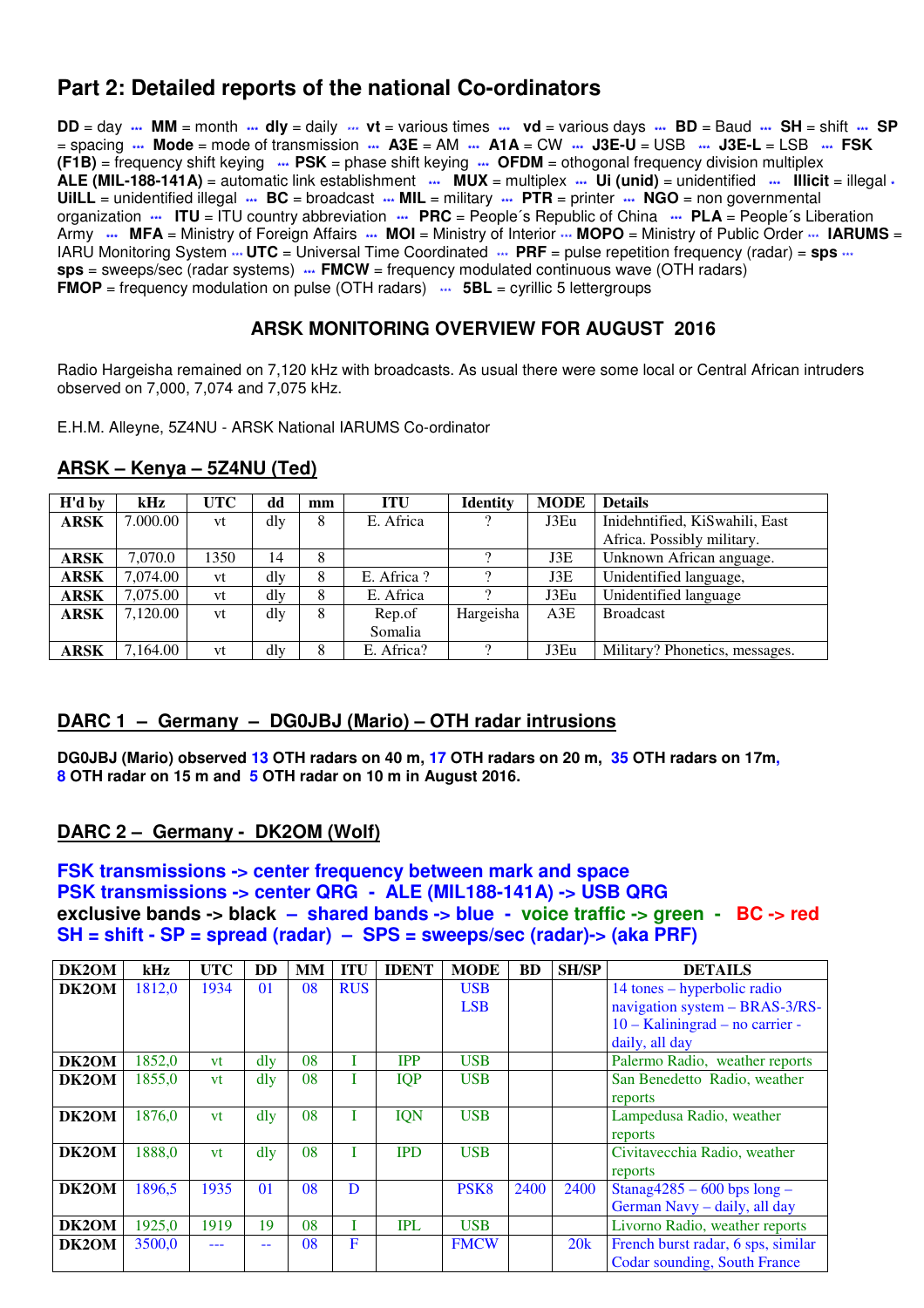| DK2OM | kHz    | <b>UTC</b> | <b>DD</b>                                     | <b>MM</b>       | <b>ITU</b>              | <b>IDENT</b>            | <b>MODE</b>              | <b>BD</b>       | <b>SH/SP</b> | <b>DETAILS</b>                                                 |
|-------|--------|------------|-----------------------------------------------|-----------------|-------------------------|-------------------------|--------------------------|-----------------|--------------|----------------------------------------------------------------|
| DK2OM | 3500,0 | vt         | dly                                           | 08              | <b>TUR</b>              |                         | FSK8                     | 125             | 1750         | ALE, "2016" "4017" - Turkish<br>Red Crescent – just for info!  |
| DK2OM | 3501,0 | ---        | $\mathord{\hspace{1pt}\text{--}\hspace{1pt}}$ | 08              | <b>UKR</b>              |                         | FSK8                     | 125             | 1750         | ALE, "H10" "B10" "I10" "D10"                                   |
| DK2OM | 3503,5 | 1939       | 24                                            | 08              | $\overline{G}$          | no ITU                  | FSK8                     | 125             | 1750         | "G10" -just for info!<br>ALE - "XSS" "XPU" "XJR" -             |
|       |        |            |                                               |                 |                         |                         |                          |                 |              | British MIL Tascomm - vt, daily                                |
|       |        |            |                                               |                 |                         |                         |                          |                 |              | - legal!                                                       |
| DK2OM | 3506,0 | 1941       | 24                                            | 08              | <b>UKR</b>              |                         | PSK <sub>2</sub> A       | 120             | 2600         | <b>AT3004D - Kyiv</b>                                          |
| DK2OM | 3510,0 | 1919       | 31                                            | 08              | E                       |                         | <b>USB</b>               |                 |              | <b>Spanish fishery with voice</b>                              |
|       |        |            |                                               |                 |                         |                         |                          |                 |              | scrambler CRY 2001                                             |
| DK2OM | 3515,0 | 2025       | 15                                            | 08              | <b>HOL</b>              |                         | <b>USB</b>               |                 |              | Dutch fishery                                                  |
| DK2OM | 3520,0 | 1735       | 12                                            | 08              | E                       |                         | <b>USB</b>               |                 |              | Spanish fishery - also $17.08.2016$<br>at 1937 utc             |
| DK2OM | 3525,0 | ---        | 44                                            | 08              | $\mathbf F$             |                         | PSK4                     | 75              | 5800         | LINK11-CLEW on both                                            |
|       |        |            |                                               |                 |                         |                         |                          |                 |              | sidebands $(5800 \text{ Hz wide})$ – area                      |
| DK2OM | 3525,0 | 1931       | 31                                            | 08              |                         |                         | PSK <sub>2</sub> A       | 120             | 2600         | of Marseille - legal!<br>AT3004D -                             |
| DK2OM | 3531,0 | 1921       | 01                                            | 08              | <b>RUS</b>              | REA4                    | <b>NON</b>               |                 |              | unclean carrier - RUS airforce                                 |
|       |        |            |                                               |                 |                         |                         |                          |                 |              | Moscow, ident: 1940 utc - daily                                |
| DK2OM | 3532,0 | ---        | $\equiv$                                      | 08              | $\overline{F}$          |                         | PSK4                     | 75              | 5800         | LINK11-CLEW on both                                            |
|       |        |            |                                               |                 |                         |                         |                          |                 |              | sidebands $(5800 \text{ Hz wide})$ – area                      |
|       |        |            |                                               |                 |                         |                         |                          |                 |              | of Brest - legal!                                              |
| DK2OM | 3535,0 | 0730       | 30                                            | 08              | $\overline{G}$          |                         | <b>USB</b>               |                 |              | <b>UK</b> fishery                                              |
| DK2OM | 3540,0 | 1730       | 11                                            | 08              | $\overline{E}$          |                         | <b>USB</b>               |                 |              | Spanish fishery                                                |
| DK2OM | 3550,0 | 0530       | dly                                           | 08              | $\overline{\mathbf{F}}$ |                         | A3E                      |                 |              | <b>French amateurs not respecting</b>                          |
|       |        |            |                                               |                 |                         |                         |                          |                 |              | bandplans - daily                                              |
| DK2OM | 3550,0 | vt         | vd                                            | 08              | <b>ALG</b>              | no ITU                  | FSK8                     | 125             | 1750         | ALE, "IU50" "IU52" "FN50"                                      |
| DK2OM | 3550,7 | 1929       | 10                                            | 08              | <b>ISR</b>              |                         | PSK4<br>PSK <sub>8</sub> | 2400<br>2400    | 2400<br>2400 | hybrid modem - ISR Navy -<br>PSK4 parallel and PSK8 serial -   |
|       |        |            |                                               |                 |                         |                         |                          |                 |              | legal operation                                                |
| DK2OM | 3553,8 | ady        | dly                                           | 08              | <b>TUR</b>              |                         | PSK <sub>8</sub>         | 2400            | 2400         | Stanag $4285 - 600$ bps long -TUR                              |
|       |        |            |                                               |                 |                         |                         |                          |                 |              | MIL - Ankara - daily, all day -                                |
|       |        |            |                                               |                 |                         |                         |                          |                 |              | legal operation                                                |
| DK2OM | 3560,0 | 1850       | 13                                            | 08              | $\overline{F}$          |                         | <b>USB</b>               |                 |              | French fishery                                                 |
| DK2OM | 3569,0 | 1940       | 11                                            | 08              | <b>RUS</b>              |                         | F <sub>1</sub> B         | $\overline{50}$ | 200          | St. Peterburg                                                  |
| DK2OM | 3576,6 | ady        | $\frac{d}{dy}$                                | 08              | T                       | IZ3DVW                  | A1A                      |                 |              | 3576.550 - uncoordinated beacon                                |
|       |        |            |                                               |                 |                         |                         |                          |                 |              | - disturbing JT65                                              |
| DK2OM | 3580,0 | 0940       | 17                                            | 08              |                         |                         | <b>USB</b>               |                 |              | Scandinavian intruders                                         |
| DK2OM | 3582,0 | 1913       | 29                                            | 08              | <b>RUS</b>              |                         | PSK <sub>2</sub> A       | 120             | 2600         | $AT3004D - St. Peterburg$                                      |
| DK2OM | 3585,0 | 1940       | 12                                            | 08              | <b>TWN</b>              | <b>HLL</b>              | F1C                      |                 | 800          | WX-fax Taiwan - 120 rpm, IOC<br>576, - daily, all day - legal! |
| DK2OM | 3586,0 | 1940       | 12                                            | 08              | $\mathbf G$             |                         | PSK <sub>2</sub> A       | 40              | 40           | encrypted – every evening Great                                |
|       |        |            |                                               |                 |                         |                         |                          |                 |              | Britain - purpose unknown                                      |
| DK2OM | 3587,0 | vt         | vd                                            | 08              | $\mathbf E$             | no ITU                  | FSK8                     | 125             | 1750         | ALE, "TVV" "TXX" - Spanish                                     |
|       |        |            |                                               |                 |                         |                         |                          |                 |              | Guardia Civil                                                  |
| DK2OM | 3590,0 | vt         | dly                                           | 08              | <b>PAK</b>              | no ITU                  | FSK8                     | 125             | 1750         | ALE, "KW" "KHAIBAR" -                                          |
|       |        |            |                                               |                 |                         |                         |                          |                 |              | Pakistan navy                                                  |
| DK2OM | 3590,0 | 2000       | 04                                            | 08              | E                       |                         | <b>USB</b>               |                 |              | <b>Spanish fishery - every evening</b>                         |
| DK2OM | 3590,0 | 2013       | 07                                            | 08              | E                       |                         | <b>USB</b>               |                 |              | <b>Spanish fishery with voice</b><br>scrambler CRY 2001        |
| DK2OM | 3590,0 | 1900       | 15                                            | 08              | <b>RUS</b>              |                         | PSK <sub>2</sub> A       | 120             | 2600         | $AT3004D$ – modem idle and                                     |
|       |        |            |                                               |                 |                         |                         |                          |                 |              | traffic - Kaliningrad                                          |
| DK2OM | 3590,4 | 2054       | 24                                            | 08              |                         | $\overline{\mathbf{V}}$ | A1A                      |                 |              | beacon "V" on 3590.396 and                                     |
|       |        |            |                                               |                 |                         |                         |                          |                 |              | 3591.307 - parallel -                                          |
| DK2OM | 3593,7 | ---        | 44                                            | 08              | <b>RUS</b>              | $\mathbf D$             | A1A                      |                 |              | Cluster beacon - Sevastopol RUS                                |
|       |        |            |                                               |                 |                         |                         |                          |                 |              | Navy - "RCV"                                                   |
| DK2OM | 3593,8 | ---        | 44                                            | $\overline{08}$ | <b>RUS</b>              | $\overline{P}$          | A1A                      |                 |              | Cluster beacon - Kaliningrad                                   |
|       |        |            |                                               |                 |                         |                         |                          |                 |              | RUS Navy - "RMP"                                               |
| DK2OM | 3593,9 | ---        | 44                                            | 08              | <b>RUS</b>              | S                       | A1A                      |                 |              | Cluster beacon - Severomorsk                                   |
| DK2OM | 3594,0 |            | $\mathord{\hspace{1pt}\text{--}\hspace{1pt}}$ | 08              | <b>RUS</b>              | $\mathbf C$             | A1A                      |                 |              | RUS Navy - "RIT"<br><b>Cluster beacon C - Moscow RUS</b>       |
|       |        | ---        |                                               |                 |                         |                         |                          |                 |              | Navy - "RIW"                                                   |
| DK2OM | 3595,0 | ---        | 44                                            | 08              | <b>RUS</b>              | $\overline{\mathbf{K}}$ | A1A                      |                 |              | Cluster beacon - Petropavlovsk                                 |
|       |        |            |                                               |                 |                         |                         |                          |                 |              | Kamchatskiy - RUS Navy -                                       |
|       |        |            |                                               |                 |                         |                         |                          |                 |              | Pacific fleet - "RCC"                                          |
| DK2OM | 3596,0 | vt         | $\frac{d}{dy}$                                | 08              | $\mathbf D$             |                         | FSK8                     | 125             | 1750         | ALE, " $DK0ESD"$ – just for info!                              |
| DK2OM | 3596,0 | vt         | $\frac{d}{dy}$                                | 08              | $\mathbf{J}$            |                         | FSK8                     | 125             | 1750         | ALE, "JH1ESB" - just for info!                                 |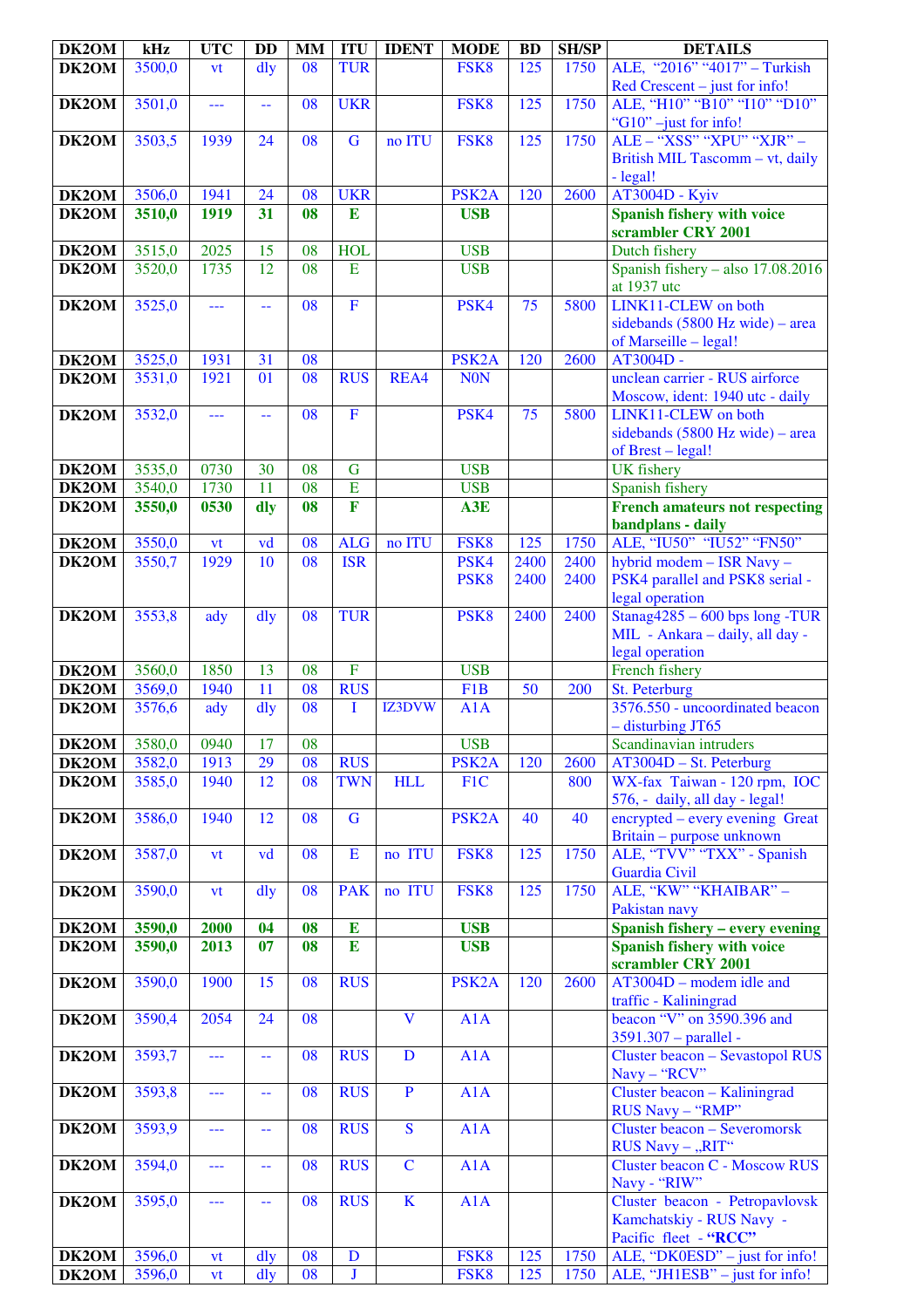| DK2OM          | kHz              | <b>UTC</b>       | <b>DD</b>      | <b>MM</b>       | <b>ITU</b>              | <b>IDENT</b>     | <b>MODE</b>                | <b>BD</b>   | <b>SH/SP</b> | <b>DETAILS</b>                                                                                                                                          |
|----------------|------------------|------------------|----------------|-----------------|-------------------------|------------------|----------------------------|-------------|--------------|---------------------------------------------------------------------------------------------------------------------------------------------------------|
| DK2OM          | 3617,0           | vt               | $\overline{d}$ | $\overline{08}$ | <b>HRV</b>              | 9A5EX            | FSK8                       | 125         | 1750         | ALE, "9A5EX" - HAM-ALE -<br>just for info                                                                                                               |
| DK2OM          | 3622,5           | 1932             | 05             | 08              | J                       | <b>JMH</b>       | F1C                        |             | 800          | Tokyo Meteo $-120$ rpm $-$ IOC<br>576 - daily, all day - legal!!!                                                                                       |
| DK2OM          | 3640,0           | vt               | dly            | 08              | $\mathbf G$             |                  | FSK8                       | 125         | 1750         | ALE, "XSS" - British MIL<br>$Tascomm - just for info!$                                                                                                  |
| DK2OM          | 3642,0           | ady              | $\frac{d}{dy}$ | 08              | <b>CHN</b>              |                  | A1A                        |             |              | loop - DKG6 de 3A7D                                                                                                                                     |
| DK2OM          | 3649,0           | vt               | vd             | 08              | <b>ALG</b>              | no ITU           | FSK8                       | 125         | 1750         | Chinese military - daily, all day<br>ALE, "BI20" PA20"                                                                                                  |
| DK2OM          | 3658,0           | ---              | $\perp$        | 08              | <b>UZB</b>              |                  | A1A                        |             |              | beacon "V" - Tashkent                                                                                                                                   |
| DK2OM          | 3718,0           | <b>vt</b>        | vd             | 08              | FEa                     | 7CJK             | A1A                        |             |              | loop "7CJK"                                                                                                                                             |
| DK2OM          | 3720,0           | vt               | $\frac{d}{dy}$ | 08              | $\overline{\mathbf{S}}$ |                  | FSK8                       | 125         | 1750         | ALE, "YU" "YT" "YV" "DZ" -<br><b>Swedish MIL</b>                                                                                                        |
| DK2OM          | 3751,5           | vt               | $\frac{d}{dy}$ | 08              | <b>POL</b>              | no ITU           | FSK8                       | 125         | 1750         | ALE, "IZ3" "MI3"                                                                                                                                        |
| DK2OM          | 3756,0           | 1915             | 01             | 08              | <b>RUS</b>              |                  | A3E                        |             |              | RUS MIL - channel marker -<br>Tuapse – East Black Sea – night<br>$QRG - daily - even$ audible in<br>Japan                                               |
| DK2OM          | 3757,0           | ady              | $\frac{d}{dy}$ | 08              | FEa                     | RIS9             | A1A                        |             |              | "M8JF de RIS9" - loop                                                                                                                                   |
| DK2OM          | 3761,5           | vt               | vd             | 08              | <b>POL</b>              | no ITU           | FSK8                       | 125         | 1750         | ALE, "NI9" "PL7" "AB2" -<br><b>Polish MIL</b>                                                                                                           |
| DK2OM          | 3772,0           | ady              | $\frac{d}{dy}$ | 08              | FEa                     | A4JC             | A1A                        |             |              | "A4JC" - loop                                                                                                                                           |
| DK2OM<br>DK2OM | 3777,0<br>3791,0 | ady<br><b>vt</b> | dly<br>vd      | 08<br>08        | FEa<br>D                | <b>DK0ESD</b>    | A1A<br>FSK8                | 125         | 1750         | "M8JF de RIS9" - loop - dly<br>ALE, "DK0ESD" – daily just for<br>info!                                                                                  |
| DK2OM          | 3797,0           | ady              | $\frac{d}{dy}$ | 08              | FEa                     |                  | A1A                        |             |              | "M8JF de RIS9" - loop                                                                                                                                   |
| DK2OM          | 6990,0           | 1703             | 04             | 08              | <b>CHN</b>              |                  | <b>FMCW</b>                |             | 160k         | Chinese broadband OTH radar -<br>$10$ sps $-6990 - 7150$ kHz                                                                                            |
| DK2OM          | 6998,5           | vt               | dly            | 08              | POL                     |                  | FSK8<br>PSK8<br><b>USB</b> | 125<br>2400 | 1750<br>2400 | ALE, "ZE2" "OL1" "GO7"<br>"BU2" "MA3" "SZ4" and MIL-<br>188-110A - until 7001.500 kHz<br>- Polish MIL                                                   |
| DK2OM          | 7000,0           | vt               | dly            | 08              | <b>INS</b>              |                  | <b>USB</b><br><b>LSB</b>   |             |              | Indonesian pirates $-$ daily $-$ all<br>day - audible in Europe in the<br>evenings                                                                      |
| DK2OM          | 7000,0           | 1936             | 01             | 08              | <b>RUS</b>              |                  | H3E                        |             | 3.4k         | buzzer - 1 sec bursts - 118 Hz<br>AF rough sinus - carrier on<br>$6998.0 + upper sideband - with$<br>splatters 10 kHz wide - daily,<br>all day - Moscow |
| DK2OM          | 7000,0           | vt               | dly            | 08              | <b>CHN</b>              |                  | FSK8                       | 125         | 1750         | ALE, "157" "162"                                                                                                                                        |
| DK2OM          | 7000,0           | 1235             | 16             | 08              | <b>RUS</b>              |                  | PSK <sub>2</sub> A         | 120         | 2600         | AT3004D - Far East Russia                                                                                                                               |
| DK2OM          | 7000,8           | 0830             | 11             | 08              |                         |                  | PSK8A                      | 2400        | 2400         | MIL-188-110B inverted - 6999.0<br>kHz RF                                                                                                                |
| DK2OM          | 7001,5           | 0700             | vd             | 08              | <b>POL</b>              |                  | PSK8                       | 2400        | 2400         | RF QRG 6998.5 kHz - 7000.3<br>kHz center - MIL-188-110A -<br>600 / 300 bps short - Polish MIL                                                           |
| DK2OM          | 7005,0           | vt               | dly            | 08              | <b>INS</b>              |                  | <b>USB</b><br><b>LSB</b>   |             |              | Indonesian pirates                                                                                                                                      |
| DK2OM          | 7010,0           | vt               | dly            | 08              | <b>INS</b>              |                  | <b>USB</b><br><b>LSB</b>   |             |              | Indonesian and Philippine pirates                                                                                                                       |
| DK2OM          | 7015,0           | <b>vt</b>        | dly            | 08              | <b>INS</b>              |                  | <b>USB</b><br><b>LSB</b>   |             |              | <b>Indonesian pirates</b>                                                                                                                               |
| DK2OM          | 7016,0           | 1711             | 23             | 08              | <b>RUS</b>              |                  | F1B                        | 75          | 250          | Moscow                                                                                                                                                  |
| DK2OM          | 7018,0           | $---$            | $\overline{a}$ | 08              | <b>RUS</b>              | REA4             | F1B                        | 100         | 800          | mostly idling - Russian<br>airforce Moscow - ident at full<br>hour $+41$ min. on $F1A$                                                                  |
| DK2OM          | 7020,0           | vt               | dly            | 08              | <b>INS</b>              |                  | <b>USB</b><br><b>LSB</b>   |             |              | <b>Indonesian pirates</b>                                                                                                                               |
| DK2OM          | 7020,0           | ---              | $\overline{a}$ | 08              | <b>ALB</b>              |                  | FSK8                       | 125         | 1750         | ALE, "CS004A" "RS008D"<br>"RS0" - Albanian coast - daily                                                                                                |
| DK2OM          | 7022,0           | 0745             | 18             | 08              | <b>RUS</b>              |                  | PSK <sub>2</sub> A         | 120         | 2600         | AT3004D - East Black-Sea                                                                                                                                |
| DK2OM          | 7025,0           | vt               | dly            | 08              | <b>INS</b>              |                  | <b>USB</b><br><b>LSB</b>   |             |              | Indonesian pirates                                                                                                                                      |
| DK2OM          | 7027,5           | 1859             | 15             | 08              | <b>KAZ</b>              | $\overline{N''}$ | A1A                        |             |              | beacon "V" - Almaty - daily, all<br>day                                                                                                                 |
| DK2OM          | 7030,0           | vt               | dly            | 08              | <b>INS</b>              |                  | <b>LSB</b>                 |             |              | <b>Indonesian pirates</b>                                                                                                                               |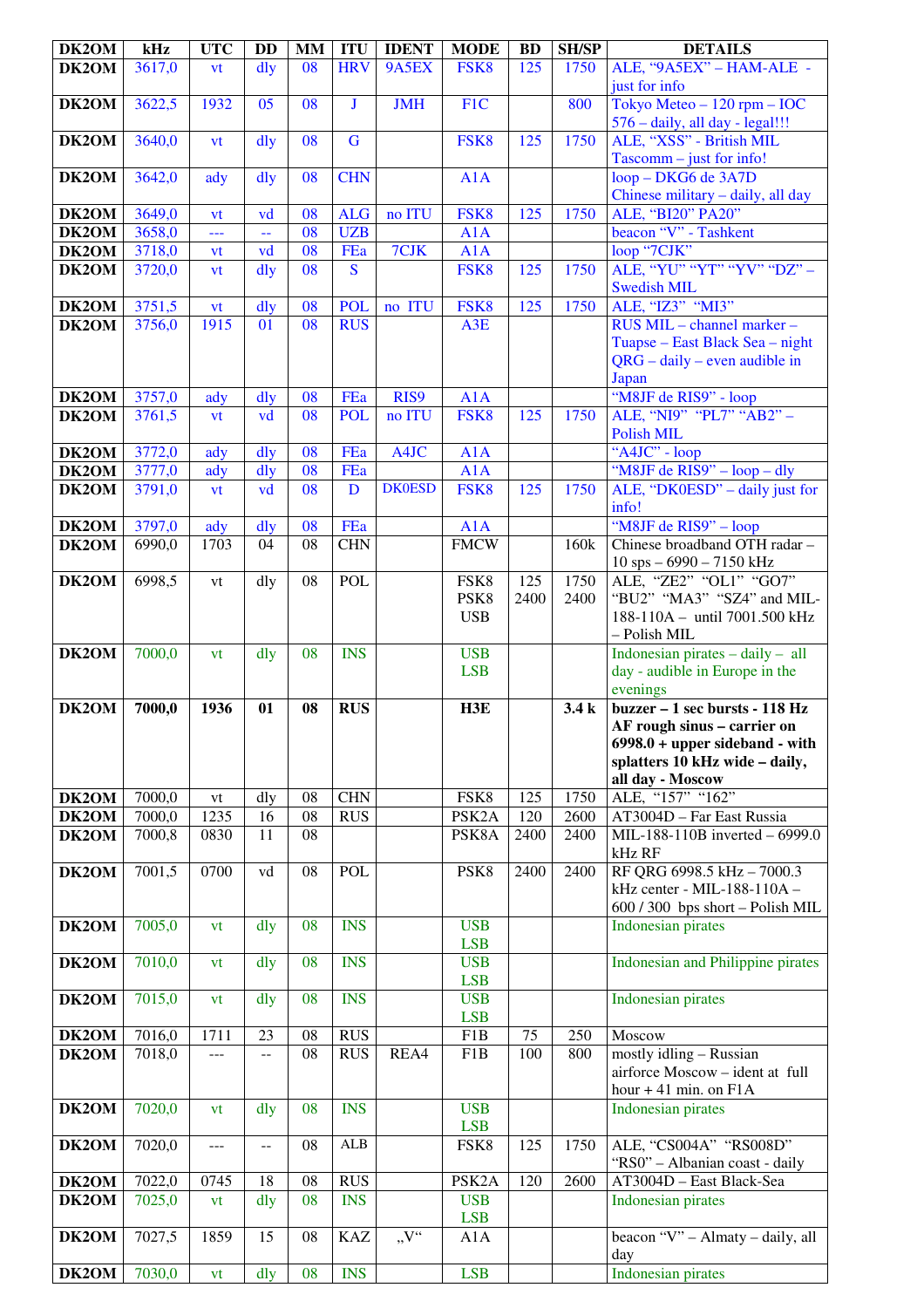| DK2OM | kHz     | <b>UTC</b>    | <b>DD</b>                                     | <b>MM</b>       | <b>ITU</b>                               | <b>IDENT</b>             | <b>MODE</b>              | <b>BD</b>        | <b>SH/SP</b> | <b>DETAILS</b>                                                    |
|-------|---------|---------------|-----------------------------------------------|-----------------|------------------------------------------|--------------------------|--------------------------|------------------|--------------|-------------------------------------------------------------------|
| DK2OM | 7035,0  | vt            | dly                                           | 08              | <b>INS</b>                               |                          | <b>USB</b><br><b>LSB</b> |                  |              | <b>Indonesian pirates</b>                                         |
| DK2OM | 7035,0  | 0803          | 31                                            | 08              | <b>RUS</b>                               |                          | FMCW                     |                  | 10k          | OTH burst radar Contayner - 10<br>sps - Gorodezh                  |
| DK2OM | 7039,0  | $ -$          | $\overline{a}$                                | 08              | <b>RUS</b>                               | $\mathbf C$              | A1A                      |                  |              | Cluster beacon C - Moscow RUS<br>Navy - "RIW"                     |
| DK2OM | 7039,1  | $ -$          | $\overline{\phantom{m}}$                      | 08              |                                          | $\mathbf{A}$             | A1A                      |                  |              | beacon "A" - loop                                                 |
| DK2OM | 7039,3  | ---           | $-$                                           | $\overline{08}$ | <b>RUS</b>                               | $\overline{\mathbf{K}}$  | A1A                      |                  |              | Cluster beacon K Petropavlovsk                                    |
|       |         |               |                                               |                 |                                          |                          |                          |                  |              | Kamchatskiy - RUS Navy -<br>Pacific fleet - "RCC" - daily         |
| DK2OM | 7039,4  | 1828          | 20                                            | 08              | <b>RUS</b>                               | M                        | A1A                      |                  |              | Cluster beacon M - Magadan                                        |
|       |         |               |                                               |                 |                                          |                          |                          |                  |              | RUS Navy - "RTS" - distorted<br>with spurious emissions           |
| DK2OM | 7039,8  | 1304          | 28                                            | 08              | <b>RUS</b>                               | $\mathbf F$              | A1A                      |                  |              | Cluster beacon F - Vladivostok<br>RUS Navy - "RJS"                |
| DK2OM | 7040,0  | vt            | dly                                           | 08              | <b>INS</b>                               |                          | <b>USB</b><br><b>LSB</b> |                  |              | <b>Indonesian pirates</b>                                         |
| DK2OM | 7040,0  | vt            | dly                                           | 08              | $\overline{F}$                           | F6BAZ                    | FSK8                     | 125              | 1750         | ALE, "F6BAZ" - just for info                                      |
| DK2OM | 7040,0  | ady           | dly                                           | 08              | $\mathbf I$                              |                          | A1A                      |                  |              | IZ3DVW - uncoordinated and                                        |
|       |         |               |                                               |                 |                                          |                          |                          |                  |              | unwanted beacon                                                   |
| DK2OM | 7040,5  | vt            | dly                                           | 08              | <b>HRV</b>                               |                          | FSK8                     | 125              | 1750         | ALE, "9A5EX" "9A0ALE" -<br>just for info                          |
| DK2OM | 7041,0  | 1905          | 25                                            | 08              | FEa                                      |                          | <b>FMCW</b>              |                  | 32k          | Codar like ocean surface radar<br>$2.6$ sps $-7041 - 7073$ kHz    |
| DK2OM | 7047,37 | vt            | vd                                            | $\overline{08}$ | $\overline{D}$                           |                          | FSK8                     | 125              | 1750         | ALE, "DL0NOT" - just for info!                                    |
| DK2OM | 7049,5  | vt            | vd                                            | $\overline{08}$ | <b>HRV</b><br>$\mathbf G$<br>$\mathbf F$ | 9A0ALE<br>M1DFO<br>F6BAZ | FSK8                     | $\overline{125}$ | 1750         | Amateur ALE, just for info!<br>daily - various times              |
| DK2OM | 7050,0  | 1904          | 02                                            | 08              | <b>RUS</b><br><b>UKR</b>                 |                          | <b>LSB</b>               |                  |              | music transmissions - private<br>war?                             |
| DK2OM | 7055,5  | vt            | vd                                            | 08              | MEa                                      | no ITU                   | FSK8                     | 125              | 1750         | ALE, "111" "132" "133" -<br>Kaukasus                              |
| DK2OM | 7056,8  | 0735          | 18                                            | 08              | <b>UKR</b>                               |                          | PSK8                     | 2400             | 2400         | MIL-188-141B                                                      |
| DK2OM | 7060,0  | 1611          | 18                                            | 08              | <b>RUS</b>                               |                          | PSK <sub>2</sub> A       | 120              | 2600         | AT3004D - traffic and submode<br>idle - Moscow                    |
| DK2OM | 7060,0  | 1823          | 20                                            | 08              | FEa                                      |                          | <b>FMCW</b>              |                  | 32k          | Codar like ocean surface radar<br>$2.6$ sps $-7060 - 7092$ kHz    |
| DK2OM | 7062,0  | 1940          | 09                                            | 08              | <b>RUS</b>                               |                          | <b>FMCW</b>              |                  | 13k          | OTH radar Contayner - 50 sps -<br>Gorodezh                        |
| DK2OM | 7064,0  | 1934          | 23                                            | 08              | <b>RUS</b>                               |                          | PSK <sub>2</sub> A       | 120              | 2600         | AT3004D - Far East Russia                                         |
| DK2OM | 7070,0  | vt            | vd                                            | 08              | <b>GEO</b>                               | no ITU                   | FSK8                     | 125              | 1750         | ALE, "MV" "244" "686" "334"<br>" $204$ " " $571$ " – daily active |
| DK2OM | 7072,0  | 1630          | 29                                            | 08              | <b>RUS</b>                               |                          | PSK <sub>2</sub> A       | 120              | 2600         | AT3004D - Kaliningrad                                             |
| DK2OM | 7078,0  | 1333          | 14                                            | 08              | FEa                                      |                          | <b>FMCW</b>              |                  | 32k          | Codar like ocean surface radar<br>$2.6$ sps $-7078 - 7110$ kHz    |
| DK2OM | 7088,8  | 1935          | 17                                            | 08              | ${\bf S}$                                | <b>SLOFRO</b>            | A1A                      |                  |              | 7088.830 kHz - cw-trainee,                                        |
|       |         |               |                                               |                 |                                          |                          |                          |                  |              | Sweden - SL0FRO - just for<br>info!                               |
| DK2OM | 7089,8  | $---$         | $\mathord{\hspace{1pt}\text{--}\hspace{1pt}}$ | 08              | <b>TUR</b><br><b>CYP</b>                 |                          | PSK8                     | 2400             | 2400         | $Link11 - SLEW - aircraft -$<br>west of Cyprus                    |
| DK2OM | 7091,5  | ---           | $\overline{a}$                                | 08              | <b>KAZ</b>                               | "V"                      | A1A                      |                  |              | $loop$ – ident "V" – Almaty -<br>Kazakhstan                       |
| DK2OM | 7099,5  | vt            | dly                                           | 08              | <b>HRV</b>                               | 9A0ZG                    | FSK8                     | 125              | 1750         | ALE, "9A0ZG" "9A5EX1P"<br>"9A0OS" – daily - just for info!        |
| DK2OM | 7102,0  | vt            | dly                                           | 08              | <b>TWN</b>                               |                          | FSK8                     | 125              | 1750         | ALE, "BV4AS" – just for info!                                     |
| DK2OM | 7102,0  | vt            | dly                                           | 08              | <b>HRV</b>                               | 9A0MIL                   | FSK8                     | 125              | 1750         | ALE, "9A0MIL" "9A2KS"                                             |
|       |         |               |                                               |                 | <b>SUI</b><br>${\bf D}$                  |                          |                          |                  |              | "HB9MHB" "9A0ZG"<br>"9A4OS" "DK0ESD" – just for<br>info!          |
| DK2OM | 7110,0  | vt            | dly                                           | 08              |                                          | HRV   9A0ALE             | FSK8                     | 125              | 1750         | ALE, "9A0ALE" $-$ just for info                                   |
| DK2OM | 7120,0  | vt            | dly                                           | 08              | <b>SOM</b>                               |                          | A3E                      |                  | 9k           | Radio Hargaysa - Somalia -                                        |
|       |         |               |                                               |                 |                                          |                          |                          |                  |              | daily - even audible in                                           |
|       |         |               |                                               |                 |                                          |                          |                          |                  |              | <b>Australia and Japan</b>                                        |
| DK2OM | 7122,0  | $\cdots$      | $\mathord{\hspace{1pt}\text{--}\hspace{1pt}}$ | 08              | FEa                                      | $\mathbf V$              | A1A                      |                  |              | loop "V"                                                          |
| DK2OM | 7123,0  | 2035          | 25                                            | 08              | <b>RUS</b>                               |                          | <b>FMCW</b>              |                  | 13k          | OTH radar Contayner - 50 sps -<br>Gorodezh                        |
| DK2OM | 7137,0  | $\mathrm{vt}$ | dly                                           | 08              | <b>TWN</b>                               |                          | FSK8                     | 125              | 1750         | ALE, "CBIUN" "CBWPC"                                              |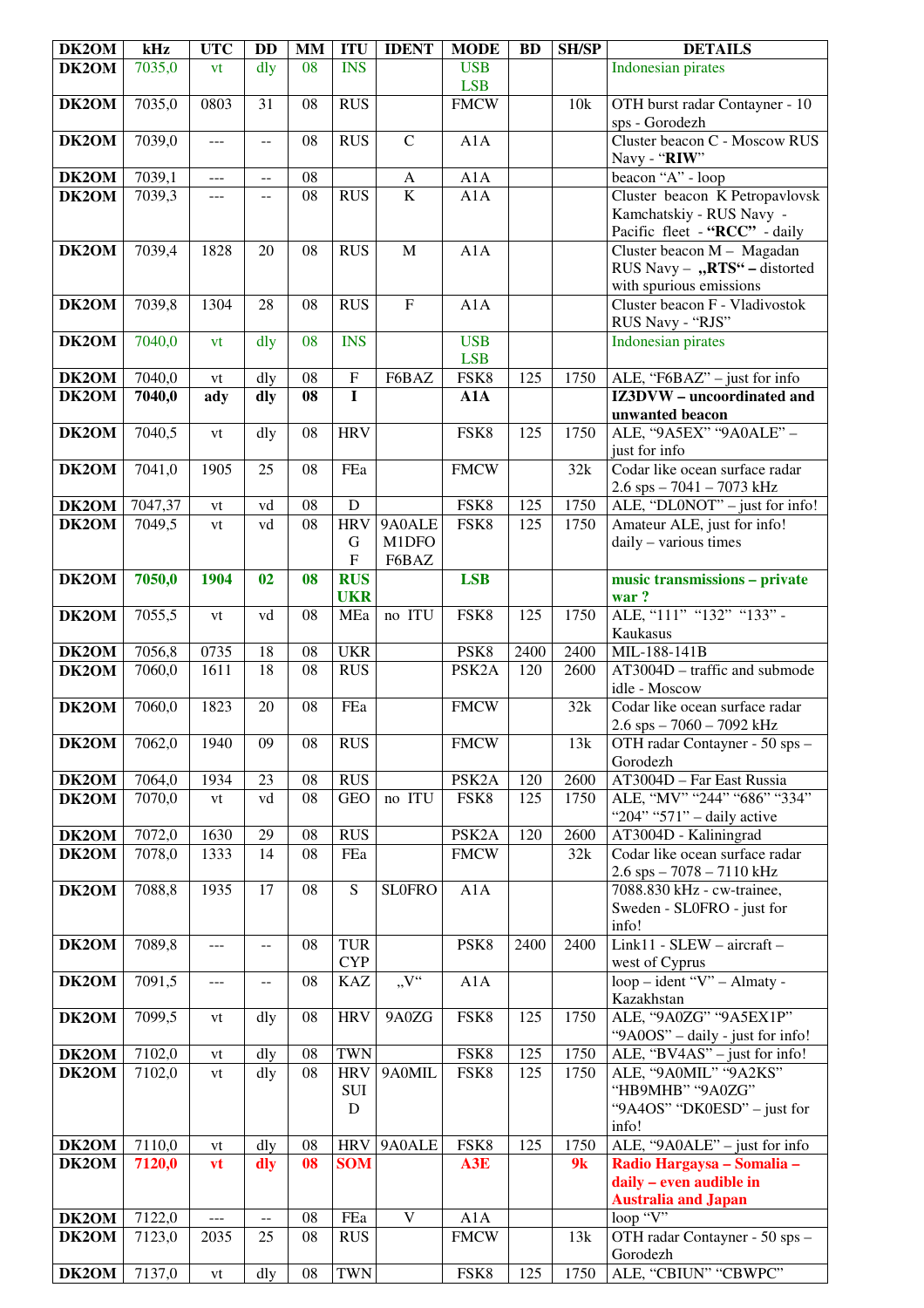| DK2OM              | kHz                  | <b>UTC</b> | <b>DD</b>      | <b>MM</b>       | <b>ITU</b>     | <b>IDENT</b> | <b>MODE</b>        | <b>BD</b> | <b>SH/SP</b> | <b>DETAILS</b>                                                |
|--------------------|----------------------|------------|----------------|-----------------|----------------|--------------|--------------------|-----------|--------------|---------------------------------------------------------------|
|                    |                      |            |                |                 |                |              | <b>LSB</b>         |           |              | "CQYTX" "CAPLJ" "CTFOJ"                                       |
|                    |                      |            |                |                 |                |              |                    |           |              | "CEGTO" "CSNYI" "CEIPN"                                       |
|                    |                      |            |                |                 |                |              |                    |           |              | "CRXWT"-Taiwanese navy -                                      |
|                    |                      |            |                |                 |                |              |                    |           |              | daily                                                         |
| DK2OM              | 7150,0               | 1940       | 14             | 08              | FEa            |              | <b>FMCW</b>        |           | 32k          | Codar like ocean surface radar                                |
|                    |                      |            |                |                 |                |              |                    |           |              | 2.6 sps - 7150 - 7182 kHz                                     |
| DK2OM              | 7162,0               | 1420       | 02             | 08              | <b>RUS</b>     |              | F1B                | 75        | 250          | Kaliningrad - "RDL QCZ"                                       |
| DK2OM              | 7163,0               | ---        | 44             | 08              | <b>UKR</b>     |              | A3E                |           |              | encrypted MSGs - SZRU in                                      |
|                    |                      |            |                |                 |                |              |                    |           |              | <b>Rivne</b>                                                  |
| DK <sub>2</sub> OM | 7164,0               | 0842       | 18             | 08              | <b>RUS</b>     |              | PSK <sub>2</sub> A | 120       | 2600         | AT3004D - Moscow                                              |
| $\overline{DK2OM}$ | 7183,0               | ${\it vt}$ | dly            | 08              | <b>SUI</b>     |              | FSK8               | 125       | 1750         | ALE, "HB9MHB" - just for info!                                |
| DK2OM              | 7185,5               | 0740       | 24             | 08              | $\mathbf D$    |              | FSK8               | 125       | 1750         | ALE, "9A5EX" "DK0ESD" just                                    |
|                    |                      |            |                |                 | <b>HRV</b>     |              |                    |           |              | for info - daily                                              |
| DK2OM              | 7191,5               | 1320       | 21             | 08              | D              |              | PSK8               | 2400      | 2400         | Stanag-4285 - 600 bps $long -$                                |
|                    |                      |            |                |                 |                |              |                    |           |              | area of Wuerzburg                                             |
| DK2OM              | 7197,0               | vt         | dly            | 08              | <b>TUR</b>     | no ITU       | FSK8               | 125       | 1750         | ALE, "206102" "318013"                                        |
|                    |                      |            |                |                 |                |              |                    |           |              | "328013" "355013" "365013"                                    |
|                    |                      |            |                |                 |                |              |                    |           |              | "329018" "308013" "331730"                                    |
|                    |                      |            |                |                 |                |              |                    |           |              | "355013" "337013" "381013"                                    |
|                    |                      |            |                |                 |                |              |                    |           |              | "311013" Turkish organisations<br>and Turkish Civil Defense - |
|                    |                      |            |                |                 |                |              |                    |           |              |                                                               |
|                    |                      |            |                |                 |                |              |                    |           |              | source: DL8AAM - daily,<br>various times                      |
| DK2OM              | 7205,0               | 1940       | 02             | 08              | <b>IRN</b>     |              | A3E                |           | 20k          | <b>Voice of Iran with splatters</b>                           |
|                    |                      |            |                |                 |                |              |                    |           |              | down to 7195 kHz and up to                                    |
|                    |                      |            |                |                 |                |              |                    |           |              | 7215 kHz - 1920 - 1950 utc                                    |
|                    |                      |            |                |                 |                |              |                    |           |              | daily                                                         |
| DK2OM              | 7205,0               | 2005       | 27             | 08              | $\mathbf{F}$   | <b>RFI</b>   | A3E                |           | <b>40k</b>   | <b>Radio France International</b>                             |
|                    |                      |            |                |                 |                |              |                    |           |              | splattering down to 7185 kHz                                  |
| DK2OM              | 10100,8              | ady        | dly            | 08              | D              |              | F <sub>1</sub> B   | 50        | 450          | <b>Baudot - German Weatherservice</b>                         |
|                    |                      |            |                |                 |                |              |                    |           |              | $-\text{legal!}$                                              |
| DK2OM              | 10101,0              | 1854       | 08             | 08              |                |              | <b>USB</b>         |           |              | traffic in Arabic voice                                       |
| DK2OM              | 10101,2              | 0859       | 08             | 08              | Euro           |              | F <sub>1</sub> B   | 184.6     | 850          | $ARQ-E - idling - disturbing F1B$                             |
|                    |                      |            |                |                 | pe             |              |                    |           |              | <b>German Weatherservice</b>                                  |
| DK2OM              | 10110,0              | vt         | dly            | 08              | <b>SNG</b>     | no ITU       | FSK8               | 125       | 1750         | ALE, "CN6" "68" - Singapore                                   |
|                    |                      |            |                |                 |                |              |                    |           |              | Navy - Changi Naval Base                                      |
| DK2OM              | 10110,0              | 1845       | 05             | 08              | E              |              | <b>USB</b>         |           |              | Spanish fishery                                               |
| DK2OM              | 10113,0              | vt         | vd             | 08              | <b>TUN</b>     | no ITU       | FSK8               | 125       | 1750         | ALE, "TUD" "STAT5"                                            |
|                    |                      |            |                |                 |                |              |                    |           |              | "STAT154"                                                     |
| DK2OM              | 10114,0              | vt         | $\frac{d}{dy}$ | 08              | <b>ALG</b>     | no ITU       | FSK8               | 125       | 1750         | ALE, "BSF" "ZEN"                                              |
|                    |                      |            |                |                 |                |              |                    |           |              | "CM2OR2"                                                      |
| DK2OM              | $10114,\overline{8}$ | 0745       | 09             | 08              | <b>RUS</b>     |              | F <sub>1</sub> B   | 100       | 1000         | $CIS14 - Moscow - daily$                                      |
| DK2OM              | 10115,0              | vt         | dly            | 08              | <b>MRC</b>     | no ITU       | FSK8               | 125       | 1750         | ALE, "100" "114" "201" "XXZ"                                  |
|                    |                      |            |                |                 |                |              |                    |           |              | - Western Sahara                                              |
| DK2OM              | 10116,5              | ---        | 44             | 08              | <b>AFS</b>     |              | F <sub>7</sub> D   | 54.3      | 2120         | $MHF50 - 33$ tones - South                                    |
|                    |                      |            |                |                 |                |              |                    |           |              | African navy                                                  |
| DK2OM              | 10120,0              | vt         | $\frac{d}{dy}$ | 08              | <b>ALG</b>     | no ITU       | FSK8               | 125       | 1750         | ALE, "CM6" "01012016"                                         |
| DK2OM              | 10120,0              | 1525       | 04             | $\overline{08}$ | <b>RUS</b>     |              | PSK <sub>2</sub> A | 120       | 2600         | AT3004D - Moscow<br>ALE, "CM3" "COF" "BSF"                    |
| DK2OM              | 10123,0              | vt         | $\frac{d}{dy}$ | 08              | <b>ALG</b>     | no ITU       | FSK8               | 125       | 1750         |                                                               |
|                    |                      |            |                |                 |                |              |                    |           |              | "CM2" "ESA" - Algerian                                        |
| DK2OM              | 10123,0              | 1632       | 26             | 08              | FEa            |              | <b>USB</b>         |           |              | Airforce<br>Far East male persons                             |
| DK2OM              | 10124,3              | 1607       | 26             | 08              | <b>CHN</b>     |              | PSK4A              | 75        | 2250         | 10124.275 kHz center - PRC4+4                                 |
|                    |                      |            |                |                 |                |              |                    |           |              | - traffic and idle                                            |
| DK2OM              | 10126,0              | 1530       | 03             | 08              | <b>RUS</b>     |              | PSK <sub>2</sub> A | 120       | 2600         | AT3004D - Severomorsk                                         |
| DK2OM              | 10129,0              | vt         | dly            | 08              | <b>ALG</b>     | no ITU       | FSK8               | 125       | 1750         | ALE, "CM1" "CTF" "772"                                        |
| DK2OM              | 10131,0              | 1416       | 05             | 08              | <b>RUS</b>     |              | F1B                | 75        | 250          | <b>Irkutsk</b>                                                |
| DK2OM              | 10131,2              | 1841       | 14             | 08              | FEa            |              | <b>USB</b>         |           |              | Far East pirates                                              |
| DK2OM              | 10132,0              | 0932       | 15             | 08              | $\overline{F}$ |              | <b>USB</b>         |           |              | French amateurs not respecting                                |
|                    |                      |            |                |                 |                |              |                    |           |              | bandplans                                                     |
| DK2OM              | 10133,0              | 0834       | 29             | 08              | <b>CIS</b>     |              | PSK <sub>2</sub> A | 120       | 2600         | AT3004D -                                                     |
| DK2OM              | 10135,0              | 1944       | 14             | 08              | FEa            |              | <b>FMOP</b>        |           | 50k          | Far East OTHR - 10135 - 10185                                 |
|                    |                      |            |                |                 |                |              |                    |           |              | $kHz - 43$ sps                                                |
| DK2OM              | 10136,0              | <b>vt</b>  | dly            | 08              | <b>ALG</b>     | no ITU       | FSK8               | 125       | 1750         | ALE, "CM3" "BLD" "CNC"                                        |
|                    |                      |            |                |                 |                |              |                    |           |              | "TF2"                                                         |
| DK2OM              | 10136,0              | 1838       | 14             | 08              | <b>RUS</b>     |              | F1B                | 50        | 200          | Far East Russia – also $31.\overline{08.2016}$                |
|                    |                      |            |                |                 |                |              |                    |           |              | at 1014 utc                                                   |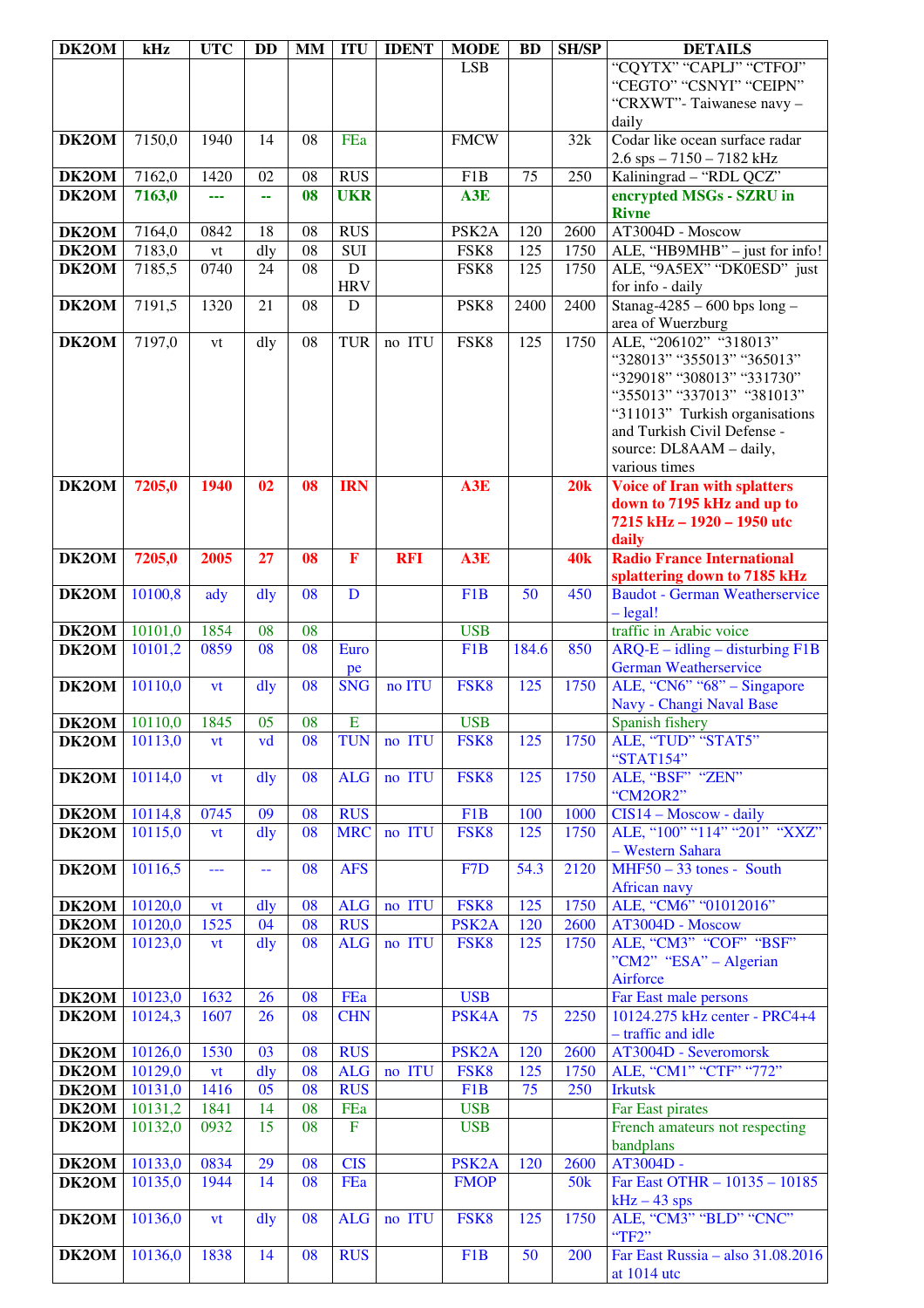| DK2OM              | kHz     | <b>UTC</b> | DD              | MM              | <b>ITU</b>     | <b>IDENT</b>  | <b>MODE</b>        | <b>BD</b>       | <b>SH/SP</b> | <b>DETAILS</b>                        |
|--------------------|---------|------------|-----------------|-----------------|----------------|---------------|--------------------|-----------------|--------------|---------------------------------------|
| DK2OM              | 10142,0 | 1307       | 28              | 08              | <b>AUS</b>     |               | <b>FMOP</b>        |                 | 10k          | Australian burst radar JORN - 20      |
|                    |         |            |                 |                 |                |               |                    |                 |              | $sys - 5.4 sec bursts - intro tone -$ |
|                    |         |            |                 |                 |                |               |                    |                 |              | 10137 - 10147 kHz                     |
| DK2OM              | 10144,0 | ady        | dly             | 08              | $\mathbf{D}$   | <b>DK0WCY</b> | A1A                |                 |              | 10144.000 kHz - DK0WCY -              |
|                    |         |            |                 |                 |                |               |                    |                 |              | German aurora beacon - just           |
|                    |         |            |                 |                 |                |               |                    |                 |              |                                       |
|                    |         |            |                 |                 |                |               |                    |                 |              | for info!                             |
| DK2OM              | 10145,5 | vt         | dly             | 08              | <b>SUI</b>     | <b>HB9MHB</b> | FSK8               | 125             | 1750         | ALE, "HBMHB" - just for info -        |
|                    |         |            |                 |                 |                |               |                    |                 |              | daily                                 |
| DK2OM              | 10145,5 | vt         | dly             | 08              | <b>TWN</b>     | <b>BV4AS</b>  | FSK8               | 125             | 1750         | ALE, "BV4AS" "VK4SAA"-                |
|                    |         |            |                 |                 | <b>AUS</b>     |               |                    |                 |              | just for info!                        |
| DK2OM              | 13925,0 | 1717       | 06              | 08              | <b>RUS</b>     |               | <b>FMCW</b>        |                 | 13k          | OTH radar Contayner - 50 sps -        |
|                    |         |            |                 |                 |                |               |                    |                 |              | Gorodezh - splattering up to          |
|                    |         |            |                 |                 |                |               |                    |                 |              | 14500 kHz                             |
|                    |         |            |                 |                 |                |               |                    |                 |              |                                       |
| DK2OM              | 13993,0 | 1845       | 31              | 08              | <b>RUS</b>     |               | <b>FMCW</b>        |                 | 160k         | OTH radar Contayner - 50 sps -        |
|                    |         |            |                 |                 |                |               |                    |                 |              | Gorodezh - splattering $+/- 80$       |
|                    |         |            |                 |                 |                |               |                    |                 |              | kHz                                   |
| DK2OM              | 14000,0 | vt         | vd              | 08              | FEa            |               | <b>USB</b>         |                 |              | pirates from Java Sea - daily         |
| DK2OM              | 14000,0 | 2001       | 10              | $\overline{08}$ | $\overline{E}$ |               | <b>USB</b>         |                 |              | Spanish fishery                       |
| DK2OM              | 14000,0 | 2040       | 11              | $\overline{08}$ | $\overline{B}$ |               | <b>USB</b>         |                 |              | pirates from Brazil                   |
| DK2OM              | 14000,0 | 1905       | $\overline{15}$ | 08              | <b>MRC</b>     |               | <b>USB</b>         |                 |              | Moroccan fishery - also               |
|                    |         |            |                 |                 |                |               |                    |                 |              | 71.08.2016 at 1920 utc                |
|                    |         |            |                 |                 |                |               |                    |                 |              |                                       |
| DK2OM              | 14002,0 | 1000       | 29              | 08              |                |               | PSK <sub>2</sub>   | 120             | 2600         | AT3004D - submode idle                |
| DK2OM              | 14008,0 | 0749       | 06              | 08              | <b>RUS</b>     |               | F1B                | 50              | 250          | Moscow                                |
| DK2OM              | 14015,0 | 1500       | 24              | 08              | <b>CHN</b>     |               | FSK8               | 125             | 1750         | ALE, "714" "871" - China              |
| DK2OM              | 14021,3 | 1307       | 18              | 08              | <b>CHN</b>     |               | PSK4               | 75              | 2250         | 14021.275 kHz center - PRC4+4         |
|                    |         |            |                 |                 |                |               |                    |                 |              | - traffic "TIAW de VKGW" and          |
|                    |         |            |                 |                 |                |               |                    |                 |              | idle                                  |
| DK2OM              | 14026,0 | 0708       | 03              | 08              | <b>RUS</b>     |               | PSK <sub>2</sub> A | 120             | 2600         | $AT3004D - Moscow - also$             |
|                    |         |            |                 |                 |                |               |                    |                 |              |                                       |
|                    |         |            |                 |                 |                |               |                    |                 |              | 25.08.2016 at 0937 utc                |
| DK2OM              | 14030,0 | vt         | vd              | 08              | <b>CHN</b>     |               | FSK8               | 125             | 1750         | ALE, "Y" "473" "853"                  |
| DK2OM              | 14048,0 | 0712       | 03              | 08              | <b>RUS</b>     |               | <b>FMCW</b>        |                 | 13k          | OTH radar Contayner - 50 sps -        |
|                    |         |            |                 |                 |                |               |                    |                 |              | Gorodezh                              |
| DK2OM              | 14090,0 | 1752       | 05              | 08              | <b>RUS</b>     |               | <b>FMCW</b>        |                 | 13k          | OTH radar Contayner - 50 sps          |
|                    |         |            |                 |                 |                |               |                    |                 |              | Gorodezh                              |
| DK2OM              | 14100,0 | vt         | dly             | 08              | $\rm ALG$      | no ITU        | FSK8               | 125             | 1750         | ALE, "6206" "6204" "6212"             |
|                    |         |            |                 |                 |                |               |                    |                 |              | "6202" "6203" "6207" "6217"           |
|                    |         |            |                 |                 |                |               |                    |                 |              | "MTL" "IJI" - Mauritanian             |
|                    |         |            |                 |                 |                |               |                    |                 |              | border - daily, all day               |
|                    |         |            |                 |                 | $\overline{F}$ |               |                    |                 |              |                                       |
| $\overline{DK2OM}$ | 14100,0 | ---        | --              | 08              |                |               | <b>FMCW</b>        |                 | 20k          | French OTH burst radar, 6 sps,        |
|                    |         |            |                 |                 |                |               |                    |                 |              | similar Codar sounding, South         |
|                    |         |            |                 |                 |                |               |                    |                 |              | France                                |
| DK2OM              | 14108,0 | 0836       | 09              | 08              | <b>RUS</b>     |               | A1A                |                 |              | "BXCS de 9KHQ" - RUS MIL              |
|                    |         |            |                 |                 |                |               |                    |                 |              | area of Moscow - many spurious        |
|                    |         |            |                 |                 |                |               |                    |                 |              | emissions                             |
| DK2OM              | 14109,0 | vt         | dly             | 08              | <b>TWN</b>     | <b>HAM</b>    | FSK8               | 125             | 1750         | ALE, "BV4AS" - just for info!         |
| DK2OM              | 14109,0 | 1600       | 01              | 08              | <b>INS</b>     | HAM           | FSK8               | 120             | 1750         | ALE, "YD0OXH3" – just for             |
|                    |         |            |                 |                 |                |               |                    |                 |              | info!                                 |
| DK2OM              | 14109,0 | 1010       | 06              | 08              | ${\bf S}$      |               | FSK8               | 125             | 1750         | ALE, "SM3FXL" "9A4OS"                 |
|                    |         |            |                 |                 | <b>HRV</b>     |               |                    |                 |              | "9A3BRV" "DK0ESD" - just for          |
|                    |         |            |                 |                 |                |               |                    |                 |              |                                       |
|                    |         |            |                 |                 | D              |               |                    |                 |              | info!                                 |
| DK2OM              | 14111,0 | 1000       | 16              | 08              | <b>RUS</b>     |               | <b>FMCW</b>        |                 | 13k          | OTH radar Contayner - 50 sps -        |
|                    |         |            |                 |                 |                |               |                    |                 |              | Gorodezh                              |
| DK2OM              | 14116,0 | 0842       | 09              | 08              | <b>RUS</b>     |               | F1B                | 75              | 250          | Moscow - also 19.08.2016 at           |
|                    |         |            |                 |                 |                |               |                    |                 |              | 0858 utc                              |
| DK2OM              | 14116,0 | 1245       | 31              | 08              | <b>RUS</b>     |               | F <sub>1</sub> B   | $\overline{50}$ | 250          | Moscow - many splatters               |
| DK2OM              | 14118,0 | 1005       | $\overline{18}$ | 08              | <b>RUS</b>     |               | PSK <sub>2</sub> A | 120             | 2600         | AT3004D - Moscow                      |
| DK2OM              | 14122,0 | 1250       | 09              | 08              | <b>RUS</b>     |               | <b>FMCW</b>        |                 | 13k          | OTH radar Contayner - 50 sps -        |
|                    |         |            |                 |                 |                |               |                    |                 |              | Gorodezh                              |
|                    |         |            |                 |                 |                |               |                    |                 |              |                                       |
| DK2OM              | 14122,0 | 1304       | 19              | 08              | <b>RUS</b>     |               | <b>FMCW</b>        |                 | 20k          | OTH radar Contayner - 50 sps -        |
|                    |         |            |                 |                 |                |               |                    |                 |              | Gorodezh – splatters covering the     |
|                    |         |            |                 |                 |                |               |                    |                 |              | whole band                            |
| DK2OM              | 14139,0 | 1335       | $\overline{26}$ | 08              | <b>RUS</b>     |               | <b>FMCW</b>        |                 | 13k          | OTH radar Contayner - 50 sps -        |
|                    |         |            |                 |                 |                |               |                    |                 |              | Gorodezh                              |
| DK2OM              | 14148,5 | 1323       | 02              | 08              | <b>RUS</b>     |               | F <sub>1</sub> B   | 600             | 600          | DPRK-FSK-600 - North Korean           |
|                    |         |            |                 |                 |                |               |                    |                 |              | emba Moscow                           |
| DK2OM              | 14160,0 |            | dly             | 08              | <b>MRC</b>     |               | FSK8               | 125             | 1750         | ALE, "9204" "9228" "9236"             |
|                    |         | vt         |                 |                 |                |               |                    |                 |              |                                       |
| DK2OM              | 14192,0 | ${\it vt}$ | dly             | 08              | RUS            |               | F1B                | 50              | 500          | RUS navy Kaliningrad - daily          |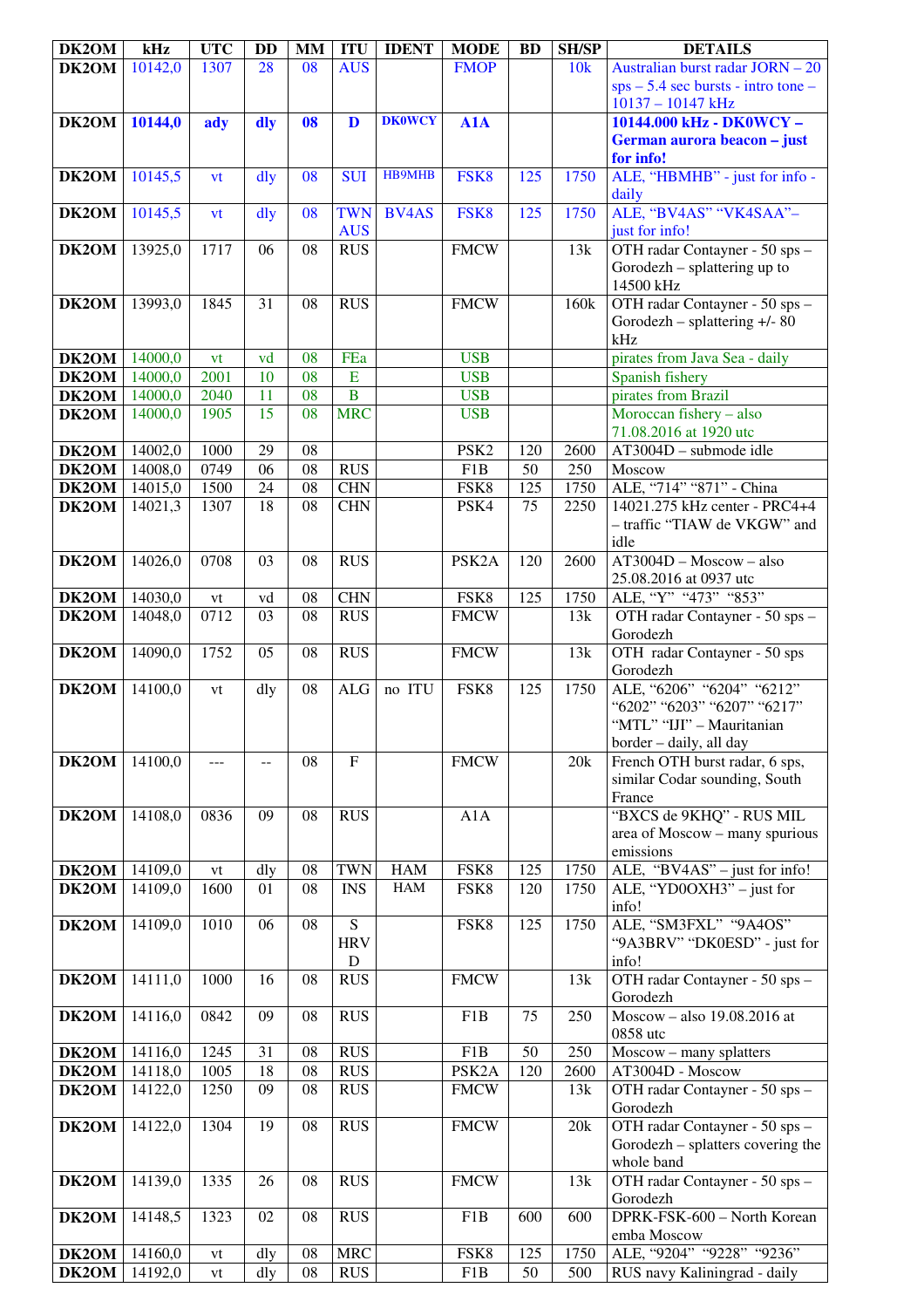| DK2OM          | kHz                | <b>UTC</b>   | <b>DD</b>                                     | <b>MM</b> | <b>ITU</b>               | <b>IDENT</b>  | <b>MODE</b>        | <b>BD</b>  | <b>SH/SP</b> | <b>DETAILS</b>                                             |
|----------------|--------------------|--------------|-----------------------------------------------|-----------|--------------------------|---------------|--------------------|------------|--------------|------------------------------------------------------------|
|                |                    |              |                                               |           |                          |               |                    | 75         | 500          |                                                            |
|                |                    |              |                                               |           |                          |               |                    | 50         | 200          |                                                            |
|                |                    |              |                                               |           |                          |               |                    | 100<br>100 | 500          |                                                            |
| DK2OM          | 14200,0            | 1343         | 03                                            | 08        | <b>RUS</b>               |               | <b>FMCW</b>        |            | 200<br>13k   | OTH radar Contayner - 50 sps                               |
|                |                    |              |                                               |           |                          |               |                    |            |              | Gorodezh - on 14574 with                                   |
|                |                    |              |                                               |           |                          |               |                    |            |              | spurious down to 14200 kHz                                 |
| DK2OM          | 14201,8            | 0852         | 02                                            | 08        | <b>CHN</b>               |               | PSK <sub>2</sub>   | 75         | 2200         | $\overline{\text{PRC}}$ 16 tone modem - USB                |
|                |                    |              |                                               |           |                          |               |                    |            |              | mode – pilot tone 450 Hz - RF                              |
|                |                    |              |                                               |           |                          |               |                    |            |              | 14200.0 kHz - China - Shanghai                             |
|                |                    |              |                                               |           |                          |               |                    |            |              | - daily                                                    |
| DK2OM          | 14205,0            | vt           | dly                                           | 08        | <b>CHN</b>               | no ITU        | FSK8               | 125        | 1750         | ALE, "505" "822"                                           |
| DK2OM          | 14221,0            | $---$        | $\mathord{\hspace{1pt}\text{--}\hspace{1pt}}$ | 08        | <b>KGZ</b>               |               | F1B                | 50         | 200          | CIS-50-50 - Bishkek - daily                                |
| DK2OM          | 14239,0            | $ -$         | $- -$                                         | 08        | <b>CHN</b>               |               | PSK4               | 60         | 2350         | PRC 30 tone modem - LSB                                    |
|                |                    |              |                                               |           |                          |               |                    |            |              | $mode - LSB QRG - pilot tone$<br>450 Hz                    |
| DK2OM          | 14242,0            | 1006         | 18                                            | 08        | <b>RUS</b>               |               | PSK <sub>2</sub> A | 120        | 2600         | AT3004D - Novosibirsk                                      |
| DK2OM          | 14247,0            | 1409         | 05                                            | 08        | <b>RUS</b>               |               | <b>FMCW</b>        |            | 13k          | OTH radar Contayner - 50 sps                               |
|                |                    |              |                                               |           |                          |               |                    |            |              | Gorodezh $-$ long lasting                                  |
| DK2OM          | 14260,0            | 1507         | 30                                            | 08        | <b>RUS</b>               |               | <b>FMCW</b>        |            | 10k          | OTH burst radar Contayner - 10                             |
|                |                    |              |                                               |           |                          |               |                    |            |              | sps - Gorodezh                                             |
| DK2OM          | 14260,0            | vt           | dly                                           | 08        | <b>SRB</b>               | YU1BI         | FSK8               | 125        | 1750         | ALE, "YU1BI" - just for info!                              |
| DK2OM          | 14262,0            | 0730         | 17                                            | 08        | FEa                      |               | <b>FMCW</b>        |            | 10k          | OTHR - $50$ sps $-5$ sec bursts                            |
| DK2OM          | 14268,0            | 1005         | 25                                            | 08        | <b>RUS</b>               |               | <b>FMCW</b>        |            | 13k          | OTH radar Contayner - 50 sps                               |
|                |                    |              |                                               |           |                          |               |                    |            |              | Gorodezh                                                   |
| DK2OM          | 14272,0<br>14292,0 | $ -$<br>0713 | $-$<br>03                                     | 08<br>08  | <b>RUS</b><br><b>RUS</b> | <b>RCV</b>    | A1A<br>A1A         |            |              | <b>RUS Navy Sevastopol</b>                                 |
| DK2OM<br>DK2OM | 14295,0            | vt           | dly                                           | 08        | <b>SRB</b>               | D8M<br>YU1BI  | FSK8               | 125        | 1750         | encrypted CW - Moscow<br>ALE, "YU1BI" - just for info!     |
| DK2OM          | 14295,0            | 0830         | 11                                            | 08        | <b>TJK</b>               |               | A3E                |            | 9k           | 3 <sup>rd</sup> from Radio Tajik on 4765                   |
|                |                    |              |                                               |           |                          |               |                    |            |              | kHz - daily, all day                                       |
| DK2OM          | 14301,8            | $---$        | --                                            | 08        | <b>CHN</b>               |               | PSK <sub>2</sub>   | 75         | 2200         | PRC 16 tone modem - USB                                    |
|                |                    |              |                                               |           |                          |               |                    |            |              | mode – pilot tone 450 Hz - RF                              |
|                |                    |              |                                               |           |                          |               |                    |            |              | 14300.0 kHz - China - Shanghai                             |
|                |                    |              |                                               |           |                          |               |                    |            |              | - daily - all day                                          |
| DK2OM          | 14330,0            | vt           | dly                                           | 08        | <b>TWN</b>               |               | FSK8               | 125        | 1750         | ALE, "BV4"                                                 |
| DK2OM          | 14331,4            | 1323         | 03                                            | 08        | <b>RUS</b>               |               | F1B                | 600        | 600          | DPRK-FSK-600 - North Korean                                |
|                |                    |              |                                               | 08        | <b>CHN</b>               | no ITU        | FSK8               | 125        |              | emba Moscow<br>ALE, "249" "255" "763"                      |
| DK2OM<br>DK2OM | 14334,0<br>14340,0 | vt<br>1245   | vd<br>01                                      | 08        | <b>RUS</b>               |               | PSK <sub>2</sub> A | 120        | 1750<br>2600 | AT3004D - Vladivostok with                                 |
|                |                    |              |                                               |           |                          |               |                    |            |              | spurious emissions +/- 35 kHz                              |
|                |                    |              |                                               |           |                          |               |                    |            |              | and $+/-$ 70 kHz - daily                                   |
| DK2OM          | 14340,0            | 1003         | 31                                            | 08        | <b>CHN</b>               |               | FSK8               | 125        | 1750         | ALE, "106" "591"                                           |
| DK2OM          | 14346,0            | vt           | dly                                           | 08        | <b>THA</b>               | <b>HSOZEA</b> | A1A                |            |              | HS0ZEA beacon - 14345.950                                  |
|                |                    |              |                                               |           |                          |               |                    |            |              | kHz - every 5 minutes - daily -                            |
|                |                    |              |                                               |           |                          |               |                    |            |              | just for info!                                             |
| DK2OM          | 14346,0            | vt           | dly                                           | 08        | <b>POR</b>               |               | FSK8               | 125        | 1750         | ALE, "CT2IXQ" just for info -                              |
|                |                    |              |                                               |           |                          |               |                    |            |              | various times, daily                                       |
| DK2OM          | 14347,0            | 0800         | <b>16</b>                                     | 08        | <b>UKR</b>               |               | A3E                |            |              | female voice with encrypted<br>$msgs - figures - "SZRU" =$ |
|                |                    |              |                                               |           |                          |               |                    |            |              | <b>Foreign Intelligence Service of</b>                     |
|                |                    |              |                                               |           |                          |               |                    |            |              | <b>Ukraine in Rivne</b>                                    |
| DK2OM          | 14351,7            | ---          | --                                            | 08        | ${\bf E}$                |               | <b>OFDM</b>        | 30         | 2700         | OFDM 73 + intro tone -                                     |
|                |                    |              |                                               |           |                          |               | PSK4A              |            |              | HFD+VL - experimental                                      |
|                |                    |              |                                               |           |                          |               |                    |            |              | transmissions - Las Palmas -                               |
|                |                    |              |                                               |           |                          |               |                    |            |              | just for info!                                             |
| DK2OM          | 18080,0            | 0600         | dly                                           | 08        | <b>TWN</b>               |               | A3E/BC             |            |              | <b>Sound of Hope - Taiwan and</b>                          |
|                |                    |              |                                               |           |                          |               |                    |            |              | Chinese BC jammer - daily at<br>06 utc and later           |
| DK2OM          | 18080,0            | 1020         | 28                                            | 08        | <b>TUR</b>               |               | <b>FMCW</b>        |            | 20k          | OTH radar West-Turkey - 50 sps                             |
| DK2OM          | 18090,0            | 1511         | 30                                            | 08        | <b>TUR</b>               |               | <b>FMCW</b>        |            | 20k          | OTH radar - 50 sps - Turkey                                |
| DK2OM          | 18100,0            | vt           | $\frac{d}{dy}$                                | 08        | <b>MRC</b>               | no ITU        | FSK8               | 125        | 1750         | ALE, "A2" "A4" "A5" "A7"                                   |
|                |                    |              |                                               |           |                          |               |                    |            |              | "S6" - "C3" "G401" "CD" "09"                               |
|                |                    |              |                                               |           |                          |               |                    |            |              | "G2" "LG6" "G301"                                          |
|                |                    |              |                                               |           |                          |               |                    |            |              | "ELJADIDNET4" - daily,                                     |
|                |                    |              |                                               |           |                          |               |                    |            |              | various times                                              |
| DK2OM          | 18106,0            | vt           | yd                                            | 08        | <b>POR</b>               | CT2GOY        | FSK8               | 125        | 1750         | ALE, "CT2GOY" – just for info!                             |
| DK2OM          | 18107,0            | ---          | 44                                            | 08        | <b>RUS</b>               | <b>RDL</b>    | F <sub>1</sub> B   | 50         | 200          | $CIS-50-200$ - Moscow - idle and                           |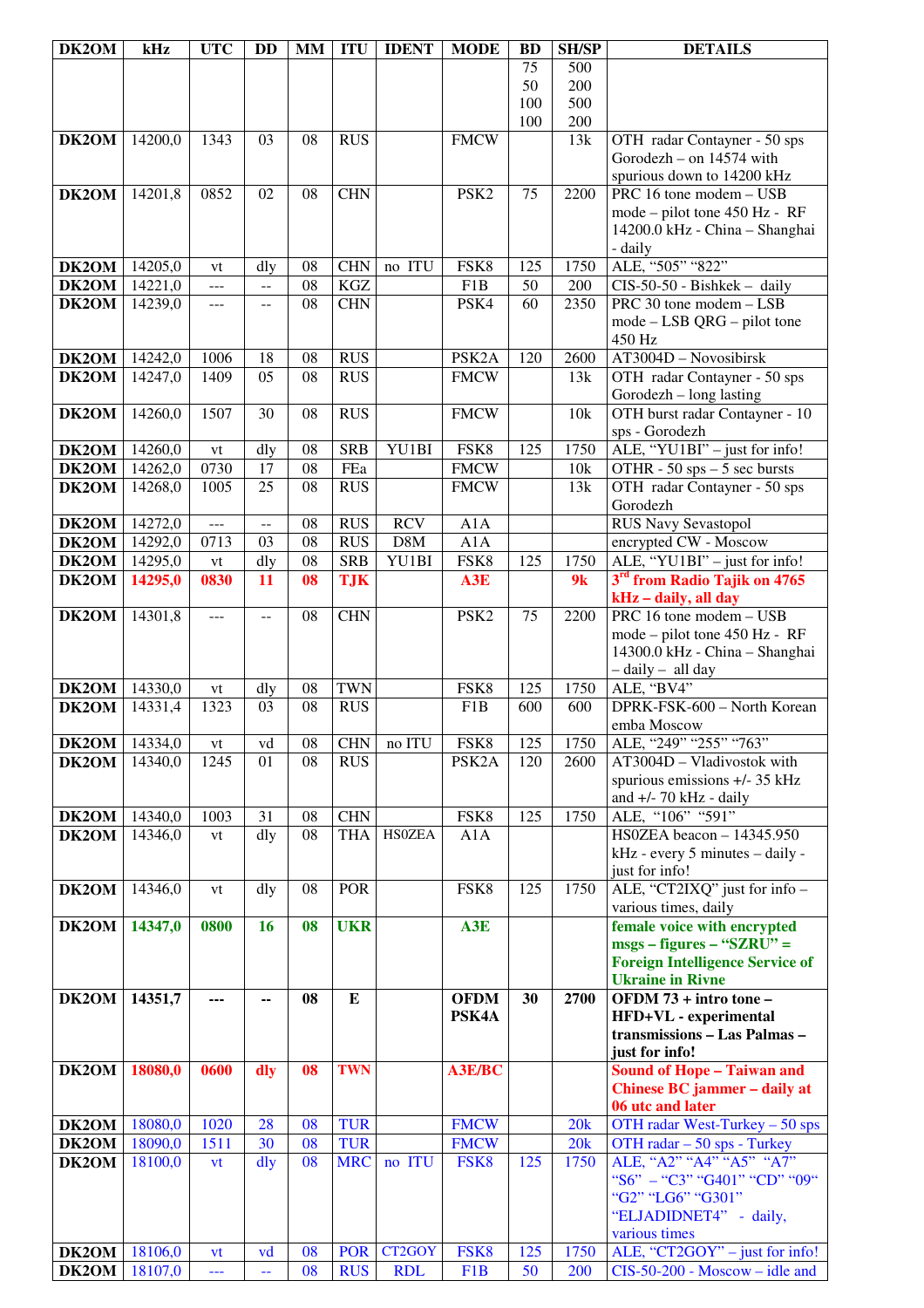| DK2OM | kHz     | <b>UTC</b>     | <b>DD</b>       | <b>MM</b>       | <b>ITU</b>     | <b>IDENT</b>  | <b>MODE</b>        | <b>BD</b>       | <b>SH/SP</b> | <b>DETAILS</b>                                      |
|-------|---------|----------------|-----------------|-----------------|----------------|---------------|--------------------|-----------------|--------------|-----------------------------------------------------|
|       |         |                |                 |                 |                |               |                    |                 |              | $\text{traffic} - \text{Russian}$ navy - various    |
|       |         |                |                 |                 |                |               |                    |                 |              | days and times - shared band!                       |
| DK2OM | 18117,5 | vt             | vd              | 08              | <b>POR</b>     | <b>CT2IXQ</b> | FSK8               | 125             | 1750         | ALE, "CT2IXQ" $-$ just for info                     |
| DK2OM | 18140,0 | vt             | dly             | 08              | <b>SRB</b>     | YU1BI         | FSK8               | 125             | 2600         | ALE, "YU1BI" - just for info!                       |
| DK2OM | 18150,0 | 0811           | 02              | 08              | <b>RUS</b>     |               | F1B                | 100             | 1000         | harmonic from 9075 (100 Bd,                         |
|       |         |                |                 |                 |                |               |                    |                 |              | 500 Hz) - Kaliningrad                               |
| DK2OM | 21000,0 | 1242           | 31              | 08              | <b>INS</b>     |               | <b>USB</b>         |                 |              | Indonesian pirates - daily                          |
| DK2OM | 21000,0 | ---            | 44              | 08              | $\bf{B}$       |               | <b>USB</b>         |                 |              | Brazilian pirates - Rio de                          |
|       |         |                |                 |                 |                |               |                    |                 |              | <b>Janeiro with North Brazil-</b>                   |
| DK2OM | 21000,0 |                |                 | 08              | <b>SDN</b>     |               | <b>USB</b>         |                 |              | very often<br><b>MFA Sudan - Khartoum with</b>      |
|       |         | ---            | 44              |                 |                |               |                    |                 |              | emba Yemen - voice traffic                          |
| DK2OM | 21000,0 | ---            | --              | 08              | $\overline{F}$ |               | <b>FMCW</b>        |                 |              | French OTH burst radar - every                      |
|       |         |                |                 |                 |                |               |                    |                 |              | 15 minutes - South France                           |
| DK2OM | 21000,0 | 1458           | 23              | 08              | <b>UKR</b>     |               | <b>USB</b>         |                 |              | male voice spelling figures -                       |
|       |         |                |                 |                 |                |               |                    |                 |              | <b>UKR MIL</b>                                      |
| DK2OM | 21002,2 | ---            | ۰.              | 08              | <b>SDN</b>     | !0000         | F <sub>1</sub> B   | <b>100</b>      | 170          | 21002.15 kHz - Pactor 1                             |
|       |         |                |                 |                 |                | !9999         |                    |                 |              | encrypted - MFA Sudan -                             |
|       |         |                |                 |                 |                | !8888         |                    |                 |              | Khartoum with emba Yemen                            |
| DK2OM | 21096,0 | vt             | dly             | 08              | <b>INS</b>     | YD0OXH        | FSK8               | 125             | 1750         | ALE, "YD0OXH3" - daily,                             |
|       |         |                |                 |                 |                |               |                    |                 |              | various times - just for info!                      |
| DK2OM | 21096,0 | 1219           | 27              | 08              | $\mathbf G$    |               | FSK8               | 125             | 1750         | ALE, "M1DFO" - just for info!                       |
| DK2OM | 21131,0 | vt             | vd              | $\overline{08}$ | <b>CHN</b>     | no ITU        | FSK8               | 125             | 1750         | ALE, "A92" "L02" - Chinese                          |
|       |         |                |                 |                 |                |               |                    |                 |              | diplo                                               |
| DK2OM | 21145,0 | vt             | dly             | 08              | <b>MRC</b>     | no ITU        | FSK8               | 125             | 1750         | ALE, "B301", "C3", "IR4" "T4"                       |
|       |         |                |                 |                 |                |               |                    |                 |              | "E4" "A2" "CD" "K3" "KB2"                           |
|       |         |                |                 |                 |                |               |                    |                 |              | "J5" "GS4" "R3" – various times,                    |
| DK2OM | 21145,8 | 1418           | 05              | 08              | I              | IZ3DVW        | A1A                |                 |              | daily<br>IZ3DVW beacon $-21145,790$                 |
|       |         |                |                 |                 |                |               |                    |                 |              | kHz - daily, all day - not                          |
|       |         |                |                 |                 |                |               |                    |                 |              | coordinated with IARU                               |
| DK2OM | 21160,0 | $---$          | $-$             | 08              | <b>RUS</b>     |               | F <sub>1</sub> B   | 100             | 2000         | 4th from 5290 kHz (500 Hz shift)                    |
|       |         |                |                 |                 |                |               |                    |                 |              | - St. Peterburg                                     |
| DK2OM | 21190,0 | $\overline{a}$ | $-$             | 08              | <b>RUS</b>     |               | F1B                | 100             | 1000         | harmonic from 10595 kHz -                           |
|       |         |                |                 |                 |                |               |                    |                 |              | Moscow - daily                                      |
| DK2OM | 21318,5 | 1058           | 18              | 08              | <b>BGD</b>     |               | F <sub>1</sub> B   | 600             | 600          | DPRK-FSK-600 - Bangladesh                           |
| DK2OM | 21400,0 | $---$          | $\overline{a}$  | 08              | <b>RUS</b>     |               | F1B                | $\overline{50}$ | 2000         | harmonic from 5350 kHz - area                       |
|       |         |                |                 |                 |                |               |                    |                 |              | of Moscow - daily                                   |
| DK2OM | 21401,5 | 1201           | 18              | 08              | <b>CHN</b>     |               | PSK4A              | 75              | 2250         | <b>PRC4+4</b>                                       |
| DK2OM | 21409,5 | 0800           | $\overline{31}$ | 08              | <b>RUS</b>     |               | F1B                | 100             | 2000         | F1B 100 / 2000 - CIS14 -                            |
|       |         |                |                 |                 |                |               |                    |                 |              | harmonic from 10704.75 -                            |
|       |         |                |                 |                 |                |               |                    |                 |              | Jekaterinburg, RUS - daily                          |
| DK2OM | 21436,0 | $---$          | --              | 08              | <b>RUS</b>     |               | PSK <sub>2</sub> A | 120             | 5200         | AT3004D - harmonic from                             |
|       |         |                |                 |                 |                | <b>RCV</b>    |                    |                 |              | 10718.0 kHz - Sevastopol<br>RIP90, RCV, RGX94 - RUS |
| DK2OM | 21438,0 | vt             | dly             | 08              | <b>RUS</b>     |               | A1A                |                 |              | Navy Sevastopol - daily                             |
| DK2OM | 21446,0 | ady            | dly             | 08              | <b>THA</b>     | <b>HSOZEA</b> | A1A                |                 |              | HS0ZEA beacon - every $5$                           |
|       |         |                |                 |                 |                |               |                    |                 |              | minutes - just for info!                            |
| DK2OM | 25000,0 | ady            | dly             | 08              | <b>FIN</b>     |               | A <sub>3</sub> E   |                 |              | time signal $Helsinki$ - just for                   |
|       |         |                |                 |                 |                |               |                    |                 |              | info – carrier on $25000$ – dots on                 |
|       |         |                |                 |                 |                |               |                    |                 |              | 25001 and 24999 - daily, all day                    |
|       |         |                |                 |                 |                |               |                    |                 |              | $-$ just for info!                                  |
| DK2OM | 28000,0 | <b>vt</b>      | vd              | 08              | $\bf{B}$       |               | A3E                |                 |              | <b>Brazilian CBers - 28000 -</b>                    |
|       |         |                |                 |                 |                |               |                    |                 |              | 28325 - daily, all day                              |
| DK2OM | 28000,0 | vt             | dly             | 08              | <b>CIS</b>     |               | F3E                |                 |              | 28000 - 29700 numerous CIS                          |
|       |         |                |                 |                 |                |               |                    |                 |              | taxi nets - no change                               |
| DK2OM | 28000,0 | 2045           | 04              | 08              | T              |               | A3E                |                 |              | Italian CBers - also 12.08.2016                     |
|       |         |                |                 |                 |                |               |                    |                 |              | at 1615 utc                                         |
| DK2OM | 28000,0 | 1927           | 11              | 08              | $\mathbf E$    |               | <b>USB</b>         |                 |              | <b>Spanish CBers</b>                                |
| DK2OM | 28010,1 | 1350           | 07              | 08              | <b>POR</b>     |               | F1B                | 51              | 300          | F1B bursts -west of Lisbon -                        |
|       |         |                |                 |                 |                |               |                    |                 |              | Atlantic Ocean - Enagal GPS                         |
|       |         |                |                 | 08              | <b>POR</b>     |               | F <sub>1</sub> B   | 51              | 300          | buoys - daily<br>F1B bursts - 28025.050 kHz -       |
| DK2OM | 28025,0 | ---            | --              |                 |                |               |                    |                 |              | west of Lisbon - Atlantic Ocean -                   |
|       |         |                |                 |                 |                |               |                    |                 |              | Enagal GPS buoys - daily                            |
| DK2OM | 28030,0 | $---$          | --              | 08              | <b>POR</b>     |               | F1B                | 51              | 340          | F1B bursts - west of Lisbon -                       |
|       |         |                |                 |                 |                |               |                    |                 |              | Atlantic Ocean - Enagal GPS                         |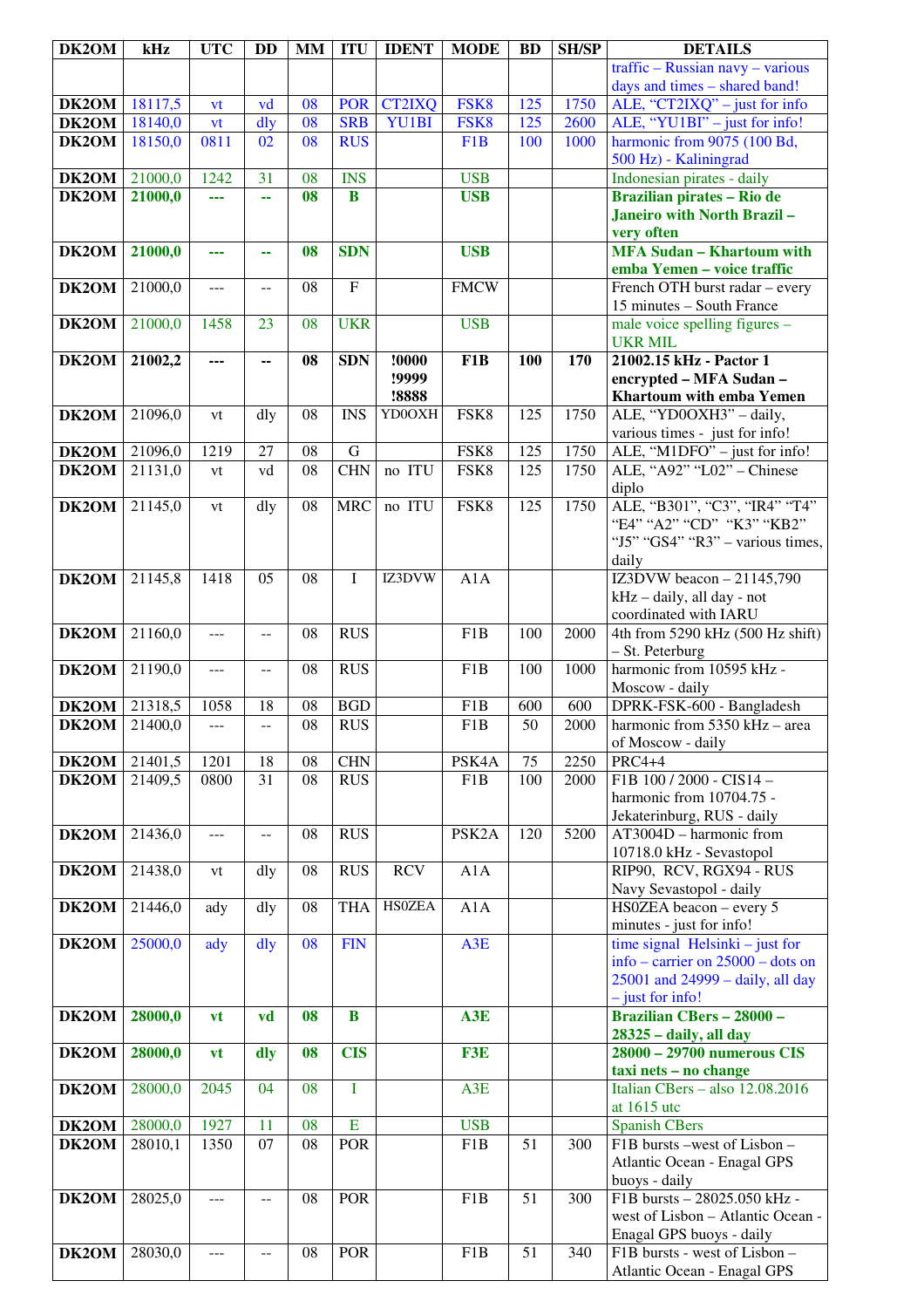| DK2OM                | kHz     | <b>UTC</b>     | <b>DD</b>                | <b>MM</b>       | <b>ITU</b>     | <b>IDENT</b> | <b>MODE</b>      | <b>BD</b>        | <b>SH/SP</b>     | <b>DETAILS</b>                                               |
|----------------------|---------|----------------|--------------------------|-----------------|----------------|--------------|------------------|------------------|------------------|--------------------------------------------------------------|
|                      |         |                |                          |                 |                |              |                  |                  |                  | buoys - daily                                                |
| DK2OM                | 28045,0 | $\overline{a}$ | $- -$                    | 08              | <b>POR</b>     |              | F1B              | 51               | 280              | F1B bursts - west of Lisbon -                                |
|                      |         |                |                          |                 |                |              |                  |                  |                  | Atlantic Ocean - Enagal GPS                                  |
|                      |         |                |                          |                 |                |              |                  |                  |                  | buoys - daily                                                |
| DK2OM                | 28050,0 | $---$          | $-$                      | 08              | <b>POR</b>     |              | F1B              | 51               | 300              | F1B bursts - west of Lisbon -                                |
|                      |         |                |                          |                 |                |              |                  |                  |                  | Atlantic Ocean - Enagal GPS                                  |
|                      |         |                |                          |                 |                |              |                  |                  |                  | buoys - daily                                                |
| DK2OM                | 28051,5 | ---            | $\overline{a}$           | 08              | <b>POR</b>     |              | F <sub>1</sub> B | 51               | 300              | F1B bursts - west of Lisbon -                                |
|                      |         |                |                          |                 |                |              |                  |                  |                  | Atlantic Ocean - Enagal GPS                                  |
|                      |         |                |                          |                 |                |              |                  |                  |                  | buoys - daily                                                |
| DK2OM                | 28060,0 | $---$          | $-$                      | 08              | POR            |              | F <sub>1</sub> B | 51               | 320              | F1B bursts - west of Lisbon -                                |
|                      |         |                |                          |                 |                |              |                  |                  |                  | Atlantic Ocean - Enagal GPS                                  |
|                      |         |                |                          |                 |                |              |                  |                  |                  | buoys - daily                                                |
| DK2OM                | 28065,1 | ---            | $- -$                    | 08              | <b>POR</b>     |              | F <sub>1</sub> B | 51               | 320              | F1B bursts - west of Lisbon -                                |
|                      |         |                |                          |                 |                |              |                  |                  |                  | Atlantic Ocean - Enagal GPS                                  |
| DK2OM                |         | 1308           | 05                       | 08              | GAB            |              | A3E              |                  | 980              | buoys - daily<br>carrier and dots in USB and LSB,            |
|                      | 28065,8 |                |                          |                 |                |              |                  |                  |                  |                                                              |
|                      |         |                |                          |                 |                |              |                  |                  |                  | bursts every 60 sec - carrier -<br>Gabon - daily and all day |
| DK2OM                | 28075,0 | ---            |                          | 08              | <b>POR</b>     |              | F <sub>1</sub> B | 51               | 320              | F1B bursts - west of Lisbon -                                |
|                      |         |                |                          |                 |                |              |                  |                  |                  | Atlantic Ocean - Enagal GPS                                  |
|                      |         |                |                          |                 |                |              |                  |                  |                  | buoys - daily                                                |
| DK2OM                | 28085,0 | 1951           | 09                       | 08              | <b>POR</b>     |              | F <sub>1</sub> B | 51               | 300              | F1B bursts - west of Lisbon -                                |
|                      |         |                |                          |                 |                |              |                  |                  |                  | Atlantic Ocean - Enagal GPS                                  |
|                      |         |                |                          |                 |                |              |                  |                  |                  | buoys - daily                                                |
| DK2OM                | 28090,1 | 1926           | 09                       | 08              | <b>POR</b>     |              | $\overline{F1B}$ | $\overline{51}$  | $\overline{320}$ | F1B bursts - 28100.780 kHz -                                 |
|                      |         |                |                          |                 |                |              |                  |                  |                  | west of Lisbon - Atlantic Ocean -                            |
|                      |         |                |                          |                 |                |              |                  |                  |                  | Enagal GPS buoys - daily                                     |
| DK2OM                | 28100,0 | 2047           | 04                       | 08              | I              |              | F3E              |                  |                  | <b>Italian CBers</b>                                         |
|                      |         |                |                          |                 |                |              | <b>LSB</b>       |                  |                  |                                                              |
| DK2OM                | 28100,2 | $ -$           | $\overline{a}$           | 08              | <b>POR</b>     |              | F <sub>1</sub> B | $\overline{51}$  | 300              | F1B bursts - 28100.780 kHz -                                 |
|                      |         |                |                          |                 |                |              |                  |                  |                  | west of Lisbon - Atlantic Ocean -                            |
|                      |         |                |                          |                 |                |              |                  |                  |                  | Enagal GPS buoys - daily                                     |
| DK2OM                | 28102,1 | $---$          | $-1$                     | 08              | POR            |              | F1B              | 51               | 320              | F1B bursts - west of Lisbon -                                |
|                      |         |                |                          |                 |                |              |                  |                  |                  | Atlantic Ocean - Enagal GPS                                  |
|                      |         |                |                          |                 |                |              |                  |                  |                  | buoys - daily                                                |
| DK2OM                | 28115,0 | 0910           | 18                       | 08              | $\mathbf E$    |              | A3E              |                  |                  | <b>Spanish CBers</b>                                         |
| <b>DK2OM</b> 28125,0 |         | $---$          | $\overline{\phantom{m}}$ | $\overline{08}$ | <b>POR</b>     |              | F1B              | $\overline{51}$  | 320              | F1B bursts - west of Lisbon -                                |
|                      |         |                |                          |                 |                |              |                  |                  |                  | Atlantic Ocean - Enagal GPS                                  |
|                      |         |                |                          |                 |                |              |                  |                  |                  | buoys - daily                                                |
| DK2OM                | 28146,0 | vt             | vd                       | 08              | <b>ARG</b>     |              | FSK8             | $\overline{125}$ | 1750             | ALE, "LU8EX" "PY2TI" "DL1"                                   |
|                      |         |                |                          |                 | $\bf{B}$       |              |                  |                  |                  | $-$ just for info!                                           |
| DK2OM                | 28165,0 | 1505           | 06                       | 08              | <b>RUS</b>     |              | F3E              |                  |                  | RUS taxi - daily                                             |
| DK2OM                | 28175,0 | 0807           | 14                       | 08              | <b>RUS</b>     |              | F3E              |                  |                  | RUS taxi - daily                                             |
| DK2OM                | 28200,0 | $---$          | --                       | 08              | <b>POR</b>     |              | F1B              | 51               | 330              | F1B bursts - west of Lisbon -                                |
|                      |         |                |                          |                 |                |              |                  |                  |                  | Atlantic Ocean - Enagal GPS                                  |
|                      |         |                |                          |                 | <b>RUS</b>     |              | F3E              |                  |                  | buoys - daily                                                |
| DK2OM                | 28215,0 | 1833           | 05                       | 08<br>08        | GAB            |              | A3E              |                  |                  | RUS taxi - daily<br>carrier and dots +/- 770 Hz -            |
| DK2OM                | 28224,4 | ---            | $-$                      |                 |                |              |                  |                  |                  | bursts every 60 sec - Gabon -                                |
|                      |         |                |                          |                 |                |              |                  |                  |                  | daily and all day                                            |
| DK2OM                | 28249,6 | 1929           | 01                       | 08              | GAB            |              | A3E              |                  | 1380             | carrier and dots +/- 745 Hz -                                |
|                      |         |                |                          |                 |                |              |                  |                  |                  | bursts every 60 sec - Gabon -                                |
|                      |         |                |                          |                 |                |              |                  |                  |                  | daily and all day                                            |
| DK2OM                | 28250,5 | 1927           | 08                       | 08              | GAB            |              | A3E              |                  | 1000             | carrier and dots +/- 500 Hz -                                |
|                      |         |                |                          |                 |                |              |                  |                  |                  | bursts every 60 sec - Gabon -                                |
|                      |         |                |                          |                 |                |              |                  |                  |                  | daily and all day                                            |
| DK2OM                | 28275,0 | 1720           | 18                       | 08              | <b>RUS</b>     |              | F3E              |                  |                  | <b>RUS</b> taxi                                              |
| DK2OM                | 28275,1 | $---$          | $- -$                    | 08              | $\rm AF$       |              | F1B              | 51               | 320              | F1B bursts -Atlantic Ocean -                                 |
|                      |         |                |                          |                 |                |              |                  |                  |                  | Enagal GPS buoys - daily                                     |
| DK2OM                | 28312,5 | vt             | vd                       | 08              | POR            | CT2IXQ       | FSK8             | 125              | 1750             | ALE. "CT2IXQ" - just for info                                |
| DK2OM                | 28315,0 | ---            | --                       | 08              | <b>POR</b>     |              | F1B              | 51               | 320              | F1B bursts - west of Lisbon -                                |
|                      |         |                |                          |                 |                |              |                  |                  |                  | Atlantic Ocean - Enagal GPS                                  |
|                      |         |                |                          |                 |                |              |                  |                  |                  | buoys - daily                                                |
| DK2OM                | 28335,0 | 1852           | 09                       | 08              | $\overline{E}$ |              | F3E              |                  |                  | Spanish CBers with roger beeps                               |
|                      |         |                |                          |                 |                |              |                  |                  |                  | talking about echo-microphones                               |
| DK2OM                | 28345,1 | $\overline{a}$ | $\overline{a}$           | 08              | GAB            |              | A3E              |                  | 1060             | carrier and dots +/- 530 Hz -                                |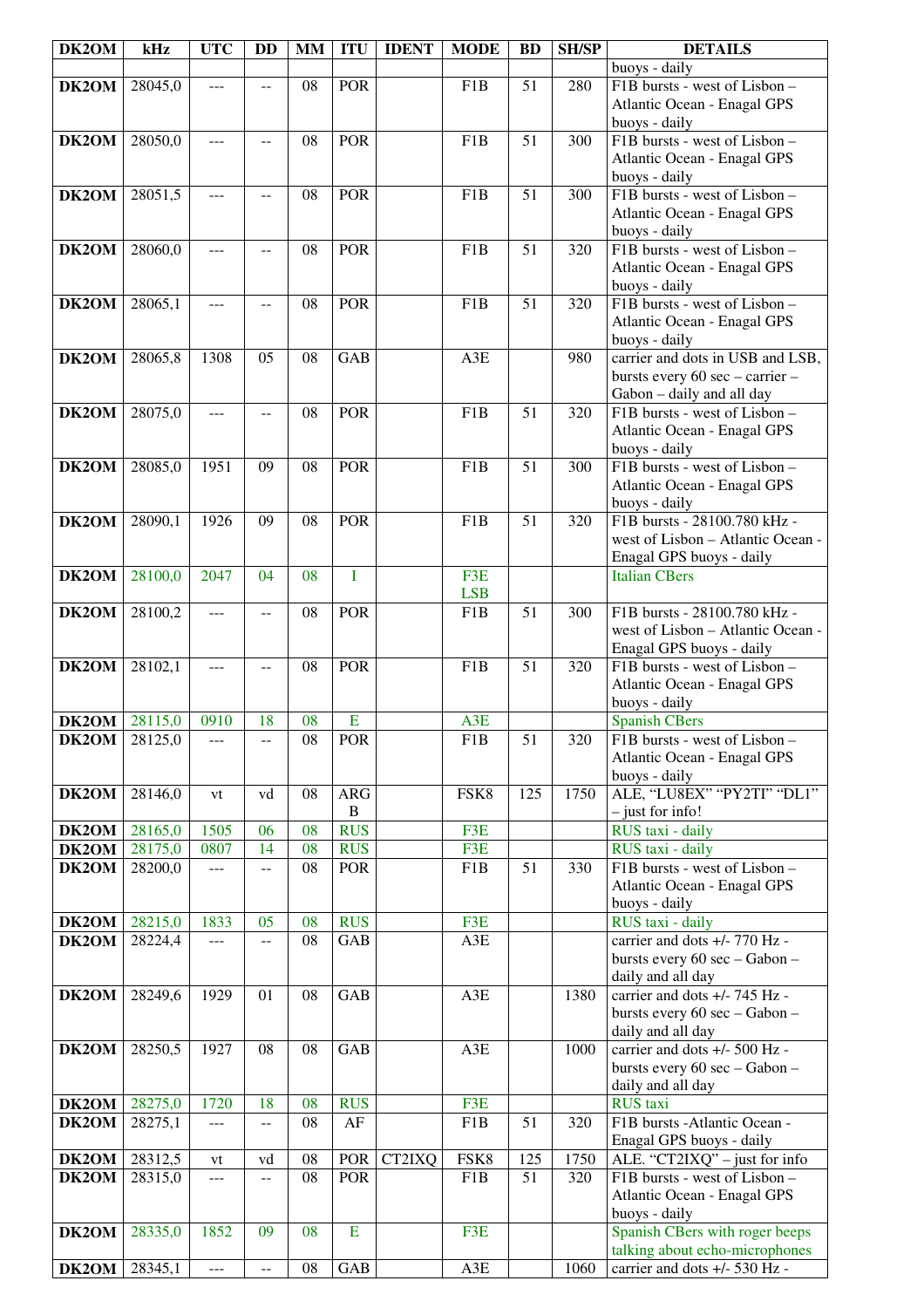| DK2OM | kHz     | <b>UTC</b>     | <b>DD</b>                                     | <b>MM</b> | <b>ITU</b>              | <b>IDENT</b> | <b>MODE</b>      | <b>BD</b> | <b>SH/SP</b> | <b>DETAILS</b>                                                 |
|-------|---------|----------------|-----------------------------------------------|-----------|-------------------------|--------------|------------------|-----------|--------------|----------------------------------------------------------------|
|       |         |                |                                               |           |                         |              |                  |           |              | bursts every 60 sec - Gabon -                                  |
|       |         |                |                                               |           |                         |              |                  |           |              | daily and all day                                              |
| DK2OM | 28435,0 | ----           | $\overline{a}$                                | 08        | ${\bf E}$               |              | F1B              | 81.9      | 140          | Datawell-buoy "Waverider" -<br>28435.040 kHz - Costa del Sol - |
|       |         |                |                                               |           |                         |              |                  |           |              | <b>Malaga</b>                                                  |
| DK2OM | 28459,8 | ----           | $\overline{a}$                                | 08        | <b>GAB</b>              |              | A3E              |           | 1060         | carrier and dots +/- 530 Hz -                                  |
|       |         |                |                                               |           |                         |              |                  |           |              | bursts every 60 sec - Gabon -                                  |
|       |         |                |                                               |           |                         |              |                  |           |              | daily and all day                                              |
| DK2OM | 28459,9 | $\overline{a}$ | $\overline{a}$                                | 08        | <b>GAB</b>              |              | A3E              |           | 1060         | carrier and dots +/- 530 Hz -                                  |
|       |         |                |                                               |           |                         |              |                  |           |              | bursts every 60 sec - Gabon -                                  |
|       |         |                |                                               |           |                         |              |                  |           |              | daily and all day                                              |
| DK2OM | 28499,8 | ---            | --                                            | 08        | <b>MEa</b>              |              | F <sub>1</sub> B | 81.9      | 140          | Datawell-buoy "Waverider" -<br>28499.875 kHz - Persian Gulf    |
| DK2OM | 28701,1 | ---            | --                                            | 08        | <b>GAB</b>              |              | A3E              |           | 1056         | carrier and dots +/- 528 Hz -                                  |
|       |         |                |                                               |           |                         |              |                  |           |              | bursts every 60 sec - Gabon -                                  |
|       |         |                |                                               |           |                         |              |                  |           |              | daily and all day                                              |
| DK2OM | 28745,3 | 1706           | 02                                            | 08        | GAB                     |              | A3E              |           | 1060         | carrier and dots +/- 530 Hz -                                  |
|       |         |                |                                               |           |                         |              |                  |           |              | bursts every 60 sec - Gabon -                                  |
|       |         |                |                                               |           |                         |              |                  |           |              | daily and all day                                              |
| DK2OM | 28751,2 | ---            | $-$                                           | 08        | <b>GAB</b>              |              | A3E              |           | 1080         | carrier and dots +/- 540 Hz -                                  |
|       |         |                |                                               |           |                         |              |                  |           |              | bursts every 60 sec - Gabon -                                  |
| DK2OM | 28751,3 | ---            | $-$                                           | 08        | <b>GBN</b>              |              | A3E              |           | 1040         | daily and all day<br>carrier and dots +/- 520 Hz -             |
|       |         |                |                                               |           |                         |              |                  |           |              | bursts every 60 sec - Gabon -                                  |
|       |         |                |                                               |           |                         |              |                  |           |              | daily and all day                                              |
| DK2OM | 28801,5 | $---$          | $-$                                           | 08        | <b>GBN</b>              |              | A3E              |           | 1090         | carrier and dots +/- 545 Hz -                                  |
|       |         |                |                                               |           |                         |              |                  |           |              | bursts every 60 sec - Gabon -                                  |
|       |         |                |                                               |           |                         |              |                  |           |              | daily and all day                                              |
| DK2OM | 28845,5 | ---            | --                                            | 08        | <b>GAB</b>              |              | A3E              |           | 1060         | carrier and dots $+/-$ 530 Hz -                                |
|       |         |                |                                               |           |                         |              |                  |           |              | bursts every 60 sec - Gabon -                                  |
| DK2OM | 28901,1 | ---            | $\mathord{\hspace{1pt}\text{--}\hspace{1pt}}$ | 08        | <b>GAB</b>              |              | A3E              |           | 1056         | daily and all day<br>carrier and dots +/- 528 Hz -             |
|       |         |                |                                               |           |                         |              |                  |           |              | bursts every 60 sec - Gabon -                                  |
|       |         |                |                                               |           |                         |              |                  |           |              | daily and all day                                              |
| DK2OM | 28960,0 | 0830           | 02                                            | 08        | <b>IRN</b>              |              | <b>FMOP</b>      |           | 55k          | radar Iran – burst mode – 150 and                              |
|       |         |                |                                               |           |                         |              |                  |           |              | 313 sps - daily                                                |
| DK2OM | 29114,0 | $- - -$        | $- -$                                         | 08        | <b>RUS</b>              |              | F1B              | 100       | 2000         | harmonic from14557.0 kHz -                                     |
|       |         |                |                                               |           |                         |              |                  |           |              | Moscow                                                         |
| DK2OM | 29249,9 | 1651           | 02                                            | 08        | ${\bf E}$               |              | F <sub>1</sub> B | 81.9      | 140          | Datawell-buoy "Waverider" -<br>29249.880 kHz - Spain           |
|       |         |                |                                               |           |                         |              |                  |           |              | Fuerteventura - daily, all day                                 |
| DK2OM | 29375,0 | ---            | --                                            | 08        | $\mathbf I$             |              | F1B              | 81.9      | 140          | Datawell-buoy "Waverider" -                                    |
|       |         |                |                                               |           |                         |              |                  |           |              | 29374.898 kHz - Gallipoli,                                     |
|       |         |                |                                               |           |                         |              |                  |           |              | South Italy - daily, all day                                   |
| DK2OM | 29387,5 | ---            | --                                            | 08        | <b>IND</b>              |              | F1B              | 81.9      | 140          | Datawell-buoy "Waverider" -                                    |
|       |         |                |                                               |           |                         |              |                  |           |              | 29387.460 kHz - Indian NW                                      |
|       |         |                |                                               |           |                         |              |                  |           |              | coast, close to Pakistan - daily,<br>all day                   |
| DK2OM | 29400,0 |                | --                                            | 08        | <b>USA</b>              |              | F1B              | 81.9      | 140          | Datawell-buoy "Waverider" -                                    |
|       |         |                |                                               |           |                         |              |                  |           |              | 29400.070 kHz - USA north-                                     |
|       |         |                |                                               |           |                         |              |                  |           |              | east coast - NY daily, all day                                 |
| DK2OM | 29450,0 | ---            | ۰.                                            | 08        | <b>MRC</b>              |              | F <sub>1</sub> B | 81.9      | 140          | Datawell-buoy "Waverider" -                                    |
|       |         |                |                                               |           |                         |              |                  |           |              | 29449.895 kHz - area of El                                     |
|       |         |                |                                               |           |                         |              |                  |           |              | Aaiun - Morocco - daily, all                                   |
| DK2OM | 29500,0 | 1850           | 09                                            | 08        | $\overline{\mathbf{G}}$ |              | F <sub>1</sub> B | 81.9      | 140          | day<br>Datawell-buoy "Waverider" -                             |
|       |         |                |                                               |           |                         |              |                  |           |              | area of Gibraltar - daily, all                                 |
|       |         |                |                                               |           |                         |              |                  |           |              | day                                                            |
| DK2OM | 29525,0 | ---            | --                                            | 08        | <b>MRC</b>              |              | F1B              | 81.9      | 140          | Datawell-buoy "Waverider" -                                    |
|       |         |                |                                               |           |                         |              |                  |           |              | 29524.990 kHz - Agadir -                                       |
|       |         |                |                                               |           |                         |              |                  |           |              | Morocco - daily, all day                                       |
| DK2OM | 29625,0 | ---            | --                                            | 08        | <b>USA</b>              |              | F1B              | 81.9      | 140          | Datawell-buoy "Waverider" -                                    |
|       |         |                |                                               |           |                         |              |                  |           |              | 29625.024 kHz - USA north-                                     |
| DK2OM | 29685,0 | 1314           | 05                                            | 08        | I                       |              | <b>VFT</b>       |           | 2300         | east coast - daily, all day<br>Italian MIL - Brescia           |
| DK2OM | 29699,5 | 1314           | 05                                            | 08        | I                       |              | <b>VFT</b>       |           | 1600         | Italian MIL - Brescia                                          |
|       |         |                |                                               |           |                         |              |                  |           |              |                                                                |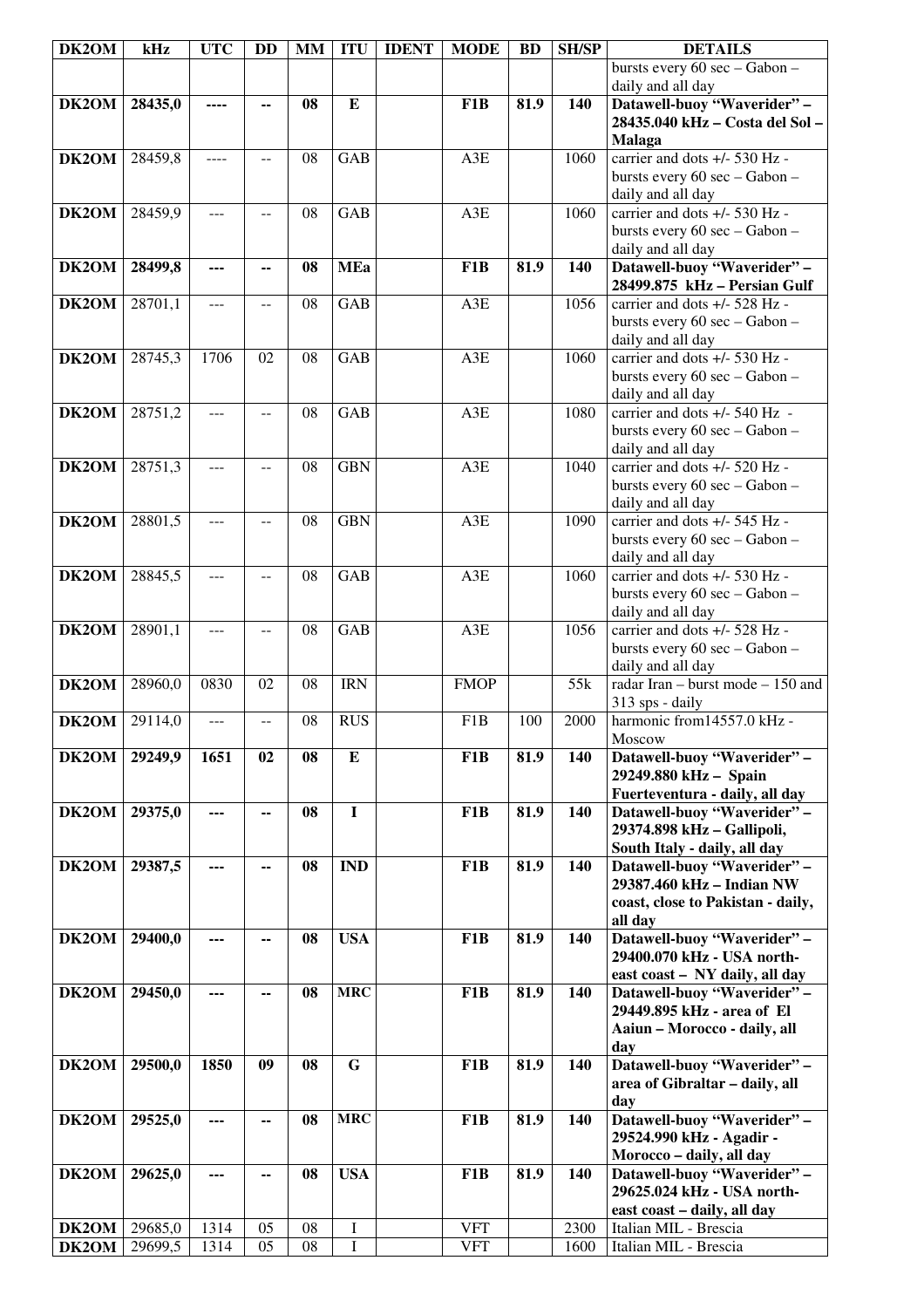# **IRTS – Ireland – EI3GYB (Michael)**

| <b>SOC</b>  | kHz  | <b>UTC</b>      | <b>DD</b> | <b>MM</b>       | <b>ITU</b>             | <b>IDENT</b> | <b>MODE</b> | <b>DETAILS</b>                                   |
|-------------|------|-----------------|-----------|-----------------|------------------------|--------------|-------------|--------------------------------------------------|
| <b>IRTS</b> | 3490 | 1310            | 02        | 08              | <b>POR</b>             |              | <b>USB</b>  | 2 Portuguese fishermen. Note: No HAM             |
|             |      |                 |           |                 | or                     |              |             | frequency- just for info.                        |
|             |      |                 |           |                 | <b>MM</b>              |              |             |                                                  |
| <b>IRTS</b> | 3498 | 0820            | 08        | $0\overline{8}$ | $\overline{E}$ or      |              | <b>USB</b>  | 2 male Spanish fishermen. Very strong. Bad       |
|             |      |                 |           |                 | <b>MM</b>              |              |             | audio. Signal bleeds across the spectrum up to   |
|             |      |                 |           |                 |                        |              |             | 3500 KHz into HAM band.                          |
| <b>IRTS</b> | 3512 | 1740            | 04        | 08              | E or                   |              | <b>USB</b>  | 2 male Spanish fishermen.                        |
|             |      |                 |           |                 | <b>MM</b>              |              |             |                                                  |
| <b>IRTS</b> | 3535 | 0915            | 09        | 08              | <b>UK</b>              |              | <b>USB</b>  | Scottish fishermen. 2 male voices, very strong.  |
|             |      |                 |           |                 | or                     |              |             | "Talk to you soon again! "                       |
|             |      |                 |           |                 | MM                     |              |             |                                                  |
| <b>IRTS</b> | 3535 | 1240 to         | 13        | 08              | E or                   |              | <b>USB</b>  | 2 male Spanish fishermen. Very strong signals.   |
|             |      | 1308            |           |                 | <b>MM</b>              |              |             |                                                  |
| <b>IRTS</b> | 3536 | 1220 to<br>1225 | 15        | 08              | <b>UK</b>              |              | <b>USB</b>  | 2 male Ulster fishermen. "See you later ! "      |
|             |      |                 |           |                 | or<br><b>MM</b>        |              |             |                                                  |
| <b>IRTS</b> | 3536 | 1445            | 24        | 08              | <b>UK</b>              |              | <b>USB</b>  | Ulster fishermen, very strong. One male, keeps   |
|             |      |                 |           |                 | or                     |              |             | calling for others. No answer.                   |
|             |      |                 |           |                 | <b>MM</b>              |              |             |                                                  |
| <b>IRTS</b> | 3536 | 0745 to         | 25        | 08              | <b>UK</b>              |              | <b>USB</b>  | Ulster fishermen. 2 male voices. Talking about   |
|             |      | 0800            |           |                 | or                     |              |             | boxing. One of them is always whistling a funny  |
|             |      |                 |           |                 | <b>MM</b>              |              |             | tune. Name: Ed. From both ships loud motor       |
|             |      |                 |           |                 |                        |              |             | noise.                                           |
| <b>IRTS</b> | 3558 | 1615            | 11        | 08              | $\overline{F}$ or      |              | <b>USB</b>  | 2 French male fishermen                          |
|             |      |                 |           |                 | <b>MM</b>              |              |             |                                                  |
| <b>IRTS</b> | 3560 | 1852            | 03        | 08              | <b>HOL</b>             |              | <b>USB</b>  | 2 male Dutch fishermen                           |
|             |      |                 |           |                 | or                     |              |             |                                                  |
|             |      |                 |           |                 | <b>MM</b>              |              |             |                                                  |
| <b>IRTS</b> | 3560 | 1600            | 25        | 08              | $\overline{E}$ or      |              | <b>USB</b>  | 2 male Spanish fishermen.                        |
|             |      |                 |           |                 | MM                     |              |             |                                                  |
| <b>IRTS</b> | 3560 | 0845 to         | 27        | 08              | <b>POR</b>             |              | <b>USB</b>  | 2 male Portuguese fishermen. Very strong         |
|             |      | 0915            |           |                 | or                     |              |             | signals.                                         |
|             |      |                 |           |                 | MM                     |              |             |                                                  |
| <b>IRTS</b> | 3598 | 2030            | 10        | 08              | <b>HOL</b>             |              | <b>USB</b>  | Dutch fishermen in a net. Several male voices.   |
|             |      |                 |           |                 | or                     |              |             | All signals very strong.                         |
|             |      |                 |           |                 | <b>MM</b>              |              |             |                                                  |
| <b>IRTS</b> | 3636 | 1440            | 22        | 08              | ${\bf E}$ or           |              | <b>USB</b>  | 2 male Spanish fishermen, very strong signals.   |
|             |      |                 | 17        |                 | $\mathbf{M}\mathbf{M}$ |              | <b>USB</b>  | Net of several French fishermen                  |
| <b>IRTS</b> | 3675 | 0850            |           | 08              | $\rm F$ or<br>MM       |              |             |                                                  |
| <b>IRTS</b> | 3677 | 1935            | 11        | 08              | <b>HOL</b>             |              | <b>USB</b>  | 2 male Dutch fishermen.                          |
|             |      |                 |           |                 | or                     |              |             |                                                  |
|             |      |                 |           |                 | MM                     |              |             |                                                  |
| <b>IRTS</b> | 3698 | 1640            | 06        | 08              | <b>IRL</b>             |              | <b>USB</b>  | 2 Irish fishermen. West of Ireland accent.       |
|             |      |                 |           |                 | or                     |              |             | Shannon Coastguard on VHF in background.         |
|             |      |                 |           |                 | <b>MM</b>              |              |             | I'll talk to you later !"                        |
| <b>IRTS</b> | 3698 | 1852 to         | 10        | 08              | <b>IRL</b>             |              | <b>USB</b>  | 2 male Irish fishermen. Waterford accent.        |
|             |      | 2100            |           |                 | or                     |              |             | Endless monologues with loads of "Fuck " and "   |
|             |      |                 |           |                 | <b>MM</b>              |              |             | Shite "from each side in return. Motor noise     |
|             |      |                 |           |                 |                        |              |             | clearly audible from both boats. One fisher is   |
|             |      |                 |           |                 |                        |              |             | called David. One of them might spend the night  |
|             |      |                 |           |                 |                        |              |             | in the harbour due to bad WX. Mentioned :        |
|             |      |                 |           |                 |                        |              |             | Dromore                                          |
| <b>IRTS</b> | 3698 | 1150 to         | 13        | 08              | <b>IRL</b>             |              | <b>USB</b>  | 2 male Irish fishermen, South Irish accent. Very |
|             |      | 1222            |           |                 | or                     |              |             | strong signals. VHF announcements in the         |
|             |      |                 |           |                 | MM                     |              |             | background. One of them recently spent the night |
|             |      |                 |           |                 |                        |              |             | in a place called "Ballintaggart House " in      |
|             |      |                 |           |                 |                        |              |             | Dingle. Name mentioned of one of them was        |
|             |      |                 |           |                 |                        |              |             | Sean. "That's the story, Morning Glory!" (       |
|             |      |                 |           |                 |                        |              |             | Name of one of the ships ???)                    |
| <b>IRTS</b> | 3735 | 1745            | 06        | 08              | <b>POR</b>             |              | <b>USB</b>  | 2 Portuguese fishermen. Very loud.               |
|             |      |                 |           |                 | or                     |              |             |                                                  |
|             |      |                 |           |                 | MM                     |              |             |                                                  |
| <b>IRTS</b> | 3739 | 0815            | 04        | 08              | E or                   |              | <b>USB</b>  | 2 male Spanish fishermen. Very strong signals.   |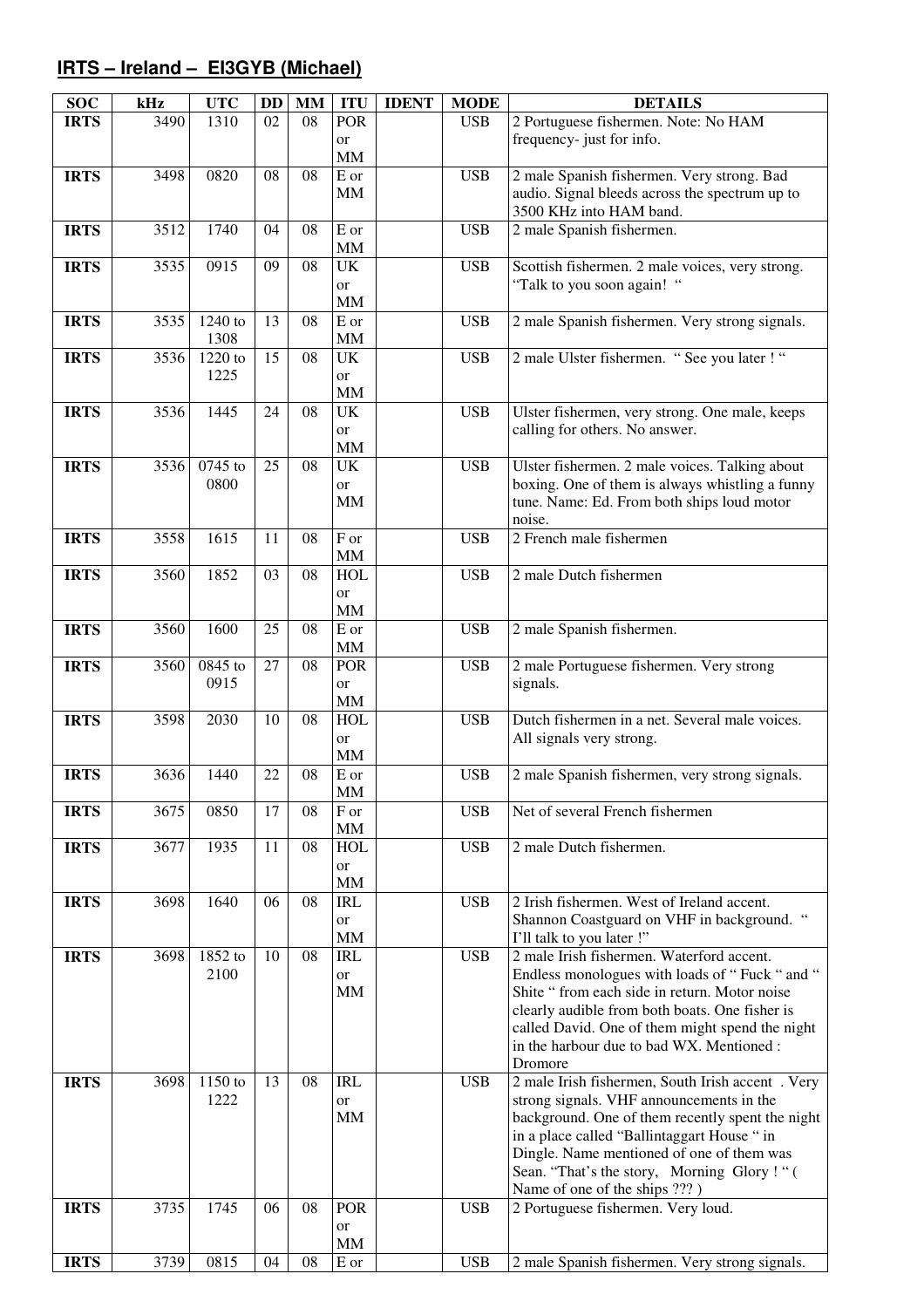| <b>SOC</b>  | kHz     | <b>UTC</b> | <b>DD</b> | <b>MM</b>       | <b>ITU</b>        | <b>IDENT</b> | <b>MODE</b> | <b>DETAILS</b>                                             |
|-------------|---------|------------|-----------|-----------------|-------------------|--------------|-------------|------------------------------------------------------------|
|             |         |            |           |                 | $\text{MM}$       |              |             | Loud motor noise in the background.                        |
| <b>IRTS</b> | 3739    | 1625       | 11        | 08              | <b>POR</b>        |              | <b>USB</b>  | 2 male Portuguese fishermen. Very loud.                    |
|             |         |            |           |                 | <sub>or</sub>     |              |             |                                                            |
|             |         |            |           |                 | <b>MM</b>         |              |             |                                                            |
| <b>IRTS</b> | 5280    | 0930       | 17        | 08              | F or              |              | <b>USB</b>  | Several French fishermen, all very strong. Motor           |
|             |         |            |           |                 | <b>MM</b>         |              |             | noise audible. Right on Irish HAM spot                     |
|             |         |            |           |                 |                   |              |             | frequency and also inside UK allocation.                   |
| <b>IRTS</b> | 5280    | 0010       | 26        | 08              | F or              |              | <b>USB</b>  | 2 male French fishermen, using an Irish HAM                |
|             |         |            |           |                 | <b>MM</b>         |              |             | spot frequency for 5 MHz.                                  |
| <b>IRTS</b> | 5327    | 1605       | 25        | 08              | F or              |              | <b>USB</b>  | 2 male French fishermen. Inside 5 MHz                      |
|             |         |            |           |                 | <b>MM</b>         |              |             | allocation for several European countries, like            |
|             |         |            |           |                 |                   |              |             | BUL, DNK, NOR or others.                                   |
| <b>IRTS</b> | 5345.2  | 0930 to    | 11        | 08              | $\overline{F}$ or |              | <b>USB</b>  | 2 male French fishermen. Motor noise in the                |
|             |         | 1000       |           |                 | <b>MM</b>         |              |             | background. Frequency is in the HAM block                  |
|             |         |            |           |                 |                   |              |             | allocation of several countries, i.e. NOR, DNK,            |
|             |         |            |           |                 |                   |              |             | ISL and others.                                            |
| <b>IRTS</b> | 5345.2  | 1325       | 14        | 08              | F or              |              | <b>USB</b>  | 2 male French fishermen. Inside HAM                        |
|             |         |            |           |                 | MM                |              |             | allocation for some European countries, ie. BUL,           |
|             |         |            |           |                 |                   |              |             | CRO, SVK and others.                                       |
| <b>IRTS</b> | 5354    | $2100$ to  | 31        | 08              | E or              |              | <b>USB</b>  | 2 male Spanish fishermen. Loud motor noise in              |
|             |         | 2120       |           |                 | <b>MM</b>         |              |             | the background. Strong signals. Frequency is               |
|             |         |            |           |                 |                   |              |             | inside the new HAM 5 MHz allocation, which is              |
|             |         |            |           |                 |                   |              |             | already in use in several countries.                       |
| <b>IRTS</b> | 5360    | 2050       | 16        | 08              | E or              |              | <b>USB</b>  | 2 male Spanish fishermen. Inside the new                   |
|             |         | 0925 to    | 08        | 08              | MM<br>F or        |              | <b>USB</b>  | international HAM allocation on 5 MHz.                     |
| <b>IRTS</b> | 5362.5  | 1115       |           |                 | <b>MM</b>         |              |             | 2 French fishermen, on and off for hours.                  |
|             |         |            |           |                 |                   |              |             | Frequency is in the new international 5 MHz<br>allocation. |
| <b>IRTS</b> | 5400    | 0550       | 09        | 08              | E or              |              | <b>USB</b>  | 2 Spanish fishermen, huge signals. Frequency is            |
|             |         |            |           |                 | <b>MM</b>         |              |             | allocated to Irish Hams on 5 MHz.                          |
| <b>IRTS</b> | 5400    | 0900       | 17        | 08              | $\overline{E}$ or |              | <b>USB</b>  | 2 male Spanish fishermen. Right on an Irish                |
|             |         |            |           |                 | <b>MM</b>         |              |             | HAM spot frequency.                                        |
| <b>IRTS</b> | 7000    | 0305       | 04        | 08              | <b>RUS</b>        |              | AM          | <b>Buzzer</b>                                              |
| <b>IRTS</b> | 7050    | 2100       | 24        | 08              | <b>UKR</b>        |              | <b>LSB</b>  | Russian - Ukrainian radio war with music,                  |
|             |         |            |           |                 | /RUS              |              |             | slogans, BC transmissions.                                 |
| <b>IRTS</b> | 7075    | 2321       | 04        | 08              |                   |              |             | Radar from 7075 to 7100 KHz. Still running at              |
|             |         |            |           |                 |                   |              |             | 0415z.                                                     |
| <b>IRTS</b> | 7090    | 0400       | 10        | $\overline{08}$ |                   |              | USB.        | Net of Arab voices. Several male voices in lively          |
|             |         |            |           |                 |                   |              |             | discussion. "Inscha' Allah !"                              |
| <b>IRTS</b> | 14028   | 0740       | 03        | 08              |                   |              |             | RADAR from 14028 to 14063 KHz.                             |
| <b>IRTS</b> | 14058   | 1735       | 03        | 08              |                   |              |             | Radar from 14058 to 14068 KHz.                             |
| <b>IRTS</b> | 14089   | 1010       | 13        | 08              |                   |              |             | Radar from 14089 to 14130 KHz.                             |
| <b>IRTS</b> | 14093.5 | 1215       | 15        | 08              |                   |              |             | Radar from 14093.5 to 14111 KHz. Short busts.              |
| <b>IRTS</b> | 14119   | 2130       | 21        | 08              |                   |              |             | Radar from 14119 to 14132 KHz.                             |
| <b>IRTS</b> | 14192   | 1015       | 02        | 08              | <b>RUS</b>        |              | <b>FSK</b>  | RUS Navy Kaliningrad. Nearly all day long, any             |
|             |         |            |           |                 |                   |              |             | day.                                                       |
| <b>IRTS</b> | 14252   | 1310       | 03        | 08              |                   |              |             | Radar from 14252 to 14268 KHz. Strong, short               |
|             |         |            |           |                 |                   |              |             | bursts.                                                    |
| <b>IRTS</b> | 14254   | 2321       | 04        | 08              |                   |              |             | Radar 14254 to 14290 kHz                                   |
| <b>IRTS</b> | 14341   | 1320       | 02        | 08              |                   |              | Digi        | Strong digital signals. Probably DPR Korea in              |
|             |         |            |           |                 |                   |              |             | West Africa.                                               |
| <b>IRTS</b> | 21297   | 1100       | 13        | 08              |                   |              |             | Radar from 21297 to 21318 kHz.                             |
| <b>IRTS</b> | 28105   | 1045       | 05        | 08              | $\mathbf F$       |              | AM          | French CBers. Several stations active.                     |
| <b>IRTS</b> | 28275   | 1300       | 05        | 08              | I                 |              | <b>FM</b>   | Italian language, male voices. Sounds like the             |
|             |         |            |           |                 |                   |              |             | HQ of a taxi company or delivery centre.                   |

# **KARS – Kuwait – 9K2RR (Faisal)**

# **MRASZ – Hungary - HA7PL (Laci)**

| <b>SOC</b>   | kHz    | UTC  | <b>DD</b>      | MМ     | <b>TTI</b><br>. . | <b>IDENT</b> | <b>MODE</b>      | <b>SH</b> | <b>DETAILS</b> |
|--------------|--------|------|----------------|--------|-------------------|--------------|------------------|-----------|----------------|
| <b>MRASZ</b> | 3506.0 | 1936 | 24             | C<br>Õ |                   |              | PSK <sub>2</sub> |           | AT3004D        |
| <b>MRASZ</b> | 3524.0 | 751  | 29             | ⌒      |                   |              | F1B              | 250       |                |
| <b>MRASZ</b> | 3525.0 | 1934 | $\sim$ 1<br>JІ | ⌒<br>о |                   |              | PSK <sub>2</sub> |           | AT3004D        |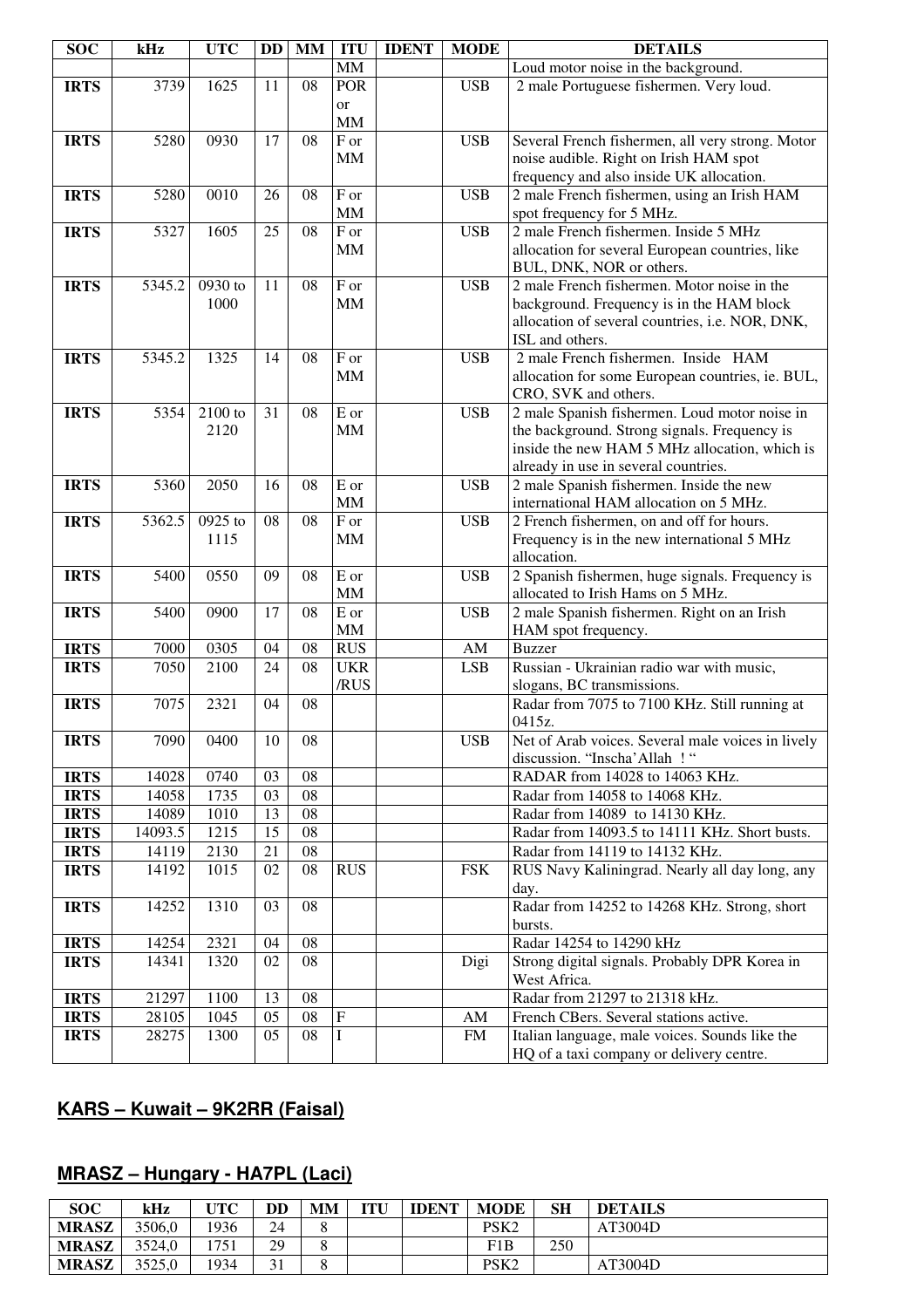| <b>SOC</b>   | kHz              | <b>UTC</b>    | <b>DD</b>       | <b>MM</b>                        | <b>ITU</b> | <b>IDENT</b> | <b>MODE</b>       | <b>SH</b>        | <b>DETAILS</b>                                            |
|--------------|------------------|---------------|-----------------|----------------------------------|------------|--------------|-------------------|------------------|-----------------------------------------------------------|
| <b>MRASZ</b> | 3543,0           | 1908          | 26              | 8                                |            |              | PSK <sub>2</sub>  |                  | AT3004D                                                   |
| <b>MRASZ</b> | 3560,5           | 1936          | 10              | $\overline{8}$                   |            |              | PSK <sub>2</sub>  |                  | AT3004D                                                   |
| <b>MRASZ</b> | 3563,0           | 1908          | 26              | $\,8\,$                          |            |              | PSK <sub>2</sub>  |                  | AT3004D                                                   |
| <b>MRASZ</b> | 3564,0           | 1932          | 1               | $\,8\,$                          |            |              | F1B               | 250              |                                                           |
| <b>MRASZ</b> | 3564,0           | 1935          | 10              | $\overline{8}$                   |            |              | F1B               | 250              |                                                           |
| <b>MRASZ</b> | 3568,0           | 1749          | 29              | $\,8\,$                          |            |              | F1B               | 200              |                                                           |
| <b>MRASZ</b> | 3588,0           | 1810          | $\overline{15}$ | $\overline{8}$                   |            |              | F1B               | 250              |                                                           |
| <b>MRASZ</b> | 3590,0           | 1934          | 1               | $\,8\,$                          |            |              | <b>LSB</b>        |                  | italian male                                              |
| <b>MRASZ</b> | 3590,0           | 1901          | $\overline{15}$ | $\overline{8}$                   |            |              | PSK <sub>2</sub>  |                  | AT3004D                                                   |
| <b>MRASZ</b> | 3595,0           | 1902          | 15              | $\,8\,$                          |            |              | F1B               | 250              |                                                           |
| <b>MRASZ</b> | 3599,0           | 1936          | 1               | $\overline{8}$                   |            |              | $\overline{???}$  |                  | sharp cracks, also on 5393 kHz,                           |
|              |                  |               |                 |                                  |            |              |                   |                  | hrd: 5                                                    |
| <b>MRASZ</b> | 3599,0           | 1748          | 29              | $\,8\,$                          |            |              | A1A               |                  | "T8891 54T71 5T426"                                       |
| <b>MRASZ</b> | 3603,0           | 1857          | 26              | $\,8\,$                          |            |              | F1B               | 250              |                                                           |
| <b>MRASZ</b> | 3608,0           | 2019          | 31              | $\,8\,$                          |            |              | F1B               | 200              |                                                           |
| <b>MRASZ</b> | 3618,0           | 1834          | 5               | $\overline{8}$                   |            |              | A1A               |                  | "NIDTT TVUGV UNKAG                                        |
|              |                  |               |                 |                                  |            |              |                   |                  | RÜYLI"                                                    |
| <b>MRASZ</b> | 3618,0           | 1746          | 11              | $\,8\,$                          |            |              | A1A               |                  | "I4AC 227 52 11 2T 35 227"                                |
| <b>MRASZ</b> | 3624,0           | 2018          | 31              | $\,8\,$                          |            |              | PSK <sub>2</sub>  |                  | AT3004D                                                   |
| <b>MRASZ</b> | 3642,0           | 1932          | 10              | $\,8\,$                          |            |              | A1A               |                  | "DKG7 $(2x)$ de 3A7D V" loop                              |
| <b>MRASZ</b> | 3659,0           | 1907          | 26              | $\,8\,$                          |            |              | F1B               | 200              |                                                           |
| <b>MRASZ</b> | 3660,0           | 1959          | $\overline{31}$ | $\,8\,$                          |            |              | A1A               |                  | "VVV K" "QRJ K" "QYT4 K"                                  |
| <b>MRASZ</b> | 3692,5           | 1944          | 10              | $\,8\,$                          |            |              | A1A               |                  | "9YO3 de WVHT QTC k"                                      |
| <b>MRASZ</b> | 3788,0           | 1938          | 1               | $\,8\,$                          |            |              | PSK <sub>2</sub>  |                  | AT3004D                                                   |
| <b>MRASZ</b> | 7000,0           | 1952          | 10              | $\,8\,$                          |            |              | PSK <sub>2</sub>  |                  | AT3004D                                                   |
| <b>MRASZ</b> | 7000,0           | 1827          | 18              | 8                                |            |              | A1A               |                  | "testing best dx+" somebody                               |
|              |                  |               |                 |                                  |            |              |                   |                  | practise                                                  |
| <b>MRASZ</b> | 7000,0           | 1746          | 26              | $\,8\,$                          |            |              | <b>LSB</b>        |                  | ui male                                                   |
| <b>MRASZ</b> | 7000,0           | vt            | dly             | $\,8\,$                          | <b>RUS</b> |              | H3E               | 3,4k             | buzzer                                                    |
| <b>MRASZ</b> | 7005,0           | 1824          | 18              | 8                                |            |              | A1A               |                  | "xxx xxx gyuj gyuj 87598 tre                              |
|              |                  |               |                 |                                  |            |              |                   |                  | kotuj"                                                    |
| <b>MRASZ</b> | 7008,0           | 756           | $\overline{8}$  | $\overline{8}$                   |            |              | F1B               | $\overline{250}$ |                                                           |
| <b>MRASZ</b> | 7010,0           | 1831          | $\overline{18}$ | $\overline{8}$                   | <b>KAZ</b> | "V"          | <b>LSB</b>        |                  | ui.language<br>beacon "V"                                 |
| <b>MRASZ</b> | 7027,5<br>7046,0 | vt            | dly<br>15       | $\overline{8}$<br>$\overline{8}$ |            |              | A1A               |                  |                                                           |
| <b>MRASZ</b> | 7050,0           | 1912          | dly             | $\overline{8}$                   |            |              | LSB<br><b>LSB</b> |                  | italian male, non ham<br>russian/ukrainian, chaos, music, |
| <b>MRASZ</b> |                  | vt            |                 |                                  |            |              |                   |                  | curse                                                     |
| <b>MRASZ</b> | 7055,0           | vt            | dly             | 8                                |            |              | <b>LSB</b>        |                  | russian/ukrainian, chaos, music, etc                      |
| <b>MRASZ</b> | 7058,0           | 0757          | 8               | $\,8$                            |            |              | F1B               | 250              |                                                           |
| <b>MRASZ</b> | 7060,0           | 1908          | 10              | $\,8\,$                          |            |              | PSK <sub>2</sub>  |                  | AT3004D                                                   |
| <b>MRASZ</b> | 7076,0           | 1739          | 11              | $\,8\,$                          |            |              | F1B               | 250              |                                                           |
| <b>MRASZ</b> | 7120,0           | 1836          | $\overline{4}$  | $\,8\,$                          | SOM        |              | A3E               |                  | Radio Harg. hrd: 11, 15, 18, 26, 29                       |
| <b>MRASZ</b> | 7192,0           | 1838          | 18              | $\,8\,$                          |            |              | PSK <sub>2</sub>  |                  | AT3004D                                                   |
| <b>MRASZ</b> | 7193,8           | 1933          | 24              | $\,8\,$                          |            |              | N0N               |                  |                                                           |
| <b>MRASZ</b> | 7205,0           | 1818          | $\mathbf{1}$    | $\,8\,$                          |            |              | A3E               |                  | splatter down 10 k                                        |
| <b>MRASZ</b> | 7205,0           | 1928          | 31              | $\,8\,$                          |            |              | A3E               |                  | splatter 5-10 kHz down                                    |
| <b>MRASZ</b> | 10108,0          | 0813          | $\,8\,$         | $\,8\,$                          |            |              | N0N               |                  |                                                           |
| <b>MRASZ</b> | 10114,7          | 0751          | $\,8\,$         | $\,8\,$                          |            |              | F1B               | 1000             |                                                           |
| <b>MRASZ</b> | 10118,0          | 1452          | 10              | $\,8\,$                          |            |              | F1B               | 260              |                                                           |
| <b>MRASZ</b> | 10120,0          | 1439          | $\overline{4}$  | $\,8\,$                          |            |              | PSK <sub>2</sub>  |                  | AT3004D                                                   |
| <b>MRASZ</b> | 10131,0          | 0750          | $\,8\,$         | $\,8\,$                          |            |              | F1B               | 250              |                                                           |
| <b>MRASZ</b> | 10143,0          | 1415          | 22              | $\,8\,$                          |            |              | F1B               | 250              |                                                           |
| <b>MRASZ</b> | 14000,6          | 0850          | 8               | $\overline{8}$                   |            |              | A1A               |                  | "TEST HB9DGP" continuously till                           |
|              |                  |               |                 |                                  |            |              |                   |                  | 0852                                                      |
| <b>MRASZ</b> | 14008,0          | 0745          | $\,8$           | $\,8\,$                          |            |              | F1B               | 250              |                                                           |
| <b>MRASZ</b> | 14017,0          | 1922          | 31              | $\,8\,$                          |            |              | <b>OTHR</b>       |                  | 14000-14034 kHz                                           |
| <b>MRASZ</b> | 14098,8          | 0858          | 8               | $\,8\,$                          |            |              | A1A               |                  | "IZ0HCC/B (3X) JN61GP ROMA"                               |
| <b>MRASZ</b> | 14110,0          | 0929          | $\,8\,$         | $\,8$                            |            |              | <b>OTHR</b>       |                  | 14100-14120 kHz                                           |
| <b>MRASZ</b> | 14115,0          | 0934          | $\,8$           | $\,8\,$                          |            |              | ALE?              |                  |                                                           |
| <b>MRASZ</b> | 14116,0          | 0901          | 19              | $\,8$                            |            |              | F1B               | 250              |                                                           |
| <b>MRASZ</b> | 14192,0          | 1818          | 1               | $\,8\,$                          |            |              | F1B               | 200              | hrd: 8, 10                                                |
| <b>MRASZ</b> | 14192,0          | 1935          | 24              | $\,8\,$                          |            |              | F1B               | 500              | hrd: 25                                                   |
| <b>MRASZ</b> | 14295,0          | $\mathrm{vt}$ | dly             | 8                                | TJK        |              | A3E               |                  | Radio Tajik, 3rd. Harmonic                                |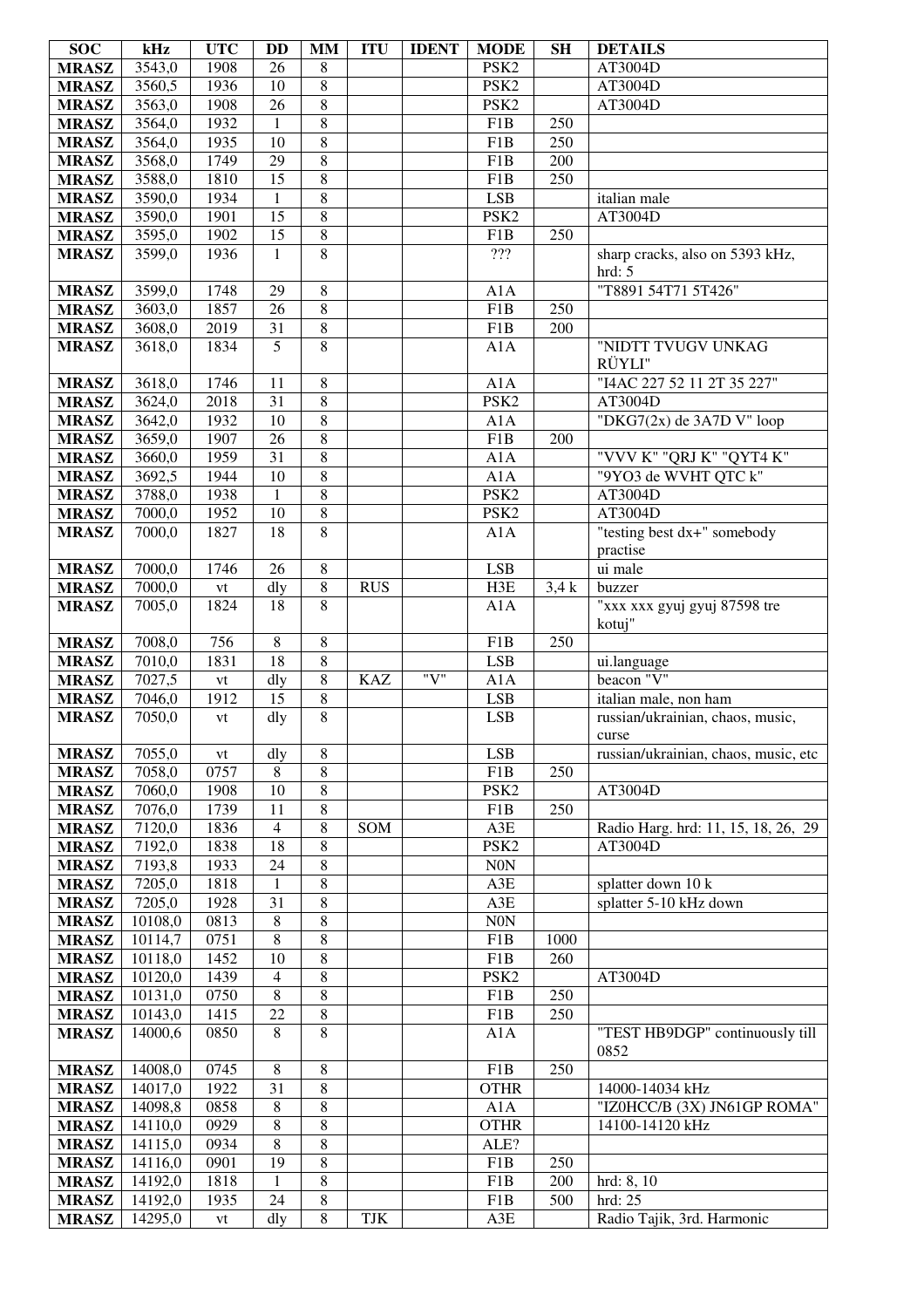#### **OEVSV – Austria – OE3GSA (Gerd)**

| <b>SOC</b> | kHz     | <b>UTC</b> | DD | <b>MM</b> | <b>ITU</b> | <b>IDENT</b> | <b>MODE</b> | <b>BD</b> | <b>SH</b> | <b>DETAILS</b>                |
|------------|---------|------------|----|-----------|------------|--------------|-------------|-----------|-----------|-------------------------------|
| oevsv      | 14015.0 | 0526       | 15 | 08        | BY         | unid         | J3E         |           |           | chinese male voice            |
| oevsv      | 14015.0 | 0607       | 19 | 08        | unid       | unid         | J3E         |           |           | mixed with dig. transmissions |
| oevsv      | 14050.0 | 0513       | 23 | 08        | unid       | unid         | F3E         |           |           | <b>RTTY</b> fast              |
| oevsv      | 14050.0 | 0700       | 01 | 08        | unid       | unid         | <b>FMCW</b> |           |           | <b>OTHR</b>                   |
| oevsv      | 18080.0 | 0735       | 01 | 08        | BY         |              | A3A         |           |           | old friends - chinese BC      |
| oevsv      | 18080.0 | 0526       | 15 | 08        | BY         |              | A3A         |           |           | as allmost every day          |

#### **PZK – Poland – SP9BRP (Jan)**

#### **REF 1 – France – F5MIU (Francis) - F5JBR (Andre)**

## **REP – Portugal – CT4AN (Jose Francisco)**

| <b>SOC</b> | kHz   | <b>UTC</b> | <b>DD</b>       | <b>MM</b>       | <b>ITU</b>              | <b>IDENT</b>            | <b>MODE</b>      | <b>BD</b> | <b>SH</b>        | <b>DETAILS</b>                              |
|------------|-------|------------|-----------------|-----------------|-------------------------|-------------------------|------------------|-----------|------------------|---------------------------------------------|
| <b>REP</b> | 3518  | 07.00      | 16              | 08              | ${\bf E}$               |                         | $J3E-U$          |           |                  | Spanish fishery                             |
| <b>REP</b> | 3580  | 08.54      | 17              | 08              | E                       |                         | $J3E-U$          |           |                  | Spanish fishery, CRY2000 encription         |
| <b>REP</b> | 3610  | 08.10      | 10              | 08              | $\overline{E}$          |                         | $J3E-U$          |           |                  | Spanish fishery                             |
| <b>REP</b> | 3620  | 07.43      | 27              | 08              | $\overline{E}$          |                         | J3EU             |           |                  | Spanish fishery, CRY2000 encription         |
| <b>REP</b> | 7000  | 18.10      | 12              | 08              |                         |                         | <b>BPSK</b>      |           |                  | AT3004D modem                               |
| <b>REP</b> | 7038  | 23.22      | 24              | 08              | <b>UKR</b>              | D                       | A1A              |           |                  | <b>SEVASTOPOL</b>                           |
| <b>REP</b> | 7038  | 21.00      | 04              | 08              | <b>RUS</b>              | $\overline{\mathbf{P}}$ | A1A              |           |                  | <b>MURMANSK</b>                             |
| <b>REP</b> | 7039  | 21.42      | 14              | 08              | <b>RUS</b>              | $\overline{C}$          | A1A              |           |                  | <b>MOSCOW</b>                               |
| <b>REP</b> | 7050  | 19.09      | 10              | $\overline{08}$ | <b>CHN</b>              |                         | <b>FMCW</b>      | 10        | 160 <sub>k</sub> | Chinese wide OTH radar                      |
| <b>REP</b> | 7050  | 20.12      | 29              | 08              | <b>RUS</b>              |                         | J3E-U            |           |                  | Russian BC rebroadcast, dit jammers         |
| <b>REP</b> | 7091  | 18.22      | 14              | 08              | <b>KAZ</b>              | $\overline{V}$          | A1A              |           |                  | <b>ALMATY</b>                               |
| <b>REP</b> | 7095  | 22.05      | 17              | $\overline{08}$ |                         |                         | A1A              |           |                  | Letter and numbers groups code              |
| <b>REP</b> | 7135  | 18.04      | 09              | 08              | <b>RUS</b>              |                         | F1B              | 50        | 200              | <b>CIS36-50</b> mode                        |
| <b>REP</b> | 10100 | 15.02      | $\overline{22}$ | 08              | <b>MRC</b>              |                         | $J3E-U$          |           |                  | Morrocan fishery                            |
| <b>REP</b> | 10100 | 23.18      | 04              | 08              |                         |                         | A3E              |           |                  | Letters Station - 5 letters groups          |
| <b>REP</b> | 10101 | 07.42      | 11              | 08              | <b>MRC</b>              |                         | $J3E-U$          |           |                  | Moroccan fishery                            |
| <b>REP</b> | 10110 | 09.11      | 04              | 08              |                         |                         | <b>FMCW</b>      | 50        | 20k              | <b>OTH</b> radar                            |
| <b>REP</b> | 10118 | 10.02      | 23              | 08              |                         |                         | $J3E-U$          |           |                  | Unid arabic language                        |
| <b>REP</b> | 10128 | 19.37      | 17              | 08              | $\, {\bf B}$            |                         | J3E-U            |           |                  | Brazilian comms, moved here from<br>10130   |
| <b>REP</b> | 10130 | 19.28      | 17              | 08              | $\, {\bf B}$            |                         | J3E-U            |           |                  | Brazilian comms, phone patch                |
| <b>REP</b> | 14000 | 09.01      | 18              | 08              |                         |                         | $J3E-U$          | 100       | 170              | <b>SELCALL</b>                              |
| <b>REP</b> | 14008 | 10.51      | 07              | 08              | <b>RUS</b>              |                         | F <sub>1</sub> B | 50        | 250              | CIS36, Russian mil                          |
| <b>REP</b> | 14030 | 18.03      | $\overline{12}$ | 08              | <b>RUS</b>              |                         | <b>BPSK</b>      | 120       |                  | Mil station                                 |
| <b>REP</b> | 14100 | 16.30      | $\overline{22}$ | 08              | <b>RUS</b>              |                         | $J3E-U$          |           |                  | Russian language speech                     |
| <b>REP</b> | 14120 | 07.13      | 12              | 08              |                         |                         | <b>FMCW</b>      |           | 10k              | Short burst OTH radar                       |
| <b>REP</b> | 14192 | 09.15      | 28              | 08              | <b>RUS</b>              |                         | F1B              | 50        | 250              | CIS36, Russian mil                          |
| <b>REP</b> | 14192 | 17.20      | 28              | 08              | <b>RUS</b>              |                         | F1B              | 50        | 500              | CIS50, Russian mil                          |
| <b>REP</b> | 14265 | 09.23      | 19              | 08              |                         |                         | <b>FMCW</b>      |           |                  | <b>OTH</b> radar                            |
| <b>REP</b> | 18090 | 09.33      | 28              | 08              |                         |                         | <b>FMCW</b>      | 50        | 20k              | <b>OTH</b> radar                            |
| <b>REP</b> | 18108 | 09.38      | 11              | 08              | <b>RUS</b>              |                         | F1B              | 50        | 200              | CIS36-50 modem                              |
| <b>REP</b> | 21125 | 14.41      | 20              | 08              | <b>MRC</b>              |                         | $J3E-U$          |           |                  | Fishermen                                   |
| <b>REP</b> | 21200 | 15.22      | $\overline{04}$ | $\overline{08}$ |                         |                         | <b>FMCW</b>      |           |                  | OTH radar 50sps/20kHz                       |
| <b>REP</b> | 24940 | 18.08      | 15              | 08              |                         |                         | <b>FMCW</b>      |           |                  | OTH radar 50sps/20kHz                       |
| <b>REP</b> | 28010 | 10.09      | $\overline{05}$ | 08              | $\overline{\mathrm{F}}$ |                         | F1B              | 51        | 300              | GPS buoy, west of Brest, France             |
| <b>REP</b> | 28010 | 18.56      | 08              | 08              |                         | <b>BP</b>               | A1A              |           |                  | <b>Drifnet</b>                              |
| <b>REP</b> | 28025 | 17.42      | 02              | 08              | E                       |                         | F <sub>1</sub> B | 51        | 300              | GPS Buoy, Bay of Biscay                     |
| <b>REP</b> | 28025 | 17.42      | 02              | 08              |                         | <b>NYA</b>              | A1A              |           |                  | <b>Driftnet NYA</b>                         |
| <b>REP</b> | 28035 | 16.30      | $\overline{04}$ | 08              | $\, {\bf B}$            |                         | A3E              |           |                  | <b>Brazilian CB</b> 'rs                     |
| <b>REP</b> | 28045 | 19.19      | $\overline{21}$ | 08              | $\overline{B}$          |                         | $J3E-U$          |           |                  | <b>Brazilian CB</b> 'rs                     |
| <b>REP</b> | 28050 | 10.00      | 08              | 08              |                         |                         | F <sub>1</sub> B | 50        | 270              | Enagal GPS buoy, Atlantic ocean             |
| <b>REP</b> | 28065 | 15.35      | 19              | 08              | $\overline{B}$          |                         | A3E              |           |                  | <b>Brazilian CB</b> 'rs                     |
| <b>REP</b> | 28065 | 17.31      | 22              | 08              | <b>POR</b>              |                         | F <sub>1</sub> B | 51        | 300              | GPS buoy, off coast of Portugal,<br>Peniche |
| <b>REP</b> | 28070 | 11.10      | $\overline{08}$ | $\overline{08}$ | RUS                     |                         | F3E              |           |                  | Taxi dispatcher                             |
| <b>REP</b> | 28102 | 19.30      | 28              | 08              | <b>SRL</b>              |                         | F <sub>1</sub> B | 51        | 300              | GPS Buoy, off coast Sierra Leone            |
| <b>REP</b> | 28102 | 10.31      | 05              | 08              | <b>POR</b>              |                         | F <sub>1</sub> B | 51        | 300              | GPS buoy, off coast Portugal, Sagres        |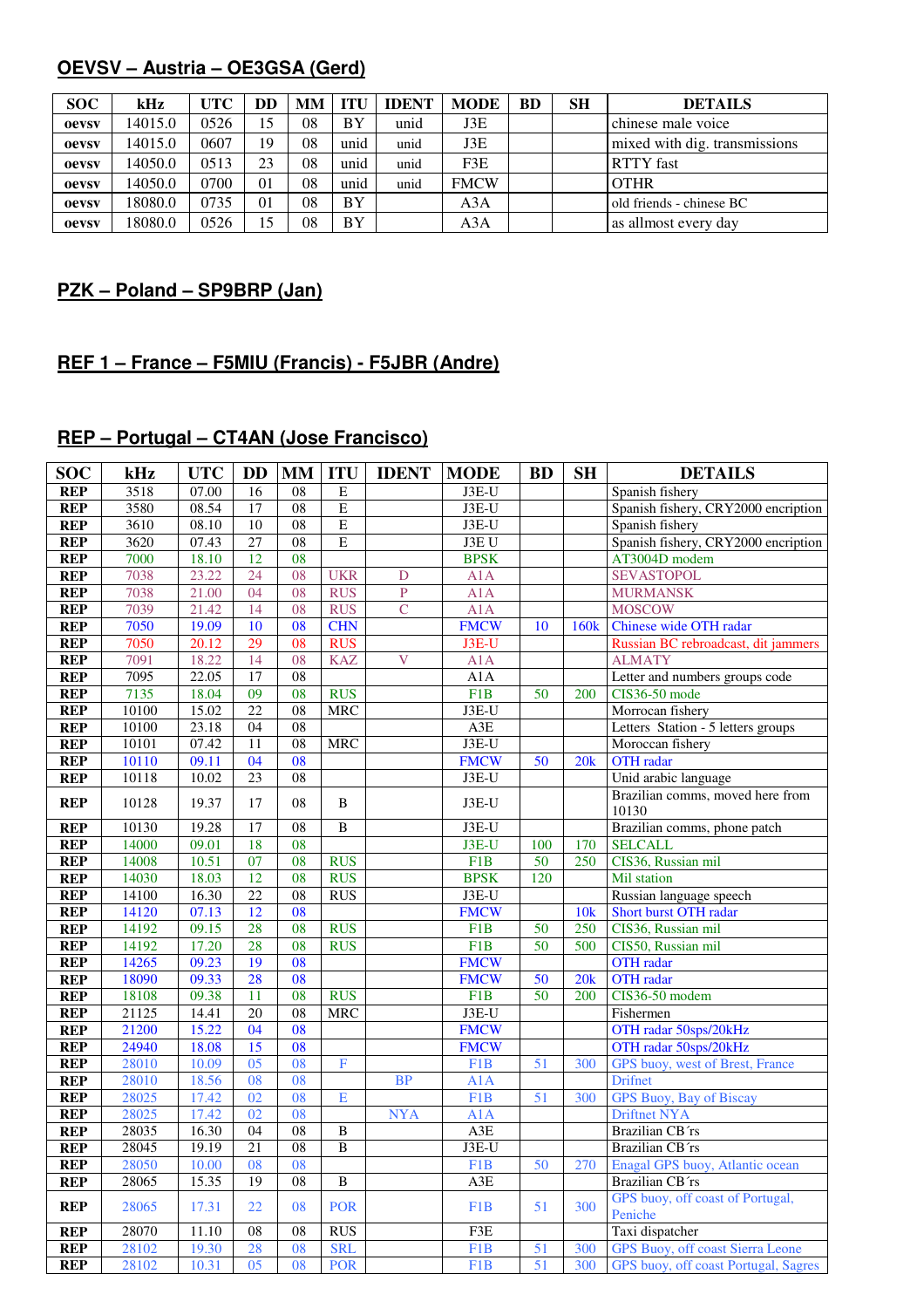| <b>SOC</b> | kHz   | <b>UTC</b> | DD | <b>MM ITU</b> |            | <b>IDENT</b> | <b>MODE</b> | <b>BD</b> | <b>SH</b> | <b>DETAILS</b>             |
|------------|-------|------------|----|---------------|------------|--------------|-------------|-----------|-----------|----------------------------|
| <b>REP</b> | 28105 | 15.34      | 19 | 08            | B          |              | A3E         |           |           | Brazilian CB'rs            |
| <b>REP</b> | 28150 | 11.07      | 08 | 08            | <b>RUS</b> |              | F3E         |           |           | Russian taxis dispatchers  |
| <b>REP</b> | 28175 | 15.36      | 19 | 08            | B          |              | A3E         |           |           | Brazilian CB'rs            |
| <b>REP</b> | 28285 | 15.36      | 19 | 08            | B          |              | A3E         |           |           | Brazilian CB'rs            |
| <b>REP</b> | 28305 | 15.37      | 19 | 08            | B          |              | A3E         |           |           | Brazilian CB'rs            |
| <b>REP</b> | 29150 | 11.28      | 11 | 08            |            |              | <b>FMCW</b> |           |           | <b>OTH</b> radar           |
| <b>REP</b> | 29150 | 11.53      | 06 | 08            |            |              | F1B         | 82        | 142       | Datawell Waverider buoy    |
| <b>REP</b> | 29175 | 10.01      | 30 | 08            | <b>RUS</b> |              | F3E         |           |           | Russian YL taxi dispatcher |

#### **RSGB - Great Britain – M0VRR (Vaughan)**

## **SRAL – Finland – OH2BLU (Pekka)**

| <b>Society</b> | <b>QRG</b> | <b>TIME</b>                 | <b>DD</b> | <b>MM</b>      | <b>CTRY</b> | <b>IDENT</b>            | <b>MODE</b>        | <b>BD</b> | <b>SH</b> | <b>REMARKS</b>               |
|----------------|------------|-----------------------------|-----------|----------------|-------------|-------------------------|--------------------|-----------|-----------|------------------------------|
| <b>SRAL</b>    | 6998,0     | h24                         | dly       | 8              | <b>RUS</b>  | <b>UiTone</b>           | R3E                |           |           | 125 Hz tones                 |
| <b>SRAL</b>    | 7000,0     | 1350                        | 17.       | $\,8\,$        |             | <b>UiMUX</b>            | PSK <sub>2</sub>   | 120       | 2600      |                              |
| <b>SRAL</b>    | 7001,0     | 0815-                       | 11.       | 8              |             | <b>UiMUX</b>            | PSK <sub>2</sub>   | 120       | 2600      |                              |
|                |            | 0830                        |           |                |             |                         |                    |           |           |                              |
| <b>SRAL</b>    | 7008,0     | $0500 -$                    | 4.8.      | $\overline{8}$ |             | <b>UiPTR</b>            | F1B                |           | 250       |                              |
|                |            | 1930                        | 9.        |                |             |                         |                    |           |           |                              |
| <b>SRAL</b>    | 7010,0     | 1345-<br>1440/              | 2.        | 8              | <b>RUS</b>  | ${\bf P}$               | A1A                |           |           |                              |
| <b>SRAL</b>    | 7010,0     | 1440-                       | 27.       | $\overline{8}$ |             | <b>UiMUX</b>            | PSK <sub>2</sub>   | 120       | 2600      |                              |
|                |            | 1510                        |           |                |             |                         |                    |           |           |                              |
| <b>SRAL</b>    | 7016,0     | 0815-                       | 8.9.      | $\overline{8}$ |             | <b>UiPTR</b>            | F1B                |           | 250       |                              |
|                |            | 1620                        | 23.       |                |             |                         |                    |           |           |                              |
| <b>SRAL</b>    | 7019,0     | 1130                        | 28.       | 8              |             | <b>UiPTR</b>            | F1A/<br>$\rm{N0N}$ |           | 250       |                              |
| <b>SRAL</b>    | 7020,0     | 0500-                       | $\ast$    | $\overline{8}$ |             | <b>UiPTR</b>            | F1B                |           | 250       | Days: 3. 15. 17. 18. 19. 27. |
|                |            | 1630                        |           |                |             |                         |                    |           |           |                              |
| <b>SRAL</b>    | 7022,0     | 1120-<br>1200               | 16.       | $\overline{8}$ |             | <b>UiMUX</b>            | PSK <sub>2</sub>   | 120       | 2600      |                              |
| <b>SRAL</b>    | 7027,5     | $/1400 -$                   | dly       | 8              | <b>UZB</b>  | $\overline{\mathbf{V}}$ | A1A                |           |           |                              |
| <b>SRAL</b>    | 7039,0     | 0200<br>$\overline{0}$ 745- | 6.7.      | 8              | <b>RUS</b>  | $\mathbf C$             | A1A                |           |           | Moscow                       |
|                |            | 1500                        | 20.       |                |             |                         |                    |           |           |                              |
| <b>SRAL</b>    | 7039,5     | 0900-                       | 6.7.      | $\overline{8}$ |             | <b>UiCW</b>             | A1A                |           |           | Hand keying "T T"            |
| <b>SRAL</b>    | 7058,0     | 1230<br>0345-               | 1.2.      | 8              |             | <b>UiCarr</b>           | ${\rm N0N}$        |           |           |                              |
|                |            | 1900                        | 21.       |                |             |                         |                    |           |           |                              |
| <b>SRAL</b>    | 7058,0     | 0800-                       | 8.18.     | 8              |             | <b>UiPTR</b>            | F1B                |           | 250       |                              |
|                |            | 1450                        |           |                |             |                         |                    |           |           |                              |
| <b>SRAL</b>    | 7060,0     | $0415 -$                    | 4.11.     | 8              |             | <b>UiMUX</b>            | PSK <sub>2</sub>   | 120       | 2600      |                              |
|                |            | 1000                        |           |                |             |                         |                    |           |           |                              |
| <b>SRAL</b>    | 7067,0     | 1805-                       | 9.        | 8              |             | <b>UiPTR</b>            | F1B                |           | 250       |                              |
|                |            | 1930                        |           |                |             |                         |                    |           |           |                              |
| <b>SRAL</b>    | 7076,0     | 0400-                       | 2.11.     | 8              |             | <b>UiPTR</b>            | F1B                |           | 250       |                              |
|                |            | 1400                        |           |                |             |                         |                    |           |           |                              |
| <b>SRAL</b>    | 7087,0     | 1800-<br>1830               | 9.        | 8              |             | <b>UiPTR</b>            | F1B                |           |           |                              |
| <b>SRAL</b>    | 7099,0     | 1030-                       | 19.       | $8\,$          |             | <b>UiPTR</b>            | F1B                |           | 200       |                              |
|                |            | 1050                        |           |                |             |                         |                    |           |           |                              |
| <b>SRAL</b>    | 7113,0     | 0500-                       | 15.       | $\overline{8}$ |             | <b>UiMUX</b>            | PSK <sub>2</sub>   | 120       | 2600      |                              |
|                |            | 0537/                       |           |                |             |                         |                    |           |           |                              |
| <b>SRAL</b>    | 7118,0     | 0945-                       | 25.       | $\overline{8}$ |             | <b>UiMUX</b>            | PSK <sub>2</sub>   | 120       | 2600      |                              |
|                |            | 1000                        |           |                |             |                         |                    |           |           |                              |
| <b>SRAL</b>    | 7120,0     | 0320-                       | dly       | $\,8\,$        | SOM         | R.Hargeis               | A3E                |           |           |                              |
|                |            | 0430/                       |           |                |             | a                       |                    |           |           |                              |
| <b>SRAL</b>    | 7120,0     | 1500-                       | dly       | $\,8\,$        | SOM         | R.Hargeis               | A3E                |           |           |                              |
|                |            | 1900/                       |           |                |             | a                       |                    |           |           |                              |
| <b>SRAL</b>    | 7132,0     | 1745-<br>1802/              | 22.       | $\,8\,$        |             | <b>UiMUX</b>            | PSK <sub>2</sub>   | 120       | 2600      |                              |
| <b>SRAL</b>    | 7160,0     | 1345-                       | 17.       | $\overline{8}$ |             | <b>UiMUX</b>            | PSK <sub>2</sub>   | 120       | 2600      |                              |
|                |            | 1500                        |           |                |             |                         |                    |           |           |                              |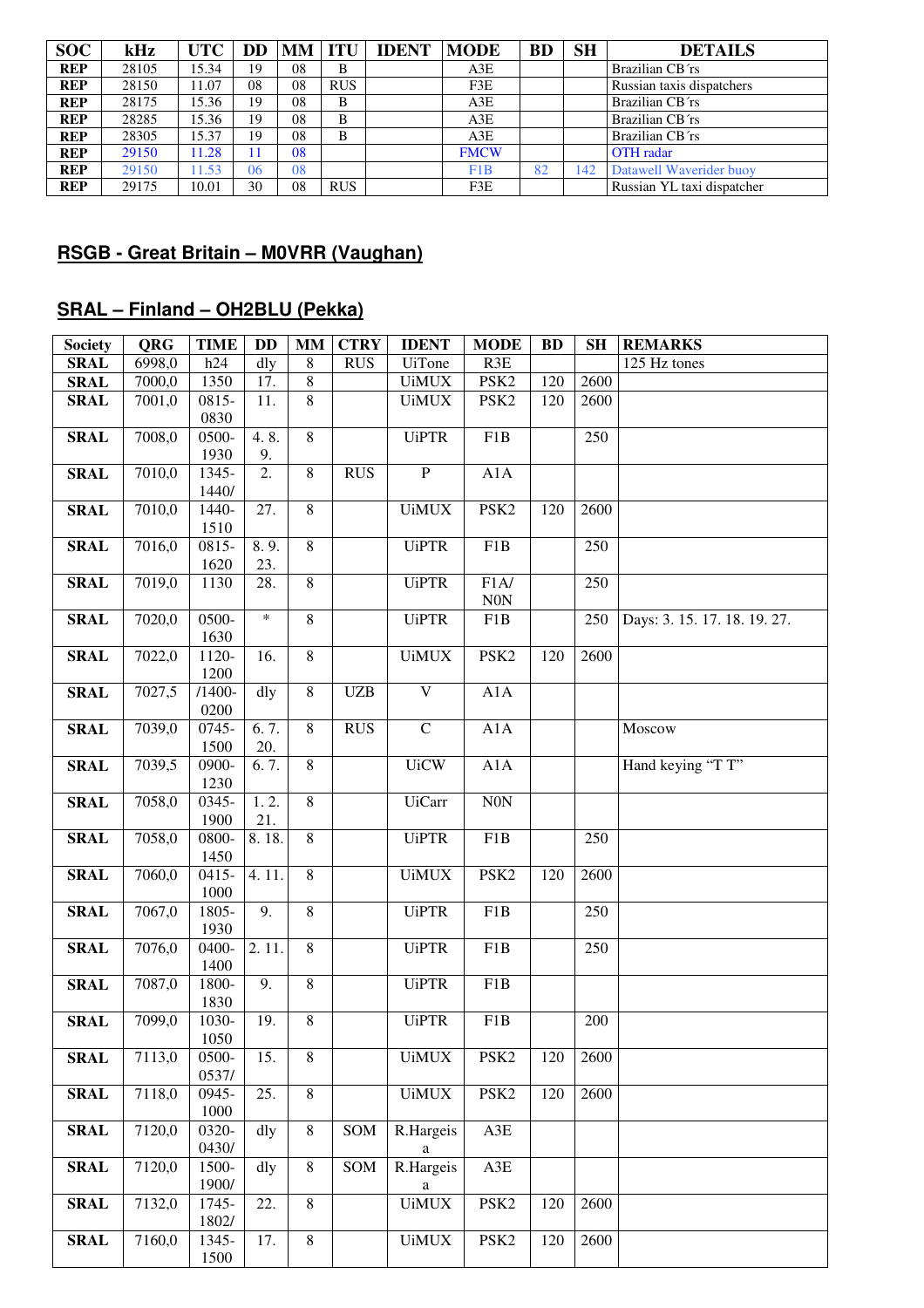| <b>Society</b> | <b>QRG</b>            | <b>TIME</b>       | <b>DD</b>  | <b>MM</b>      | <b>CTRY</b> | <b>IDENT</b>  | <b>MODE</b>      | <b>BD</b> | <b>SH</b> | <b>REMARKS</b>                                       |
|----------------|-----------------------|-------------------|------------|----------------|-------------|---------------|------------------|-----------|-----------|------------------------------------------------------|
| <b>SRAL</b>    | 7160,0                | 0645-             | 16.        | $\overline{8}$ | <b>RUS</b>  | RMW32         | A1A              |           |           | 5F, 5BL                                              |
|                |                       | 1030              | 17.        |                |             |               |                  |           |           |                                                      |
| <b>SRAL</b>    | 7162,0                | 0930-             | 2.         | $\overline{8}$ | <b>RUS</b>  | <b>UiPTR</b>  | F1B              |           | 250       |                                                      |
|                |                       | 1400              |            | $\overline{8}$ |             |               |                  |           |           |                                                      |
| <b>SRAL</b>    | 7164,0                | 0830-<br>0944/    | 13.<br>18. |                |             | <b>UiMUX</b>  | PSK <sub>2</sub> | 120       | 2600      |                                                      |
| <b>SRAL</b>    | 7169,0                | 1400              | 8.         | $\overline{8}$ |             | <b>UiPTR</b>  | F1B              |           | 250       |                                                      |
| <b>SRAL</b>    | 7169,0                | 0815              | 16.        | $\overline{8}$ |             | <b>UiMUX</b>  | PSK <sub>2</sub> | 120       | 2600      |                                                      |
| <b>SRAL</b>    | 7172,0                | 0835              | 20.        | $\overline{8}$ |             | <b>UiMUX</b>  | PSK <sub>2</sub> | 120       | 2600      |                                                      |
| <b>SRAL</b>    | 7178,0                | 0830              | 6.         | $\overline{8}$ |             | <b>UiMUX</b>  | PSK <sub>2</sub> | 120       | 2600      |                                                      |
| <b>SRAL</b>    | 7182,0                | 0830-             | 20.        | $\overline{8}$ |             | <b>UiMUX</b>  | PSK <sub>2</sub> | 120       | 2600      |                                                      |
|                |                       | 100               |            |                |             |               |                  |           |           |                                                      |
| <b>SRAL</b>    | 7187,5                | $1515 -$          | 5.         | $\overline{8}$ |             | <b>UiPTR</b>  | F1B              |           | 200       |                                                      |
|                |                       | 1540/             |            |                |             |               |                  |           |           |                                                      |
| <b>SRAL</b>    | 7192,0                | 1750-             | 18.        | 8              |             | <b>UiMUX</b>  | PSK <sub>2</sub> | 120       | 2600      |                                                      |
| <b>SRAL</b>    | 7200,0                | 1810<br>$/1000 -$ | dly        | $\overline{8}$ | <b>CHN</b>  | CNR1          | A3E              |           |           | Used as jammer on TWN                                |
|                |                       | 1300/             |            |                |             |               |                  |           |           |                                                      |
| <b>SRAL</b>    | 7200,0                | 1300-             | dly        | 8              | <b>MMR</b>  | ${\bf R}$     | A3E              |           |           |                                                      |
|                |                       | 1500/             |            |                |             | Myanmar       |                  |           |           |                                                      |
| <b>SRAL</b>    | 7200,0                | 2300-             | dly        | 8              | <b>MMR</b>  | $\mathbf R$   | A3E              |           |           |                                                      |
|                |                       | 2400/             |            |                |             | Myanmar       |                  |           |           |                                                      |
| <b>SRAL</b>    | 7 MHz                 | 1915-             | $\ast$     | 8              | <b>RUS</b>  | 29B6          | <b>FMCW</b>      |           |           | 50Hz / 15 kHz, days: 11. 24.                         |
|                |                       | 0500              |            |                |             |               |                  |           |           | 28. (WebSDR 7 days)                                  |
| <b>SRAL</b>    | 10 MHz                | 1115              | 22.        | 8              | <b>RUS</b>  | 29B6          | <b>FMCW</b>      |           |           | 50Hz / 15 kHz (WebSDR 7                              |
| <b>SRAL</b>    | 14008,0               | 0800-             | $\ast$     | 8              | <b>RUS</b>  | <b>UiPTR</b>  | F1B/             |           | 250       | days)<br>Days: 6.7.11.20.22.                         |
|                |                       | 1045              |            |                |             |               | <b>N0N</b>       |           |           |                                                      |
| <b>SRAL</b>    | 14026,0               | 0640-             | 3.26.      | $\overline{8}$ |             | <b>UiMUX</b>  | PSK <sub>2</sub> | 120       | 2600      |                                                      |
|                |                       | 1040              |            |                |             |               |                  |           |           |                                                      |
| <b>SRAL</b>    | 14108,0               | 0750-             | $\ast$     | 8              | <b>RUS</b>  | <b>UiCW</b>   | A1A              |           |           | MR 5F 5BL, days: 4.5.11.20.                          |
|                |                       | 1200              |            |                |             |               |                  |           |           | 23.30.                                               |
| <b>SRAL</b>    | 14116,0               | $0615 -$          | $\ast$     | 8              | <b>RUS</b>  | <b>UiPTR</b>  | F1B              |           | 250       | Days: 3.5.6.11.19.                                   |
| <b>SRAL</b>    | 14118,0               | 1200<br>0830      | 25.        | 8              |             | <b>UiMUX</b>  | PSK <sub>2</sub> | 120       | 2600      |                                                      |
| <b>SRAL</b>    | 14141,0               | 0920              | 11.        | 8              |             | <b>UiPTR</b>  | F1B              |           | 500       |                                                      |
| <b>SRAL</b>    | 14177,0               | 0905-             | 7.11.      | $\overline{8}$ |             | <b>UiPTR</b>  | F1B              |           |           |                                                      |
|                |                       | 100               |            |                |             |               |                  |           |           |                                                      |
| <b>SRAL</b>    | 14192,0               | 0500-             | dly        | $\overline{8}$ | <b>RUS</b>  | <b>UiPTR</b>  | F1B              |           | 500/2     |                                                      |
|                |                       | 1900              |            |                |             |               |                  |           | $00\,$    |                                                      |
| <b>SRAL</b>    | 14221,0               | 2330-<br>0600/    | dly        | 8              | $\rm KGZ$   | <b>UiPTR</b>  | F1B              |           | 200       |                                                      |
| <b>SRAL</b>    | $\overline{1}$ 4242,0 | 0825              | 25.        | $\,8\,$        |             | <b>UiMUX</b>  | PSK <sub>2</sub> | 120       | 2600      |                                                      |
| <b>SRAL</b>    | 14295,0               | 0230-             | dly        | $\overline{8}$ | TJK         | $\mathbf R$   | A3E              |           |           | 3f 4765,00 kHz, Yangiyul TX                          |
|                |                       | 1930              |            |                |             | Tojikiston    |                  |           |           |                                                      |
| <b>SRAL</b>    | 14 MHz                | 0500-             | $\ast$     | 8              | <b>RUS</b>  | 29B6          | <b>FMCW</b>      |           |           | 50Hz / 15 kHz, days: 1.3.7.                          |
|                |                       | 1505/             |            |                |             |               |                  |           |           | 13.16.19.31.                                         |
| <b>SRAL</b>    | 14 MHz                | 0400-             | dly        | 8              | <b>RUS</b>  | <b>UiOTHR</b> | <b>FMCW</b>      |           |           | 10Hz / 15 kHz, 30 sec transmit                       |
| <b>SRAL</b>    | 18 MHz                | 1400<br>0730-     | $\ast$     | 8              | CYP/        | <b>UiOTHR</b> | <b>FMCW</b>      |           |           | with 16 min cycle<br>25/50Hz / 20 kHz, days: 20. 26. |
|                |                       | 1145              |            |                | <b>TUR</b>  |               |                  |           |           | 29. (WebSDR 10 days)                                 |
| <b>SRAL</b>    | 21 MHz                |                   |            | 8              | CYP/        | <b>UiOTHR</b> | <b>FMCW</b>      |           |           | 25/50Hz / 20 kHz                                     |
|                |                       |                   |            |                | <b>TUR</b>  |               |                  |           |           |                                                      |
| <b>SRAL</b>    | 21438,0               | $/0830-$          | dly        | 8              | <b>RUS</b>  | <b>RCV</b>    | A1A              |           |           |                                                      |
|                |                       | 1630              |            |                |             |               |                  |           |           |                                                      |
| <b>SRAL</b>    | $24 \overline{MHz}$   |                   |            | 8              |             | <b>UiOTHR</b> | <b>FMCW</b>      |           |           | No reports                                           |
| <b>SRAL</b>    | 28160,0               |                   |            | $\overline{8}$ | <b>IRN</b>  | <b>UiOTHR</b> | <b>FMCW</b>      |           |           | 307 & 870 Hz / 60 kHz - 300<br>kHz                   |
| <b>SRAL</b>    | 28960,0               | 0530-             | $\ast$     | 8              | <b>IRN</b>  | <b>UiOTHR</b> | <b>FMCW</b>      |           |           | 150 & 313 Hz / 60 kHz, days:                         |
|                |                       | 1900              |            |                |             |               |                  |           |           | 4. - 6. 10. - 14. 16. 18. 23. - 25.                  |
|                |                       |                   |            |                |             |               |                  |           |           | 27.                                                  |
| <b>SRAL</b>    | 28 MHz                | 0700-             | 20.        | 8              |             | <b>UiOTHR</b> | <b>FMCW</b>      |           |           | 25/50Hz / 20 kHz                                     |
|                |                       | 0800              |            |                |             |               |                  |           |           |                                                      |
| <b>SRAL</b>    | 28 MHz                | $0515 -$          | $\ast$     | 8              | <b>RUS</b>  | Taxi disp.    | F3E              |           |           | Days: 1.2.4. - 6.10. - 16.18.                        |
|                |                       | 1830              |            |                |             |               |                  |           |           | 23. 24. 26. 27. 29. 80 reports                       |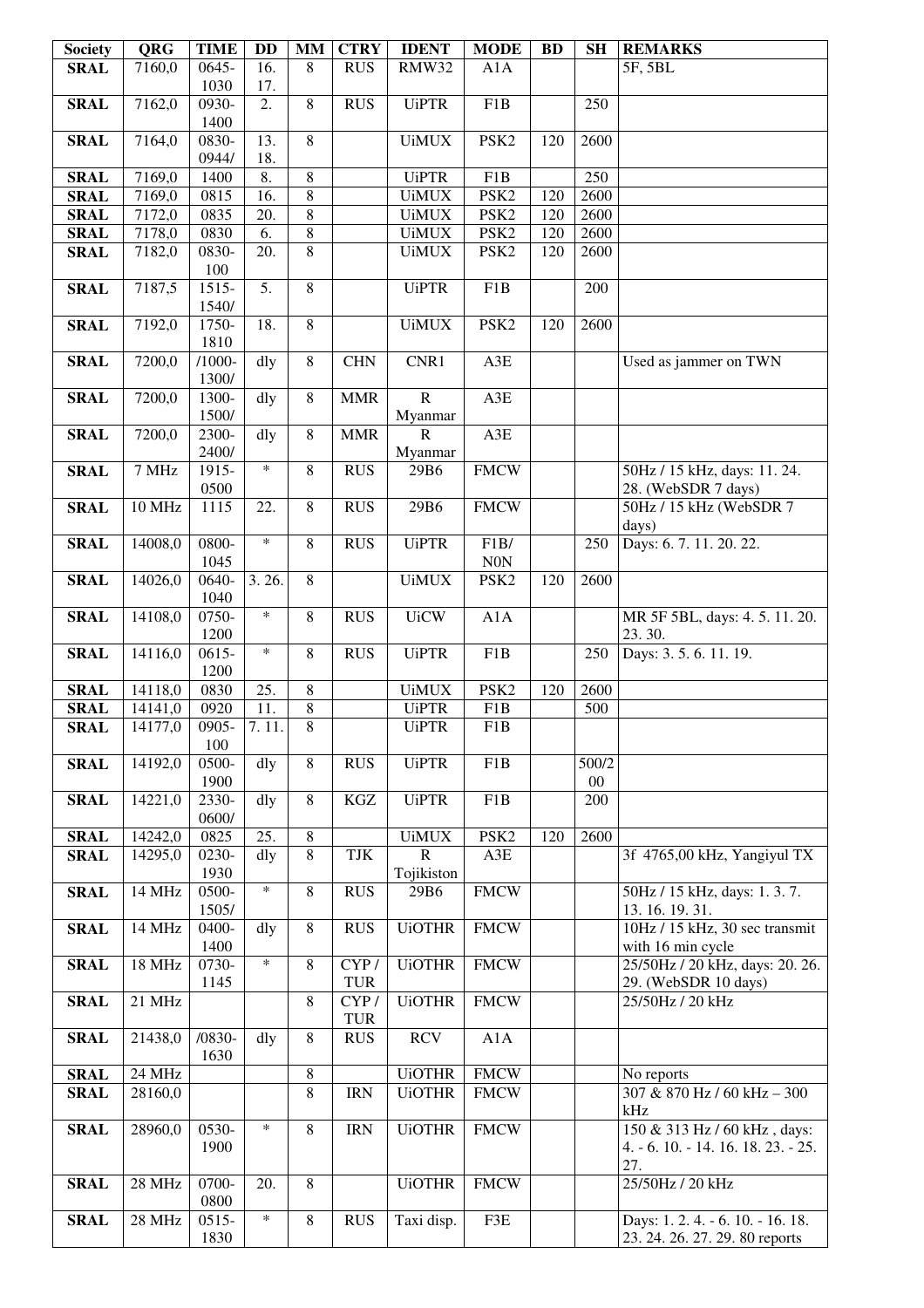# **USKA – Switzerland – HB9CET (Peter)**

| <b>SOC</b>                 | <b>kHz</b>               | <b>UTC</b>        | <b>DD</b> | <b>MM</b> | <b>ITU</b>               | <b>IDENT</b>           | <b>MODE</b>                     | <b>BD</b>    | <b>SH</b><br>(BW) | <b>DETAILS</b>                                                                                          |
|----------------------------|--------------------------|-------------------|-----------|-----------|--------------------------|------------------------|---------------------------------|--------------|-------------------|---------------------------------------------------------------------------------------------------------|
|                            |                          |                   |           |           |                          |                        |                                 |              |                   | 80m band informational only! Primary allocation but shared with other also primary allocated services ! |
| <b>USKA</b>                | 3503.5                   | 2236              | 06        | 08        |                          | <b>XSS</b>             | MFSK8                           | 125          | 1750              | MIL 188-141A                                                                                            |
| <b>USKA</b>                | 3525.0                   | 2303              | 15        | 08        |                          |                        | F <sub>1</sub> B                | 50           | 200               |                                                                                                         |
| <b>USKA</b>                | 3527.0                   | 2221              | 14        | 08        |                          |                        | F <sub>1</sub> B                | 50           | 200               | almost daily                                                                                            |
| <b>USKA</b>                | 3532.0<br><b>VFO USB</b> | 2215              | 14        | 08        |                          |                        | <b>DQPSK</b>                    | 14x75        | 5k9               | LINK 11 CLEW;<br>often<br>(STANAG 5511) mode                                                            |
| <b>USKA</b>                | 3549.0<br><b>VFO USB</b> | 2349              | 09        | 08        |                          |                        | PSK <sub>8</sub>                | 2400         | ~2k7              | MIL188-110A (Hybrid),<br>preamble 4 tones, 450Hz spacing                                                |
| <b>USKA</b>                | 3552.0                   | 2235              | 03        | 08        |                          |                        | J7D                             |              | 2k7               | CIS12 idling                                                                                            |
| <b>USKA</b>                | 3553.8                   | 2149              | 01        | 08        |                          |                        | G1D                             | 2400         | ~2k4              | Stanag 4285; PSK8 almost daily<br>frame format mostly 600bps/long                                       |
| <b>USKA</b>                | 3568.0                   | 2352              | 09        | 08        |                          |                        | F <sub>1</sub> B                | 75           | 200               |                                                                                                         |
| <b>USKA</b>                | 3569.0                   | 2238              | 03        | 08        |                          |                        | F1B                             | 50           | 200               |                                                                                                         |
| <b>USKA</b>                | 3572.0                   | 2255              | 15        | 08        |                          |                        | F <sub>1</sub> B                | 75           | 250               |                                                                                                         |
| <b>USKA</b><br><b>USKA</b> | 3578.0<br>3590.0         | 2259<br>2357      | 15<br>09  | 08<br>08  |                          |                        | F <sub>1</sub> B<br>J7D         | 75<br>12x120 | 250<br>2k7        | BPSK; CIS12                                                                                             |
| <b>USKA</b>                | 3608.0                   | 2224              | 14        | 08        |                          |                        | F1B                             | 50           | 200               | almost daily                                                                                            |
|                            |                          | 2232              | 03        | 08        |                          |                        | <b>DOPSK</b>                    |              | 5k9               | LINK 11 CLEW;                                                                                           |
| <b>USKA</b>                | 3610.0                   |                   |           |           |                          |                        |                                 | 14x75        |                   | (STANAG 5511) DSB mode                                                                                  |
| <b>USKA</b>                | 3610.0                   | 2241              | 03        | 08        |                          |                        | F1B                             | 40.5         | 250               |                                                                                                         |
| <b>USKA</b>                | 3633.6                   | 2359              | 09        | 08        |                          |                        | PSK8                            | 2400         | $-2k7$            | MIL188-110A (Hybrid),<br>often<br>preamble 4 tone PSK4                                                  |
| <b>USKA</b>                | 3637.0                   | 2151              | 01        | 08        |                          |                        | PSK8                            | 2400         | ~2k7              | <b>STANAG 4285;</b><br>often<br>frame format 600bps/long                                                |
| <b>USKA</b>                | 3788.0                   | 2155              | 01        | 08        |                          |                        | J7D                             | 12x120       | 2k7               | BPSK; CIS12                                                                                             |
| <b>USKA</b>                | 7008.0<br><b>VFO LSB</b> | 1102              | 31        | 08        |                          |                        | J7D                             | 12x120       | 2k7               | BPSK; CIS12 (maybe DSB)                                                                                 |
| <b>USKA</b>                | 7008.0<br>VFO USB        | 1103              | 31        | 08        |                          |                        | J7D                             | 12x120       | 2k7               | BPSK; CIS12 (maybe DSB)                                                                                 |
| <b>USKA</b>                | 7022.0                   | 1042              | 16        | 08        |                          |                        | J7D                             | 12x120       | 2k7               | BPSK; CIS12<br>often                                                                                    |
| <b>USKA</b>                | 7039.2                   | 2115              | 06<br>06  | 08        | <b>RUS</b>               | $\mathbf F$            | A1A                             |              |                   | <b>Beacon F Vladivostok</b>                                                                             |
| <b>USKA</b><br><b>USKA</b> | 7039.3<br>7039.4         | 2120<br>2117      | 06        | 08<br>08  | <b>RUS</b><br><b>RUS</b> | $\bf K$<br>$\mathbf M$ | A1A<br>A1A                      |              |                   | Beacon K Petropavlovsk<br>Beacon M Magadan                                                              |
| <b>USKA</b>                | 7058.0                   | 2247              | 03        | 08        |                          |                        | F1B                             | 75           | 200               | often                                                                                                   |
| <b>USKA</b>                | 7067.0                   | 2339              | 09        | 08        |                          |                        | F <sub>1</sub> B                | 75           | 240               |                                                                                                         |
| <b>USKA</b>                | 7110.0 2226              |                   | 03        | 08        |                          |                        | $\rm J7D$                       | 12x120       | 2k7               | BPSK; CIS12                                                                                             |
| <b>USKA</b>                | 7120.0                   | $151\overline{2}$ | 16        | 08        | SOM                      |                        | A3E                             |              | 10k               | Radio Hargaysa<br>often                                                                                 |
| <b>USKA</b>                | 7149.5                   | 1517              | 16        | 08        |                          |                        | J7D                             | 12x120       | 2k7               | BPSK; CIS12                                                                                             |
| <b>USKA</b>                | 7186.0                   | 2251              | 03        | 08        |                          |                        | J7D                             | 12x120       | 2k7               | <b>BPSK: CIS12</b><br>BC, lower sideband down to 7195                                                   |
| <b>USKA</b>                | 7200.0                   | 2331              | 09        | 08        |                          |                        | A3E                             |              | ~10k              | asian style music and voice                                                                             |
| <b>USKA</b><br><b>USKA</b> | 14008.0<br>14048.0       | 1137<br>0834      | 10<br>01  | 08<br>08  |                          |                        | F <sub>1</sub> B<br><b>FMCW</b> | 50<br>50 sps | 250<br>~13k       | often<br>OTHR; occup. BW appx 30k                                                                       |
| <b>USKA</b>                | 14090.0                  | 0647              | 31        | 08        |                          |                        | <b>FMOP</b>                     |              | 10k               | <b>OTHR</b>                                                                                             |
| <b>USKA</b>                | 14111.0                  | 0947              | 16        | 08        |                          |                        | <b>FMCW</b>                     | 50 sps       | ~13k              | OTHR; occup. BW appx 30k                                                                                |
| <b>USKA</b>                | 14116.0                  | 0819              | 19        | 08        |                          |                        | F1B                             | 75           | 250               | often                                                                                                   |
| <b>USKA</b>                | 14120.0                  | 1239              | 09        | 08        |                          |                        | <b>FMCW</b>                     | 50 sps       | ~13k              | OTHR; occup. BW appx 30k                                                                                |
| <b>USKA</b>                | 14136.0                  | 1448              | 07        | 08        |                          |                        | <b>FMCW</b>                     | 50 sps       | ~13k              | OTHR; occup. BW appx 30k                                                                                |
| <b>USKA</b>                | 14150.0                  | 1510              | 16        | 08        |                          |                        | <b>FMOP</b>                     | $10$ sps     | ~10k              | OTHR; only short period                                                                                 |
| <b>USKA</b>                | 14190.0                  | 1000              | 16        | 08        |                          |                        | <b>FMCW</b>                     | 67 sps       | 10k               | OTHR; Bursts: BD 3.9s BRI 17s                                                                           |
| <b>USKA</b>                | 14192.0                  | 0831<br>1011      | 01<br>18  | 08<br>08  |                          |                        | F1B<br>F1B                      | 50<br>50     | 200<br>500        |                                                                                                         |
| <b>USKA</b><br><b>USKA</b> | 14192.0<br>14201.8       | 1527              | 04        | 08        |                          |                        | <b>BPSK</b>                     | 16x75        | 2k2               | Burst system; 16 tones, 2 Pilottones                                                                    |
| <b>USKA</b>                | 14221.0                  | 2244              | 03        | 08        |                          |                        | F1B                             | 50           | 200               | often                                                                                                   |
|                            | 14240.0                  |                   |           | 08        |                          |                        |                                 |              |                   | BPSK; CIS12 with carrier                                                                                |
| <b>USKA</b>                | VFO USB                  | 1013              | 18        |           |                          |                        | J7D                             | 12x120       | 2k7               | Pilottone at 3300Hz                                                                                     |
| <b>USKA</b>                | 14275.0                  | 1547              | 05        | 08        |                          |                        | <b>FMOP</b>                     | $10$ sps     | ~10k              | OTHR; only short period                                                                                 |
| <b>USKA</b>                | 14303.5                  | 2207              | 01        | 08        |                          |                        | $\rm J7D$                       | 12x120       | 2k7               | BPSK; CIS12                                                                                             |
| <b>USKA</b>                | 14340.0<br>14341.0       | 0826<br>0917      | 01<br>16  | 08<br>08  |                          |                        | $\rm J7D$<br>A3E                | 12x120       | 2k7<br>appx 3k    | BPSK; CIS12<br>often<br>unident language; long lasting                                                  |
| <b>USKA</b><br><b>USKA</b> | 18069.0                  | 0911              | 16        | 08        |                          |                        | <b>FMCW</b>                     | $50$ sps     | 20k               | <b>OTHR</b>                                                                                             |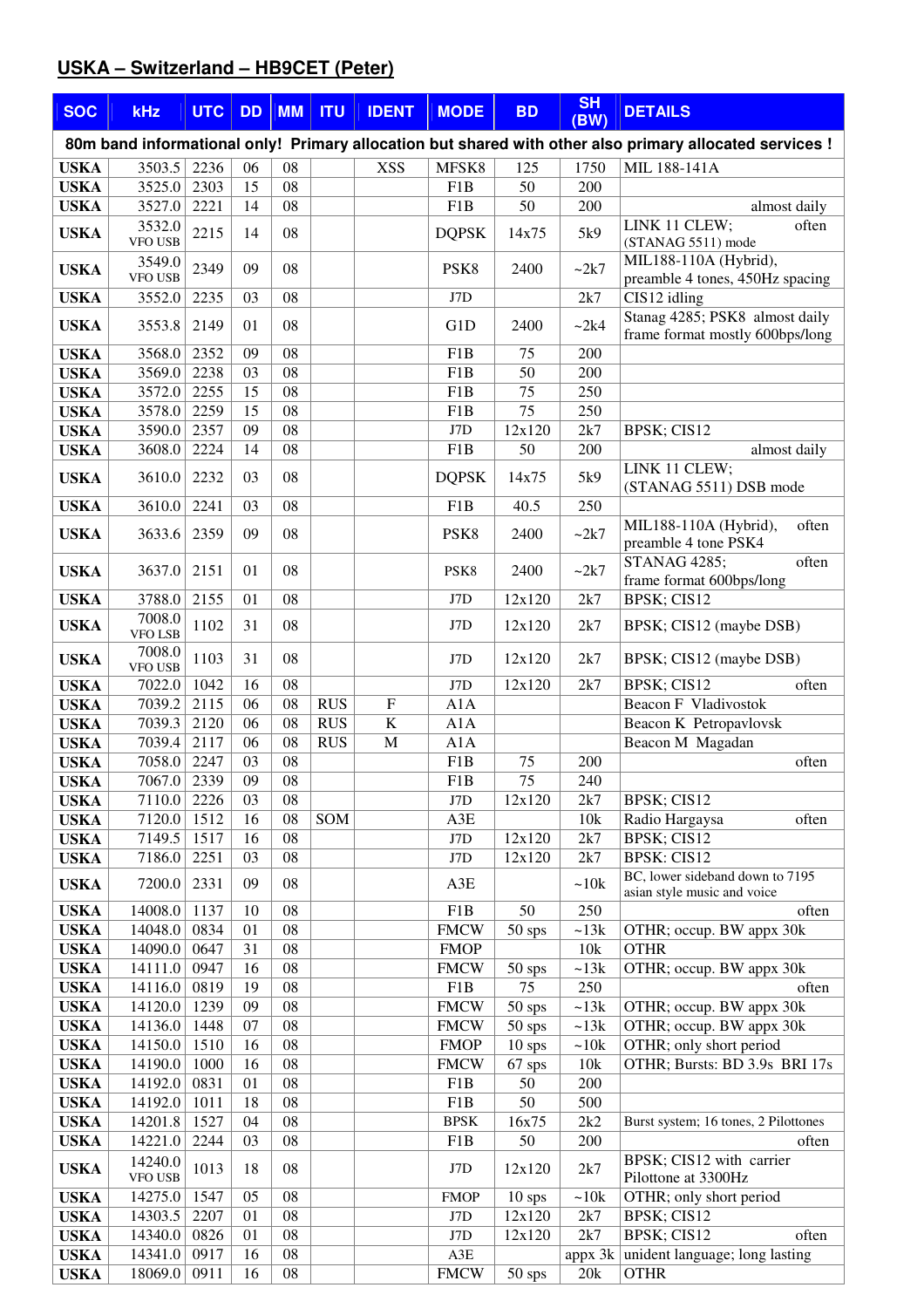| <b>SOC</b>  | <b>kHz</b> | <b>UTC</b> | <b>DD</b> | MM | <b>ITU</b> | <b>IDENT</b>   | <b>MODE</b> | <b>BD</b> | <b>SH</b><br>(BW) | <b>DETAILS</b>                      |
|-------------|------------|------------|-----------|----|------------|----------------|-------------|-----------|-------------------|-------------------------------------|
| <b>USKA</b> | 18075.0    | 0956       | 09        | 08 |            |                | <b>FMCW</b> | $50$ sps  | 20k               | <b>OTHR</b>                         |
| <b>USKA</b> | 18150.0    | 0809       | 19        | 08 |            |                | F1B         | 100       | 1000              | $2nd$ of 9075 kHz (100Bd 500Hz)     |
| <b>USKA</b> | 21145.0    | 0851       | 09        | 08 |            | A2             | MFSK8       | 125       | 1750              | MIL 188-141A; LQA                   |
| USKA        | 21145.0    | 0855       | 09        | 08 |            | C <sub>3</sub> | MFSK8       | 125       | 1750              | MIL 188-141A                        |
| <b>USKA</b> | 21145.0    | 0914       | 09        | 08 |            | F301           | MFSK8       | 125       | 1750              | MIL 188-141A; LQA                   |
| <b>USKA</b> | 21353.5    | 1501       | 16        | 08 |            |                | F1B         | 600       | 600               | ARQ system                          |
| USKA        | 21438.0    | 1659       | 10        | 08 |            | <b>RCV</b>     | A1A         |           |                   | letters and figures<br>almost daily |
| USKA        | 28320.1    | 0943       | 09        | 08 |            | <b>SRT</b>     | A1A         |           |                   | Fishery buoy                        |
| <b>USKA</b> | 28330.03   | 0946       | 09        | 08 |            | <b>MOR</b>     | A1A         |           |                   | Fishery buoy                        |
| <b>USKA</b> | 29500.0    | 1308       | 09        | 08 |            |                | F1B         | 81.92     | 140               | Datawell buoy                       |

## **Veron – Netherlands – PA2GRU (Dick)**

| <b>SOC</b>                 | kHz     | <b>UTC</b> | <b>DD</b>      | <b>MM</b>      | <b>ITU</b>     | <b>IDENT</b>      | <b>MODE</b> | <b>SHIFT</b> | <b>DETAILS</b>                              |
|----------------------------|---------|------------|----------------|----------------|----------------|-------------------|-------------|--------------|---------------------------------------------|
| <b>VERON</b>               | 3519,0  | 20.20      | 18             | 8              |                | <b>UiPTR</b>      | F1B         |              | Revs                                        |
| <b>VERON</b>               | 3564,0  | 20.21      | 18             | 8              |                | <b>UiPTR</b>      | F1B         |              | Revs                                        |
| <b>VERON</b>               | 3608,0  | 20.23      | 18             | 8              | <b>CIS</b>     | <b>UiPTR</b>      | F1B         |              | Revs/Ptr                                    |
| <b>VERON</b>               | 3772,0  | 20.25      | 18             | $\,8$          |                | <b>UiPTR</b>      | F1B         |              | Revs                                        |
| <b>VERON</b>               | 7027,6  | 16.38      | 26             | $8\,$          | $\overline{?}$ | V                 | A1A         |              | slow v's (16 per minute). Goes on           |
|                            |         |            |                |                |                |                   |             |              | for long                                    |
| <b>VERON</b>               | 7175,0  | 06.40      | 26             | 8              | $\overline{?}$ | $\overline{?}$    | A1A         |              | long time dotter                            |
| <b>VERON</b>               | 10115,0 | 07.57      | 16             | $8\,$          |                | <b>UiPTR</b>      | F1B         |              | Ptr                                         |
| <b>VERON</b>               | 10118,0 | 07.44      | 10             | $\,$ 8 $\,$    |                | <b>UiPTR</b>      | F1B         |              | Ptr                                         |
| <b>VERON</b>               | 14008,0 | 07.51      | 10             | $\overline{8}$ | <b>CIS</b>     | <b>UiPTR</b>      | F1B         |              | Carrier/Revs/Ptr (also 17/8 14.01           |
|                            |         |            |                |                |                |                   |             |              | UTC)                                        |
| <b>VERON</b>               | 14008,0 | 11.04      | 10             | 8              | <b>RUS</b>     | <b>UiCAR</b>      | <b>NON</b>  |              | carrier                                     |
| <b>VERON</b>               | 14008,0 | 08.22      | 11             | 8              | <b>RUS</b>     | <b>UiPTR</b>      | F1B         |              | Ptr                                         |
| <b>VERON</b>               | 14008,0 | 09.00      | 11             | 8              | <b>RUS</b>     | <b>UiCAR</b>      | <b>NON</b>  |              | carrier                                     |
| <b>VERON</b>               | 14008,0 | 09.23      | 13             | 8              | <b>RUS</b>     | <b>UiPTR</b>      | F1B         | 200          | Ptr                                         |
| <b>VERON</b>               | 14008,0 | 07.40      | 14             | 8              | <b>RUS</b>     | <b>UiPTR</b>      | F1B         | 200          | Ptr, dots                                   |
| <b>VERON</b>               | 14011,0 | 07.44      | 16             | 8              | <b>CIS</b>     | $\rm M7M8$        | A1A         |              | 5BL (ending 320 RPT AL K)                   |
| <b>VERON</b>               | 14011,0 | 08.41      | 16             | $\,8$          | <b>CIS</b>     | M7M8              | A1A         |              | 6YJK de M7M8 QRV K                          |
| <b>VERON</b>               | 14011,0 | 09.52      | 16             | 8              | <b>CIS</b>     | M7M8              | A1A         |              | QTC 789 27 161240 789 bt 948 bt<br>5BL      |
| <b>VERON</b>               | 14011,0 | 10.11      | 16             | $\overline{8}$ | <b>CIS</b>     | M7M8              | A1A         |              | Calls to: CQ2J XRGV DWLJ                    |
|                            |         |            |                |                |                |                   |             |              | OW5J                                        |
| <b>VERON</b>               | 14050,0 | 06.48      | $\mathbf{1}$   | $8\,$          |                | <b>OTHR</b>       | <b>FMCW</b> |              | radar                                       |
| <b>VERON</b>               | 14053,0 | 06.50      | 17             | 8              |                | <b>OTHR</b>       | <b>FMCW</b> |              | radar                                       |
| <b>VERON</b>               | 14063,0 | 10.15      | 16             | 8              |                | <b>UiPTR</b>      | F1B         |              | Idle                                        |
| <b>VERON</b>               | 14092,0 | 07.31      | 25             | 8              | <b>RUS</b>     | <b>UiPTR</b>      | F1B         | 500          | Ptr                                         |
| <b>VERON</b>               | 14108,0 | 09.41      | $\mathbf{1}$   | 8              | <b>RUS</b>     | <b>ACEL</b>       | A1A         |              | BPWO DE ACEL K (proc)                       |
| <b>VERON</b>               | 14108,0 | 09.44      | $\mathbf{1}$   | 8              | <b>RUS</b>     | <b>ACEL</b>       | A1A         |              | 4PSU DE ACEL K (proc)                       |
| <b>VERON</b>               | 14108,0 | 09.45      | $\mathbf{1}$   | 8              | <b>RUS</b>     | <b>ACEL</b>       | A1A         |              | D9MT DE ACEL K (proc)                       |
| <b>VERON</b>               | 14108,0 | 09.47      | $\mathbf{1}$   | 8              | <b>RUS</b>     | <b>ACEL</b>       | A1A         |              | MHGC DE ACEL K (proc)                       |
| <b>VERON</b>               | 14108,0 | 09.50      | $\mathbf{1}$   | 8              | <b>RUS</b>     | <b>ACEL</b>       | A1A         |              | LQ1U DE ACEL K (proc)                       |
| <b>VERON</b>               | 14108,0 | 09.56      | $\,1$          | $\,$ 8 $\,$    | <b>RUS</b>     | Y1CQ              | A1A         |              | Y1CQ ZNS ZNR ZXK K                          |
| <b>VERON</b>               | 14108,0 | 10.05      | $\mathbf{1}$   | 8              | <b>RUS</b>     | <b>WEGI</b>       | A1A         |              | XXX WEGI 55961 BUMOVREC                     |
|                            |         |            |                |                |                |                   |             |              | 2259 0865                                   |
| <b>VERON</b>               | 14108,0 | 10.10      | 1              | 8              | <b>RUS</b>     | <b>WEGI</b>       | A1A         |              | XXX WEGI 23926                              |
|                            |         |            |                |                |                |                   |             |              | SWOBODNYJ 6145 6882                         |
| <b>VERON</b> 14108,0 10.22 |         |            | $\overline{1}$ | $\overline{8}$ | <b>RUS</b>     | Y <sub>1</sub> CQ | A1A         |              | Y1CQ ZPL ZNO ZWG K                          |
| <b>VERON</b>               | 14108,0 | 10.21      | 10             | $\overline{8}$ | <b>RUS</b>     | <b>ACEL</b>       | A1A         |              | MHGC DE ACEL QTC 685 46                     |
|                            | 14108,0 | 10.21      | 10             | $\,8\,$        | <b>RUS</b>     | <b>ACEL</b>       | A1A         |              | 10 1306 685                                 |
| <b>VERON</b>               | 14108,0 | 07.35      | 23             | $\overline{8}$ | <b>RUS</b>     | 5RAN              | A1A         |              | BT 054 BT (5BL)<br>3HQ3 DE 5RAN ZBG ZQS ZJL |
| <b>VERON</b>               |         |            |                |                |                |                   |             |              | QYT9K                                       |
| <b>VERON</b>               | 14108,0 | 07.43      | 23             | 8              | <b>RUS</b>     | 5RAN              | A1A         |              | IELO DE 5RAN (proc)                         |
| <b>VERON</b>               | 14108,0 | 12.30      | 1              | 8              | $\rm CIS$      | <b>UiCW</b>       | A1A         |              | MMMMM 5BL (ending 958 K)                    |
| <b>VERON</b>               | 14108,0 | 08.12      | 5              | 8              | <b>CIS</b>     | <b>UiCW</b>       | A1A         |              | Y1CQ QTC ZPG AR                             |
| <b>VERON</b>               | 14108,0 | 08.15      | 5              | 8              | <b>CIS</b>     | <b>ACEL</b>       | A1A         |              | QTC 059 5BL                                 |
| <b>VERON</b>               | 14108,0 | 08.18      | 5              | 8              | <b>CIS</b>     | <b>ACEL</b>       | A1A         |              | Calls to: BPWO D9MT 4PSU                    |
|                            |         |            |                |                |                |                   |             |              | KHVH LQ1U                                   |
| <b>VERON</b>               | 14108,0 | 11.57      | $\overline{5}$ | $\overline{8}$ | <b>CIS</b>     | <b>UiCW</b>       | A1A         |              | 5BL (ending 455 RPT AL K)                   |